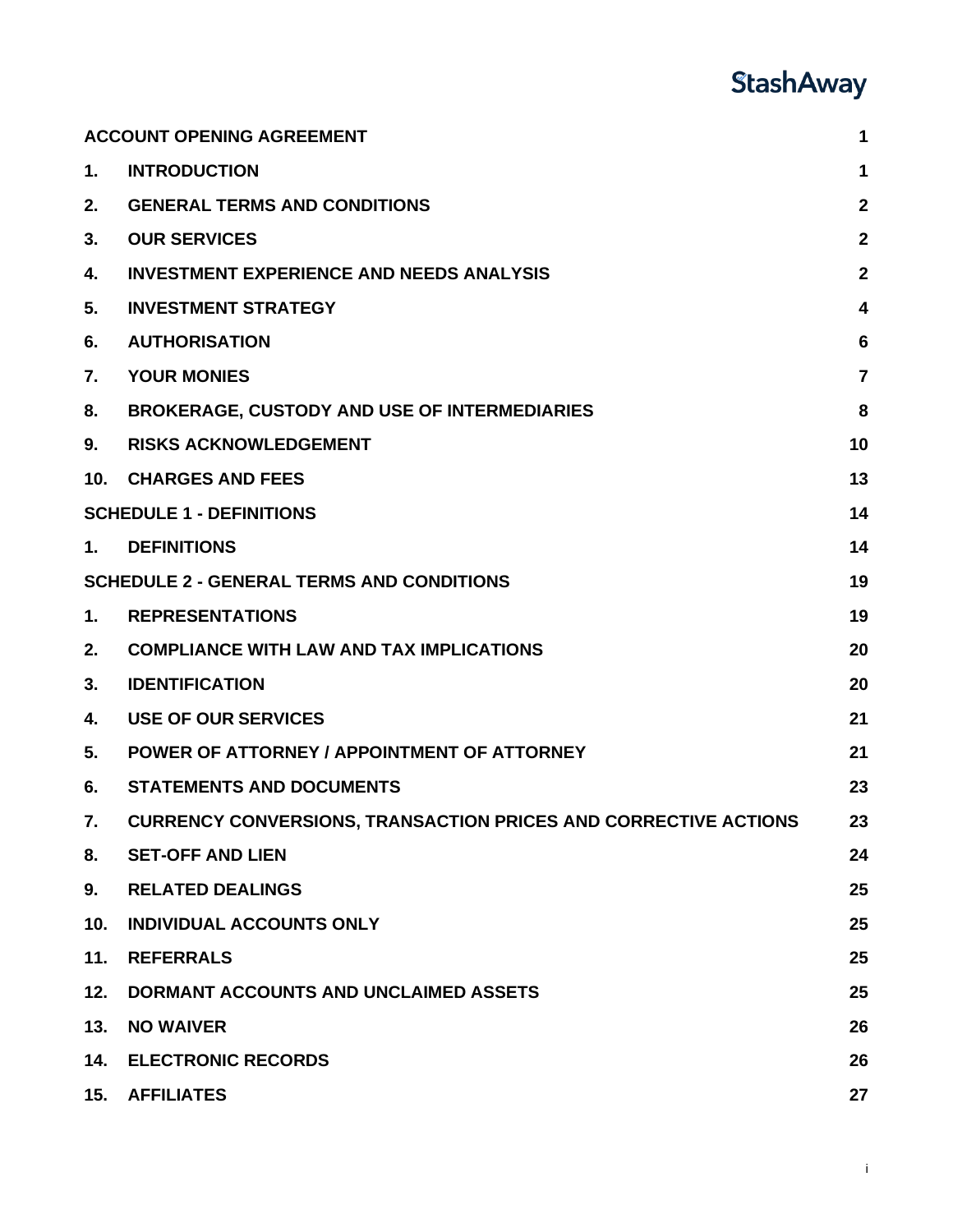# **StashAway**

| 16.           | <b>CONFIDENTIAL INFORMATION</b>                                                                             | 27 |
|---------------|-------------------------------------------------------------------------------------------------------------|----|
| 17.           | <b>CONFLICTS OF INTEREST</b>                                                                                | 29 |
| 18.           | <b>RECORDING</b>                                                                                            | 29 |
| 19.           | <b>SUSPENSION AND TERMINATION OF SERVICE</b>                                                                | 29 |
| 20.           | <b>INDEMNITY AND EXCLUSION OF LIABILITY</b>                                                                 | 32 |
| 21.           | <b>NOTICES</b>                                                                                              | 33 |
| 22.           | <b>COMPLAINTS HANDLING AND DISPUTE RESOLUTION</b>                                                           | 34 |
| 23.           | <b>GENERAL</b>                                                                                              | 34 |
|               | <b>SCHEDULE 3 - OVERSEAS-LISTED INVESTMENT PRODUCTS</b>                                                     | 36 |
|               | SCHEDULE 4 - TERMS AND CONDITIONS FOR FINANCIAL PLANNING SERVICES AND<br><b>INSURANCE ADVISORY SERVICES</b> | 39 |
| $\mathbf 1$ . | <b>APPLICATION OF THIS SCHEDULE 4</b>                                                                       | 39 |
| 2.            | <b>FINANCIAL OBJECTIVES, FINANCIAL SITUATION, PARTICULAR NEEDS AND COVERAGE</b><br><b>ELIGIBILITY</b>       | 39 |
| 3.            | <b>FINANCIAL PLANNING SERVICES</b>                                                                          | 41 |
| 4.            | <b>INSURANCE ADVISORY SERVICES</b>                                                                          | 42 |
| 5.            | <b>PAYMENT OF PREMIUMS</b>                                                                                  | 43 |
| 6.            | <b>FREE-LOOK PERIOD, CANCELLATION AND CLAIMS</b>                                                            | 44 |
| 7.            | FEES, CONFLICTS OF INTERESTS AND COMMISSION                                                                 | 45 |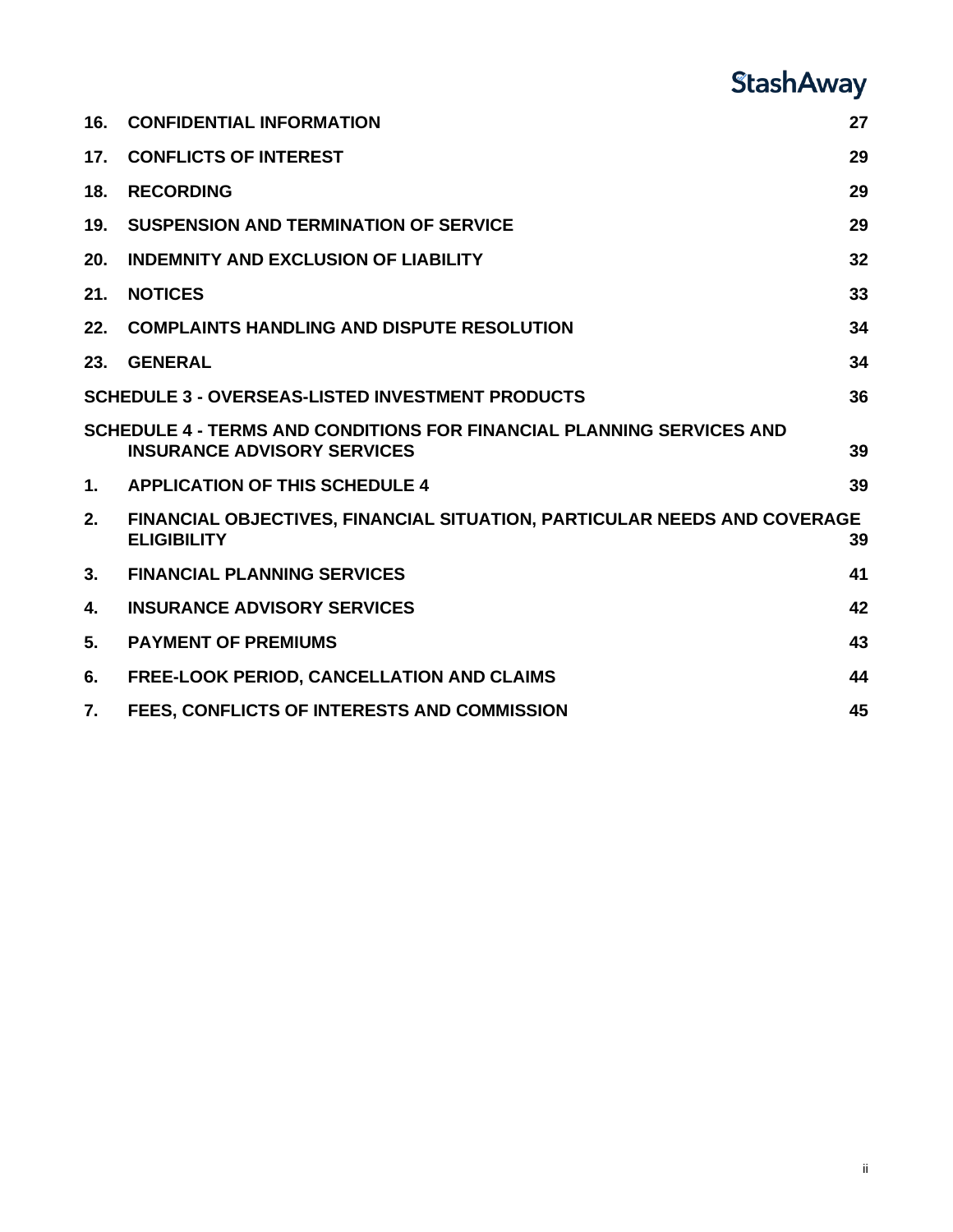## <span id="page-2-0"></span>**Account Opening Agreement**

<span id="page-2-1"></span>

| <b>The Agreement</b>                                                                                                                                                                                                                                                                                                                                                                                                                                                                                                            |           |                                                                                                                                                                                                           | <b>Summary</b>                                                                                                                                                                                                                                                                        |  |
|---------------------------------------------------------------------------------------------------------------------------------------------------------------------------------------------------------------------------------------------------------------------------------------------------------------------------------------------------------------------------------------------------------------------------------------------------------------------------------------------------------------------------------|-----------|-----------------------------------------------------------------------------------------------------------------------------------------------------------------------------------------------------------|---------------------------------------------------------------------------------------------------------------------------------------------------------------------------------------------------------------------------------------------------------------------------------------|--|
| This Account Opening Agreement (this "Agreement") constitutes a legal<br>agreement between you and Asia Wealth Platform Pte Ltd (Company No.<br>201624878Z) ("StashAway"). In order to use our Services (as defined below)<br>you must agree to the terms of this Agreement that are set out below. By<br>electronically accepting or acknowledging this Agreement, using our Services<br>or signing up for an Account with StashAway, you represent and undertake,<br>and are deemed to have read and accepted this Agreement. |           |                                                                                                                                                                                                           | This column on the left sets out<br>the Agreement between you and<br>StashAway (i.e. us). Before<br>using any of our Services, you<br>must agree to the terms of the<br>Agreement.<br>This Summary in this right<br>provides<br>short<br>column<br>a<br>explanation of the Agreement. |  |
|                                                                                                                                                                                                                                                                                                                                                                                                                                                                                                                                 |           |                                                                                                                                                                                                           | This is not legally binding and<br>not comprehensive, and you<br>are encouraged to read and<br>understand the Agreement.                                                                                                                                                              |  |
|                                                                                                                                                                                                                                                                                                                                                                                                                                                                                                                                 |           |                                                                                                                                                                                                           | If there are any differences<br>between the Summary and the<br>Agreement, the Agreement<br>prevails.                                                                                                                                                                                  |  |
| 1.                                                                                                                                                                                                                                                                                                                                                                                                                                                                                                                              |           | <b>INTRODUCTION</b>                                                                                                                                                                                       | The Agreement governs our                                                                                                                                                                                                                                                             |  |
| 1.1                                                                                                                                                                                                                                                                                                                                                                                                                                                                                                                             |           | In this Agreement, where the context so admits, the words and<br>expressions used in this Agreement shall have meanings set out in<br><b>SCHEDULE 1</b> of this Agreement.                                | relationship with you. You can<br>refer to SCHEDULE 1 for a<br>meaning of certain words and<br>expressions<br>used<br>the<br>in                                                                                                                                                       |  |
| 1.2                                                                                                                                                                                                                                                                                                                                                                                                                                                                                                                             |           | The relationship between you and StashAway is governed by this<br>Agreement. This Agreement shall apply to and govern your Account<br>with us and all Transactions and Services.                          | Agreement.<br>Before you use our Services, you<br>must provide us with certain                                                                                                                                                                                                        |  |
| 1.3                                                                                                                                                                                                                                                                                                                                                                                                                                                                                                                             |           | Your use of our Services is subject to you fulfilling the following<br>general criteria, and upon our request, providing us with such<br>information and documents to prove that you fulfil the criteria: | information<br>and<br>meet<br>our<br>requirements. We may choose<br>not to provide our Services to<br>you.                                                                                                                                                                            |  |
|                                                                                                                                                                                                                                                                                                                                                                                                                                                                                                                                 | (a)       | you shall have completed an application or registration form<br>required by us through our website;                                                                                                       |                                                                                                                                                                                                                                                                                       |  |
|                                                                                                                                                                                                                                                                                                                                                                                                                                                                                                                                 | (b)       | you have received an acceptance notice from us confirming<br>that you may use and access the Platform, your Account<br>and/or our Services; and                                                           |                                                                                                                                                                                                                                                                                       |  |
|                                                                                                                                                                                                                                                                                                                                                                                                                                                                                                                                 | (c)       | such other criteria as we may determine from time to time.                                                                                                                                                |                                                                                                                                                                                                                                                                                       |  |
| 1.4                                                                                                                                                                                                                                                                                                                                                                                                                                                                                                                             |           | For the avoidance of doubt, we are not obliged to open any Account<br>for you or provide you with any Service.                                                                                            |                                                                                                                                                                                                                                                                                       |  |
| 1.5                                                                                                                                                                                                                                                                                                                                                                                                                                                                                                                             | Services. | You shall be taken to have accepted the terms and conditions of this<br>Agreement upon your first access and use of your Account and/or our                                                               |                                                                                                                                                                                                                                                                                       |  |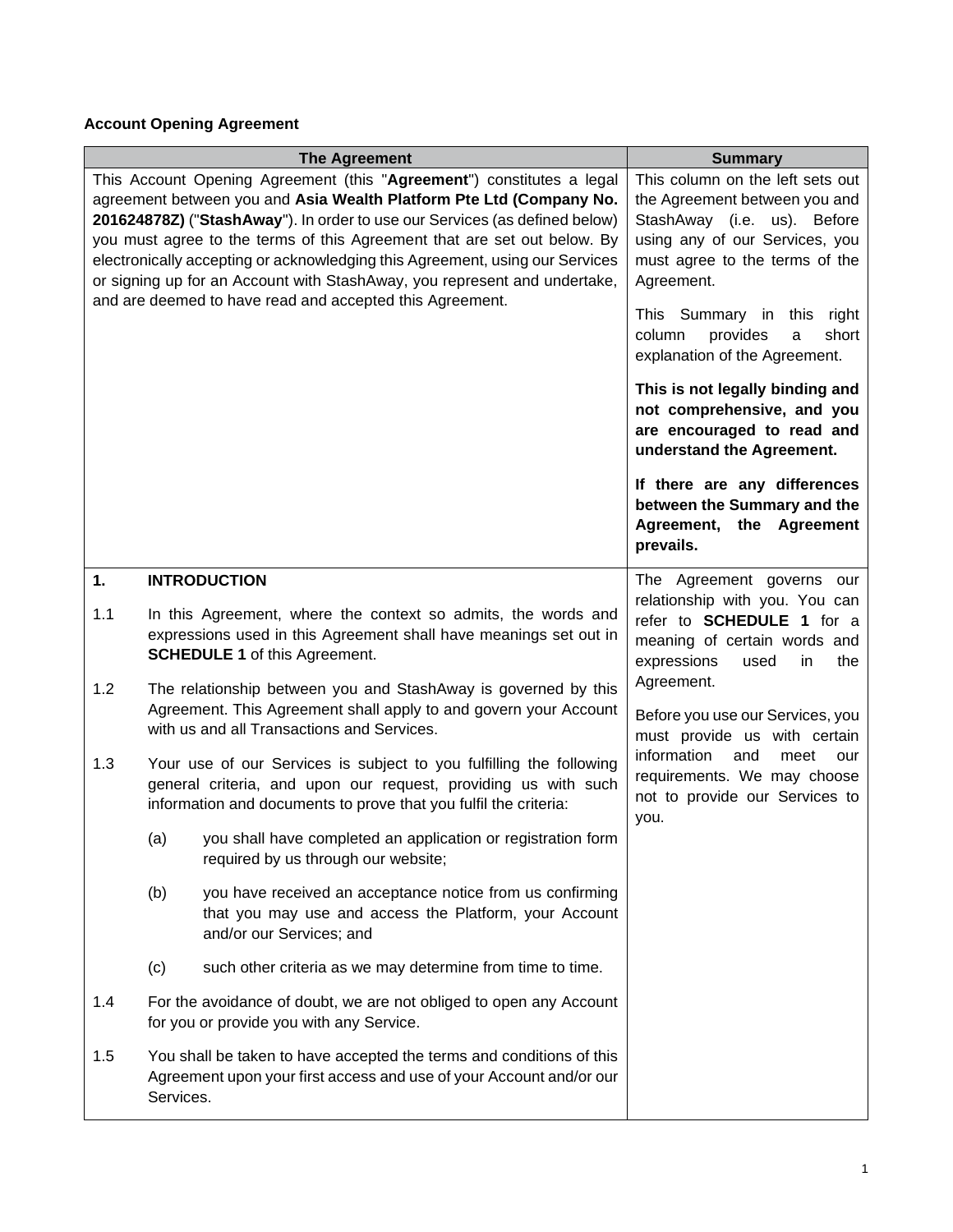<span id="page-3-3"></span><span id="page-3-2"></span><span id="page-3-1"></span><span id="page-3-0"></span>

| 1.6 | The Account which we grant to you also belongs exclusively to you<br>and is not transferable to any other person.                                                                                                                                                                                                                                                                                                                                                                                                                                                                                                                                                                                                                                                             |                                                                                                                                                                                                                                                                                                                                                                                                                                               |
|-----|-------------------------------------------------------------------------------------------------------------------------------------------------------------------------------------------------------------------------------------------------------------------------------------------------------------------------------------------------------------------------------------------------------------------------------------------------------------------------------------------------------------------------------------------------------------------------------------------------------------------------------------------------------------------------------------------------------------------------------------------------------------------------------|-----------------------------------------------------------------------------------------------------------------------------------------------------------------------------------------------------------------------------------------------------------------------------------------------------------------------------------------------------------------------------------------------------------------------------------------------|
| 1.7 | You undertake not to register for more than one Account or register<br>an Account on behalf of any person other than yourself.                                                                                                                                                                                                                                                                                                                                                                                                                                                                                                                                                                                                                                                |                                                                                                                                                                                                                                                                                                                                                                                                                                               |
| 2.  | <b>GENERAL TERMS AND CONDITIONS</b>                                                                                                                                                                                                                                                                                                                                                                                                                                                                                                                                                                                                                                                                                                                                           |                                                                                                                                                                                                                                                                                                                                                                                                                                               |
| 2.1 | The General Terms and Conditions are found in <b>SCHEDULE 2</b> of this<br>Agreement.                                                                                                                                                                                                                                                                                                                                                                                                                                                                                                                                                                                                                                                                                         |                                                                                                                                                                                                                                                                                                                                                                                                                                               |
| 3.  | <b>OUR SERVICES</b>                                                                                                                                                                                                                                                                                                                                                                                                                                                                                                                                                                                                                                                                                                                                                           | We provide investment advisory                                                                                                                                                                                                                                                                                                                                                                                                                |
| 3.1 | In accordance with this Agreement, we shall provide you with<br>investment advisory and management services within a range as may<br>be specified by us.                                                                                                                                                                                                                                                                                                                                                                                                                                                                                                                                                                                                                      | and management services. You<br>may also elect to be provided<br>Financial<br>Planning<br>Services<br>and/or<br>Insurance<br>Advisory                                                                                                                                                                                                                                                                                                         |
| 3.2 | In the event that you elect to be provided Financial Planning Services<br>and/or Insurance Advisory Services, and we accept and agree (but<br>are not obliged to) to provide you the same, you agree that<br><b>SCHEDULE 4</b> shall additionally apply. In the event of any<br>inconsistencies between the terms and conditions as set out in<br><b>SCHEDULE 4</b> (on the one hand) and the rest of this Agreement (on<br>the other hand), the provisions set out in the former shall prevail with<br>respect to the Financial Planning Services and/or Insurance Advisory<br>Services, as the case may be.                                                                                                                                                                 | Services, and if you do so<br><b>SCHEDULE 4</b> will apply in<br>respect of such services.<br>Where we provide you services<br>not specifically contemplated in<br>this Agreement, additional terms<br>and conditions in relation to such<br>services (which will be provided<br>to you separately) may apply to                                                                                                                              |
| 3.3 | In the event that you elect to be provided other Services not<br>specifically contemplated in this Agreement and we accept and agree<br>(but are not obliged to) to provide you the same, you agree that<br>additional terms and conditions in respect of such Services (which<br>will be provided to you separately) may apply. In the event of any<br>inconsistencies between such additional terms and conditions (on the<br>one hand) and the rest of this Agreement (on the other hand), the<br>provisions set out in the former shall prevail with respect to said<br>Services.                                                                                                                                                                                         | you.                                                                                                                                                                                                                                                                                                                                                                                                                                          |
| 4.  | <b>INVESTMENT EXPERIENCE AND NEEDS ANALYSIS</b>                                                                                                                                                                                                                                                                                                                                                                                                                                                                                                                                                                                                                                                                                                                               | In order to provide you with our                                                                                                                                                                                                                                                                                                                                                                                                              |
| 4.1 | You agree and acknowledge that we may conduct on a periodic basis<br>a review of your investment knowledge and experience, investment<br>profile, financial objectives, financial situation, and particular needs<br>(the "Investment Experience and Needs Analysis") before or while<br>providing any Services (including before allowing you to create a<br>Flexible Portfolio), opening any Account or to entering into any<br>Transaction for your Account. The Investment Experience and Needs<br>Analysis may be recorded in such document as we may require from<br>time to time. Pursuant to such Investment Experience and Needs<br>Analysis, we may collect information about your investment<br>knowledge, investment experience, investment objectives, financial | Services, we may<br>need to<br>conduct a review<br>of your<br>investment<br>knowledge,<br>investment<br>experience,<br>financial<br>investment<br>profile,<br>objectives financial situation and<br>particular needs; and ensure that<br>information<br>the<br>have<br>you<br>provided<br>to<br>have<br><b>us</b><br>not<br>changed.<br>We will rely on the information<br>that you provide to us to provide<br>you the Services and you need |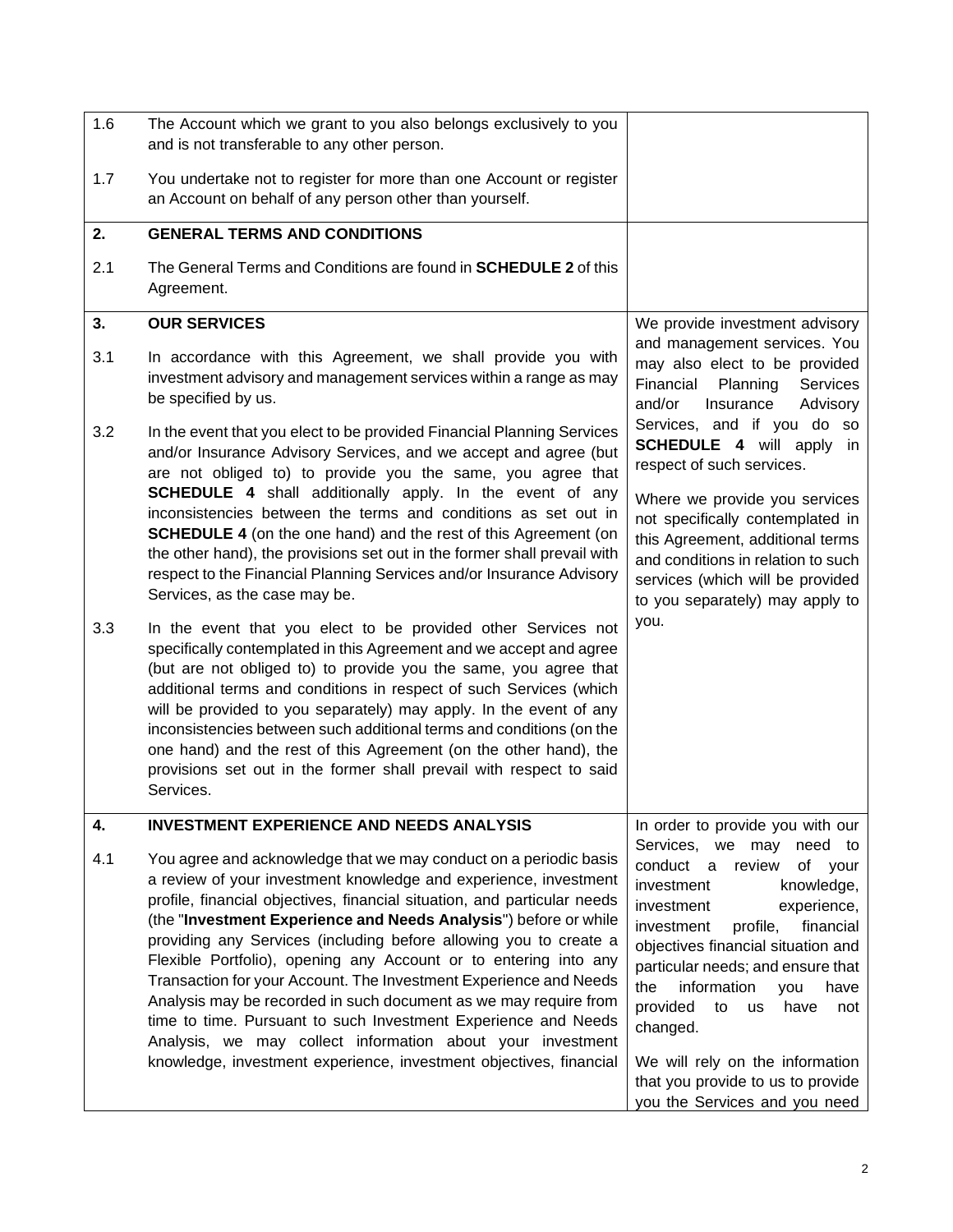|     | situation and particular needs, including but not limited to the<br>following: |                                                                                                                                                                                                                                                                                                                                                                                                                                     | to confirm that the information<br>you provide to us for our review                                                                                                           |
|-----|--------------------------------------------------------------------------------|-------------------------------------------------------------------------------------------------------------------------------------------------------------------------------------------------------------------------------------------------------------------------------------------------------------------------------------------------------------------------------------------------------------------------------------|-------------------------------------------------------------------------------------------------------------------------------------------------------------------------------|
|     | (a)                                                                            | your financial objectives;                                                                                                                                                                                                                                                                                                                                                                                                          | is accurate, correct, complete,<br>and up-to-date.                                                                                                                            |
|     | (b)                                                                            | your risk tolerance;                                                                                                                                                                                                                                                                                                                                                                                                                | If you do not provide us with the                                                                                                                                             |
|     | (c)                                                                            | your employment status;                                                                                                                                                                                                                                                                                                                                                                                                             | information or provide us with<br>incomplete<br>$\mathsf{or}\,$<br>inaccurate                                                                                                 |
|     | (d)                                                                            | your financial situation, including your assets, liabilities, cash<br>flow and income;                                                                                                                                                                                                                                                                                                                                              | information, we may not be able<br>to provide our Services to you<br>and you will be responsible for                                                                          |
|     | (e)                                                                            | the source and amount of your regular income;                                                                                                                                                                                                                                                                                                                                                                                       | ensuring that the Investment                                                                                                                                                  |
|     | (f)                                                                            | your financial commitments;                                                                                                                                                                                                                                                                                                                                                                                                         | Strategy<br>(whether<br>recommended to you or chosen                                                                                                                          |
|     | (g)                                                                            | your current investment portfolio, including any life policy;                                                                                                                                                                                                                                                                                                                                                                       | by you based on a range made<br>available to you) is suitable and                                                                                                             |
|     | (h)                                                                            | whether the amount to be invested is a substantial portion of<br>your assets;                                                                                                                                                                                                                                                                                                                                                       | appropriate for you.                                                                                                                                                          |
|     | (i)                                                                            | your educational qualifications including whether you hold<br>higher qualifications in business or finance;                                                                                                                                                                                                                                                                                                                         | If we determine that you do not<br>possess the relevant knowledge<br>or experience to deal in the                                                                             |
|     | (j)                                                                            | your investment experience including whether you have<br>transacted in certain types of investment products; and                                                                                                                                                                                                                                                                                                                    | Investments or choose a specific<br>Investment Strategy, we may<br>require you to take additional                                                                             |
|     | (k)                                                                            | your employment history including whether you have<br>experience working in a financial institution.                                                                                                                                                                                                                                                                                                                                | steps such as successfully<br>completing a general investment<br>online course as directed by us                                                                              |
| 4.2 |                                                                                | You warrant and represent to us, and shall be deemed to warrant and<br>represent to us on each occasion that any information is provided to<br>us for purposes of determining your investment knowledge,<br>experience, objectives or needs, that all such information provided to<br>us is accurate, correct, complete, and up-to-date.                                                                                            | before proceeding with opening<br>Account,<br>an<br>entering<br>into<br>Transactions or engaging<br>or<br>continuing<br>to<br>engage<br>our<br>Services, or we may also cease |
| 4.3 |                                                                                | You agree that:                                                                                                                                                                                                                                                                                                                                                                                                                     | to provide you our Services (or<br>any part thereof).                                                                                                                         |
|     | (a)                                                                            | we are entitled to rely and act, and continue to rely and act,<br>on the information you provide to us without verifying such<br>information, and without any further inquiry or investigation;                                                                                                                                                                                                                                     |                                                                                                                                                                               |
|     | (b)                                                                            | you are, at all times, responsible and liable for the accuracy,<br>correctness, and completeness of the information;                                                                                                                                                                                                                                                                                                                |                                                                                                                                                                               |
|     | (c)                                                                            | you will promptly update and inform us of any change in such<br>information; and                                                                                                                                                                                                                                                                                                                                                    |                                                                                                                                                                               |
|     | (d)                                                                            | if you do not provide the information requested by us, or if<br>you provide us with incorrect or incomplete information, we<br>may, in respect of a portfolio, recommend an Investment<br>Strategy to you or make available to you a range of<br>Investment Strategies based only on the information you<br>have provided, and you shall be solely responsible for<br>the<br>Investment<br>ensuring<br>that<br>Strategy<br>(whether |                                                                                                                                                                               |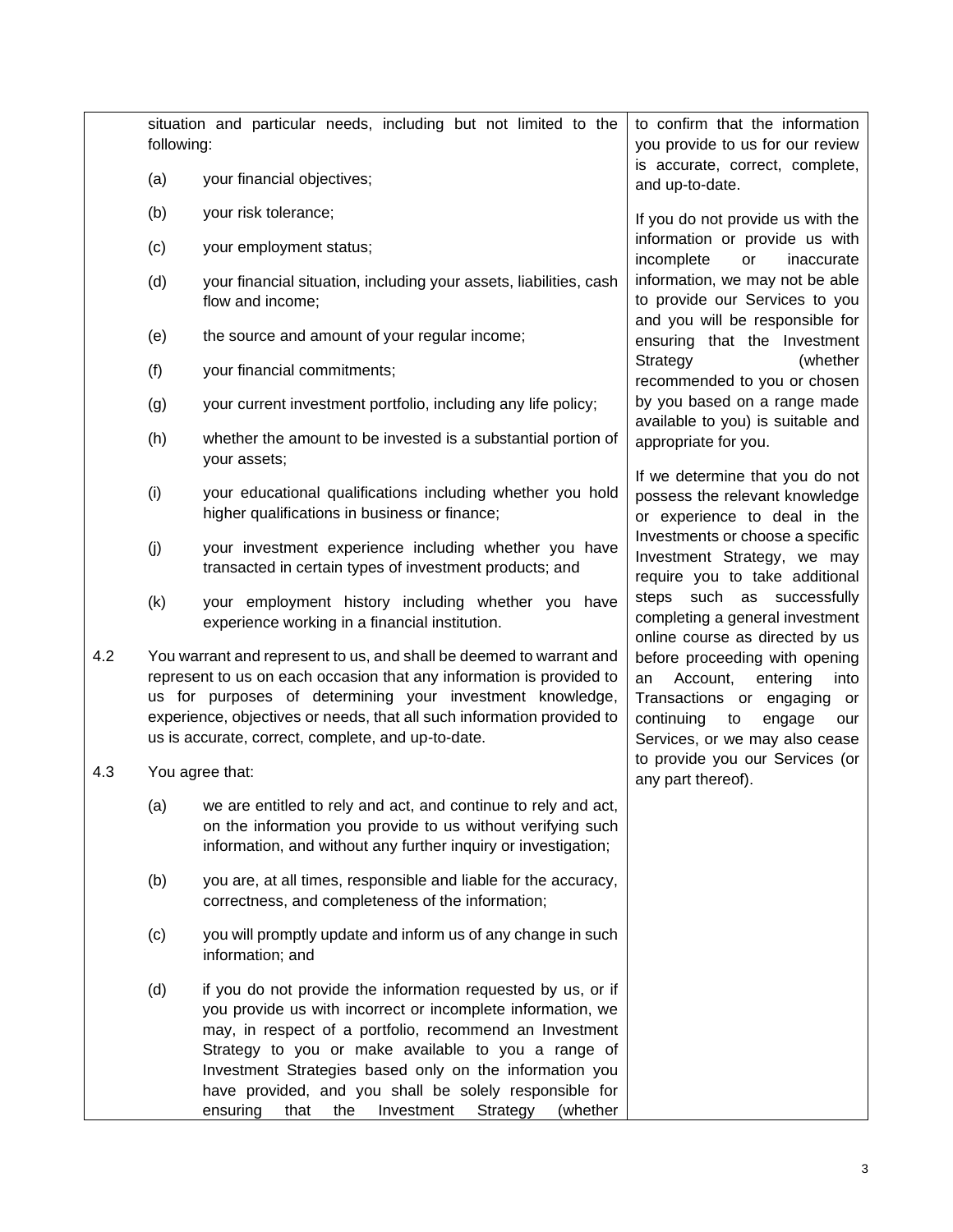<span id="page-5-0"></span>

|     | recommended to you or chosen by you based on a range<br>made available to you) is suitable and appropriate for you,<br>taking into account your specific objectives, financial<br>situation, investment experience, knowledge and particular<br>needs. Further, we may also elect not to provide or continue<br>to provide you with our Services.<br>Notwithstanding the above, you agree that we may at any time<br>confirm with you that there are no material changes to the information<br>provided to us for purposes of determining your investment                                                                                                                                                                                                                                                                                |                                                                                                                                                                                                                                                                                                                                                |
|-----|------------------------------------------------------------------------------------------------------------------------------------------------------------------------------------------------------------------------------------------------------------------------------------------------------------------------------------------------------------------------------------------------------------------------------------------------------------------------------------------------------------------------------------------------------------------------------------------------------------------------------------------------------------------------------------------------------------------------------------------------------------------------------------------------------------------------------------------|------------------------------------------------------------------------------------------------------------------------------------------------------------------------------------------------------------------------------------------------------------------------------------------------------------------------------------------------|
| 4.4 | knowledge, experience, objectives and needs.<br>If, through the Investment Experience and Needs Analysis, we<br>determine that you do not possess the relevant knowledge or<br>experience to deal in the Investments or if you would like to choose,<br>in respect of a portfolio, an Investment Strategy that is outside the<br>range of Investment Strategies made available to you, we may (a)<br>require you to successfully complete a general investment online<br>course as directed by us or take other steps as we may reasonably<br>require before proceeding with opening an Account, entering into<br>Transactions, engaging or continuing to engage our Services, or<br>allowing you choose such Investment Strategy, or (b) elect not to<br>provide or continue to provide you with our Services (or any part<br>thereof). |                                                                                                                                                                                                                                                                                                                                                |
| 5.  | <b>INVESTMENT STRATEGY</b>                                                                                                                                                                                                                                                                                                                                                                                                                                                                                                                                                                                                                                                                                                                                                                                                               | Based on the information you                                                                                                                                                                                                                                                                                                                   |
| 5.1 | Based on the Investment Experience and Needs Analysis, general<br>market and economic conditions, and any other factors which we<br>consider to be relevant, we may, in respect of a portfolio, recommend<br>an Investment Strategy to you or make available to you a range of<br>Investment Strategies. We may not make the full range of Investment<br>Strategies in respect of General Investing and Thematic Investing<br>available to you, and any range of Investment Strategies that we<br>make available to you will be determined by us in our sole discretion<br>from time to time.                                                                                                                                                                                                                                            | provide to us and other factors<br>we consider to be relevant, we<br>may recommend an Investment<br>Strategy or make available a<br>range of Investment Strategies<br>to you. The range of Investment<br>Strategies may differ between<br>General Investing and Thematic<br>Investing (and within Thematic<br>Investing, may differ from theme |
| 5.2 | You agree that you are not obliged to accept any advice provided by,<br>or recommendation made by us (including any Investment Strategy<br>or range of Investment Strategies) and unless otherwise provided for,<br>you retain sole control and authority over your trading and investment<br>decisions and shall be entitled to determine, in your sole discretion,<br>whether to accept, reject or implement any advice, recommendation<br>or opinion (including any Investment Strategy or range of Investment<br>Strategies) made by us.                                                                                                                                                                                                                                                                                             | to theme).<br>You agree that you <b>do not</b> need<br>any advice<br>accept<br>to<br>or<br>recommendation (including any<br>Investment Strategy or range of<br>Investment Strategies) made by<br>us.                                                                                                                                           |
| 5.3 | You may at any time request to vary the Investment Strategy<br>recommended by us in respect of a portfolio, provided that we are not<br>obliged to agree to provide the Services to you on the basis of your<br>proposed Investment Strategy. You further understand that should<br>you choose not to accept our recommendation, you shall be solely                                                                                                                                                                                                                                                                                                                                                                                                                                                                                     | You can request to change or<br>alter the Investment Strategy we<br>recommended. We can allow<br>you to, but you will be solely<br>responsible for making sure that<br>any Investments that you enter                                                                                                                                          |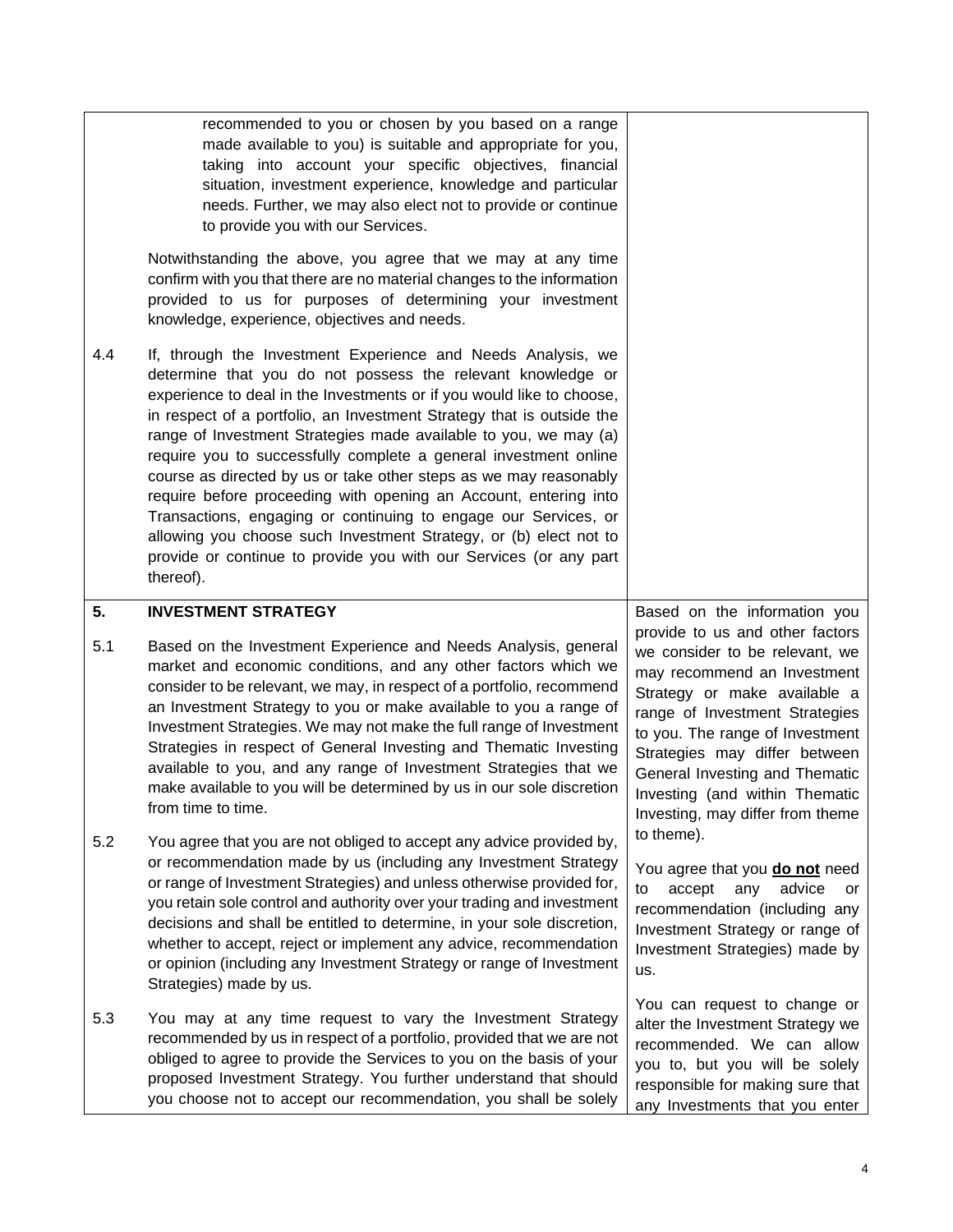responsible for ensuring that your proposed Investment Strategy and Investments entered into are suitable and appropriate for you, taking into account your specific objectives, financial situation, investment experience, knowledge and particular needs.

- <span id="page-6-0"></span>5.4 We may from time to time alter the range of Investment Strategies made available to you and/or recommend changes to an Investment Strategy agreed between you and us in respect of a portfolio, due to changes in your specific objectives, financial situation, investment experience, knowledge and particular needs, general economic or market conditions, or any other factors which we consider to be relevant, or otherwise in our sole discretion. In the event that we recommend changes to an Investment Strategy (which we shall not be obliged to do), we may request for your consent to act on such recommended changes on a case-by-case basis, and will only proceed to so act on such recommended changes upon obtaining such consent from you. If you withhold or choose not to provide us such consent, we will not act on such recommended changes and shall be not obliged to do so in the future, even if you later request for us to do so. For the avoidance of doubt, you agree that in recommending any change to the Investment Strategy agreed between you and us, we are entitled to rely and act on the information you provided to us previously without verifying such information, and without any further inquiry or investigation.
- 5.5 Until we provide such recommendation as referred to in Clause [5.4](#page-6-0) above to you and you agree, we shall be entitled to act on the previously agreed Investment Strategy.
- 5.6 If permitted by us in our sole discretion, you may be allowed to create Flexible Portfolios on our Platform. In relation to Flexible Portfolios (including your creation thereof and investment therein), you agree and acknowledge that:
	- (a) we may, based on the information available to us (including information obtained from our conduct of the Investment Experience and Needs Analysis), advise you at various stages of the creation or customisation process on the suitability of a Flexible Portfolio to you, including recommending modifications to the Flexible Portfolio so that its risk profile, as assessed by us, would be more suitable for you;
	- (b) you will not be permitted to create a Flexible Portfolio which has been assessed by us to have a risk profile that is not suitable for you, unless you satisfy such conditions as we may specify from time to time (such as providing us your express acknowledgement that despite our assessment, you still wish to create the Flexible Portfolio);

into that is not recommended by us is suitable and appropriate for you.

We may alter the range of Investment Strategies made available to you or recommend changes to an Investment Strategy agreed between you and us. We will only act on such recommended changes if you provide your consent for us to do so on a case-by-case basis. If you do not provide your consent, we will not act on such recommended changes and shall not be obliged to do so in the future.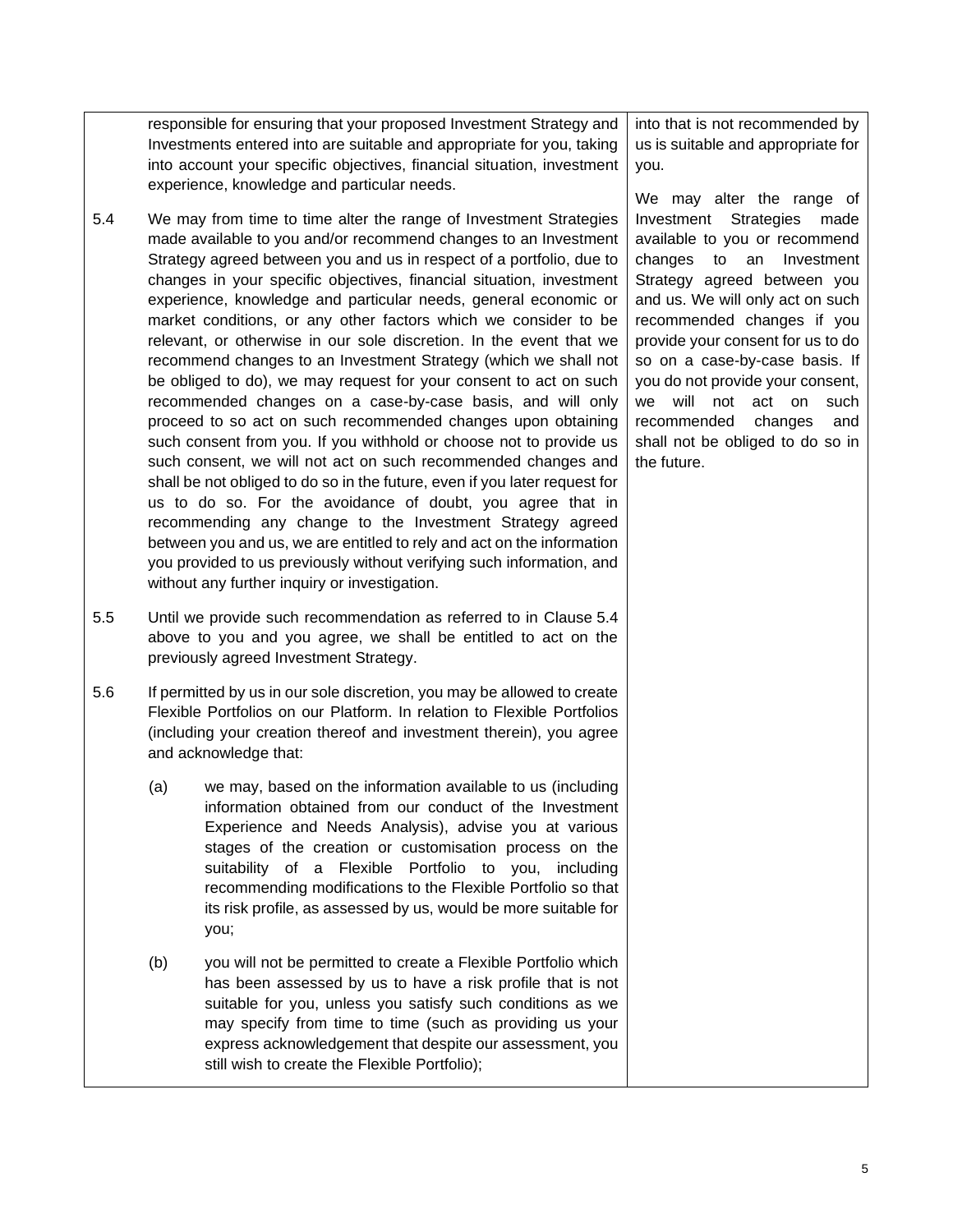<span id="page-7-0"></span>

|     | (c) | unless otherwise permitted by us, you may not be allowed to<br>modify any Flexible Portfolio upon creation of the same;                                                                                                                                                                                                                                                                                                                                                                                                                                                                                                                                                                                                   |                                                                                                                                                                                                                                           |
|-----|-----|---------------------------------------------------------------------------------------------------------------------------------------------------------------------------------------------------------------------------------------------------------------------------------------------------------------------------------------------------------------------------------------------------------------------------------------------------------------------------------------------------------------------------------------------------------------------------------------------------------------------------------------------------------------------------------------------------------------------------|-------------------------------------------------------------------------------------------------------------------------------------------------------------------------------------------------------------------------------------------|
|     | (d) | without prejudice to Clause 6, we may, and you authorise us<br>to, from time to time in our sole discretion and without prior<br>Instructions or approval from you, modify the composition of<br>a Flexible Portfolio by, among other things, replacing the<br>Flexible Portfolio's underlying Investments (or a class, type<br>or theme thereof) with other Investments (or other classes,<br>types or themes thereof) which may or may not have been<br>previously made available by us at the time the Flexible<br>Portfolio was created, so long as such modification does not<br>change the Flexible Portfolio's Investment Strategy. Where<br>we make any such modification, we will notify you of the<br>same; and |                                                                                                                                                                                                                                           |
|     | (e) | notwithstanding any provision in this Clause 5.6, you shall be<br>solely responsible for ensuring that any Flexible Portfolio that<br>you may create is suitable and appropriate for you, taking<br>into account your specific objectives, financial situation,<br>investment experience, knowledge and particular needs, and<br>we shall not be liable to you for any Loss resulting from your<br>creation of any Flexible Portfolio (including your investment<br>therein).                                                                                                                                                                                                                                             |                                                                                                                                                                                                                                           |
| 6.  |     |                                                                                                                                                                                                                                                                                                                                                                                                                                                                                                                                                                                                                                                                                                                           |                                                                                                                                                                                                                                           |
| 6.1 |     | <b>AUTHORISATION</b>                                                                                                                                                                                                                                                                                                                                                                                                                                                                                                                                                                                                                                                                                                      | <b>Based</b><br>the<br>on<br>investment                                                                                                                                                                                                   |
|     |     | You agree that pursuant to an Investment Strategy agreed between<br>you and us or selected by you:                                                                                                                                                                                                                                                                                                                                                                                                                                                                                                                                                                                                                        | strategy that you agree with us,<br>we may take certain actions<br>(including actions necessary for                                                                                                                                       |
|     | (a) | we may recommend Investments to you or otherwise<br>manage your portfolio in accordance with the Investment<br>Strategy and you authorise us to withdraw and invest monies<br>in your Account, as your agent and at your sole risk and<br>account, in the Investments;                                                                                                                                                                                                                                                                                                                                                                                                                                                    | our compliance with Applicable<br>Laws) on your behalf to manage<br>your Account. This includes<br>buying or selling Investments on<br>your behalf.                                                                                       |
|     | (b) | we may effect transactions on any market, exchange and<br>execute counterparty and account opening documentation<br>on your behalf and take all routine or day-to-day decisions<br>and otherwise act as we may consider appropriate in our sole<br>and absolute discretion (including taking all such actions<br>necessary for our compliance with Applicable Laws);                                                                                                                                                                                                                                                                                                                                                      | We may consolidate sales and<br>purchases of Investments which<br>we carry out for you, with<br>transactions we carry out for our<br>other clients. Therefore, there<br>slight variation<br>be a<br>may<br>between the proportion of your |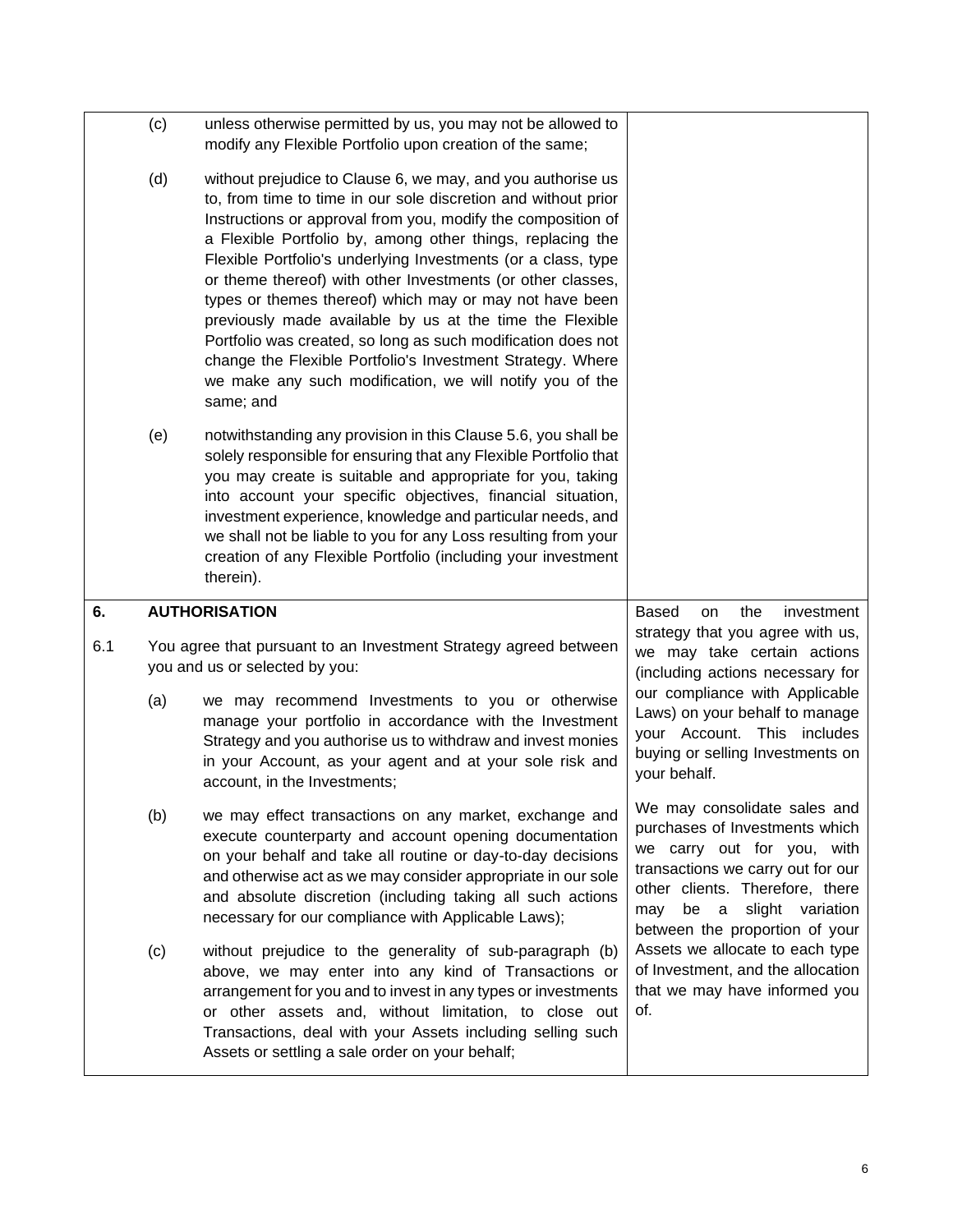<span id="page-8-0"></span>

|     | (d) | you understand the additional risks of giving us discretionary<br>powers to manage your Assets and investments on your<br>behalf;                                                                                                                                                                                                                                                                                                                                                                                                                                                                                                                                                                                                                                                                                                     |                                                                                                                                                                                                                                                                                                                                                                                                                                                                                 |
|-----|-----|---------------------------------------------------------------------------------------------------------------------------------------------------------------------------------------------------------------------------------------------------------------------------------------------------------------------------------------------------------------------------------------------------------------------------------------------------------------------------------------------------------------------------------------------------------------------------------------------------------------------------------------------------------------------------------------------------------------------------------------------------------------------------------------------------------------------------------------|---------------------------------------------------------------------------------------------------------------------------------------------------------------------------------------------------------------------------------------------------------------------------------------------------------------------------------------------------------------------------------------------------------------------------------------------------------------------------------|
|     | (e) | all Transactions, arrangements entered into and actions<br>taken by us on your behalf, including the collection, delivery<br>and receipt of funds or Assets, all payments, closing out and<br>unwinding or Transactions, will be made by us as your agent,<br>for your sole account and at your sole risk; and                                                                                                                                                                                                                                                                                                                                                                                                                                                                                                                        |                                                                                                                                                                                                                                                                                                                                                                                                                                                                                 |
|     | (f) | we may determine how Transactions are to be carried out<br>including investment timing and duration, or decide to use or<br>refrain from using measures to hedge against price, currency<br>or interest risks, choose investment instruments which<br>appear appropriate for hedging and use any other measures<br>to optimise returns on existing investments as we may, in our<br>absolute discretion, deem fit,                                                                                                                                                                                                                                                                                                                                                                                                                    |                                                                                                                                                                                                                                                                                                                                                                                                                                                                                 |
|     |     | provided always that the Transactions, arrangements and actions<br>taken on your behalf are within the relevant Investment Strategy.                                                                                                                                                                                                                                                                                                                                                                                                                                                                                                                                                                                                                                                                                                  |                                                                                                                                                                                                                                                                                                                                                                                                                                                                                 |
| 6.2 |     | We may pool together Transactions executed on behalf of our other<br>clients with Transactions to be executed on your behalf. Therefore,<br>the precise proportion of your Assets allocated to each type of<br>Investment may vary slightly from any representations we made to<br>you regarding such Investments, save that under no circumstances,<br>will the proportion of your Assets allocated to each type of<br>Investments deviate by more than 20% of what was represented to<br>you, for more than 7 consecutive business days.                                                                                                                                                                                                                                                                                            |                                                                                                                                                                                                                                                                                                                                                                                                                                                                                 |
| 7.  |     | <b>YOUR MONIES</b>                                                                                                                                                                                                                                                                                                                                                                                                                                                                                                                                                                                                                                                                                                                                                                                                                    | Your money is maintained by us                                                                                                                                                                                                                                                                                                                                                                                                                                                  |
| 7.1 |     | You will deposit your monies directly into a trust account as specified<br>by us. This trust account will be held on our behalf by a bank licensed<br>under the Singapore Banking Act or such other financial institutions<br>(whether in or outside Singapore), as permitted under the relevant<br>regulations or by you, as the case may be.                                                                                                                                                                                                                                                                                                                                                                                                                                                                                        | in a consolidated trust account<br>for all our customers' monies<br>maintained with DBS Bank Ltd.<br>DBS Bank Ltd is currently<br>licensed to carry on banking<br>business in Singapore. If you                                                                                                                                                                                                                                                                                 |
| 7.2 |     | We may, for the purpose of depositing monies received on your<br>Account which are denominated in a foreign currency in a trust<br>account, maintain a trust account with a custodian outside Singapore.<br>This custodian will be appropriately licensed, registered or authorised<br>to conduct banking business in the respective jurisdiction in which the<br>account is maintained. In such case, you understand that the laws<br>and practices relating to trust accounts in the relevant jurisdiction may<br>differ from the laws and practices in Singapore. Such differences<br>mean that your monies may not enjoy the same level of protection as<br>accorded to monies that are held in Singapore. Depending on the<br>jurisdiction, this may affect your ability to recover the funds deposited<br>in the trust account. | make investments into certain<br>portfolios, we may also hold your<br>money together with the monies<br>of our other customers in a<br>consolidated<br>trust<br>account<br>maintained with Citibank N.A.<br>Singapore branch. Citibank N.A.<br>Singapore branch is currently<br>licensed to carry on banking<br>business in Singapore. Please<br>see the clause below which<br>explains how your monies will be<br>transferred and held by our<br>brokers, custodians and other |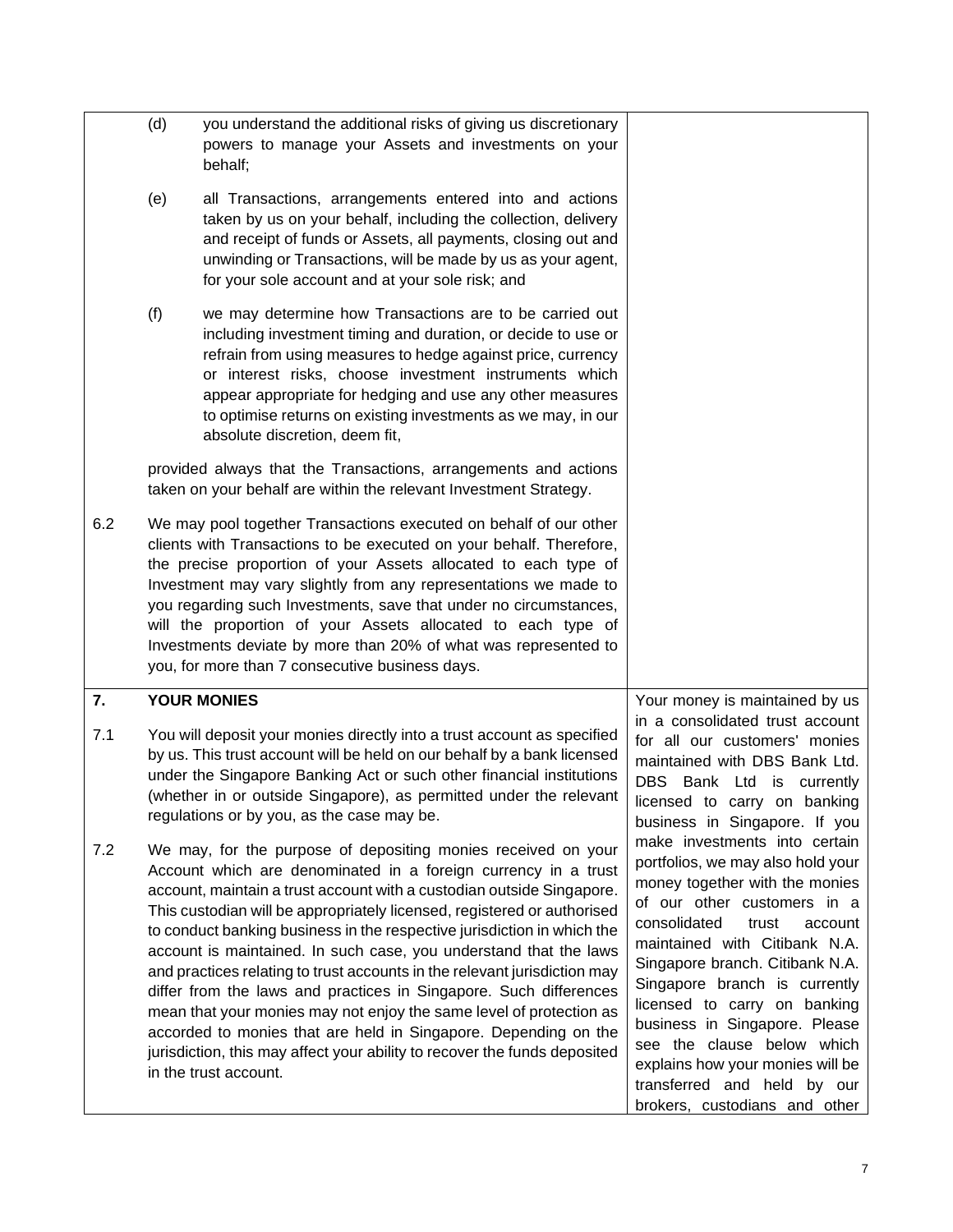<span id="page-9-1"></span><span id="page-9-0"></span>

| 7.3 | You acknowledge that where your monies are held with such bank,<br>custodian, other financial institution and/or otherwise passed on to an<br>Intermediary, as described in Clause 8.1 below, the manner in which<br>your monies may be held in different entities may be different.                                                                                                                                                                                                                                                                                                                                                                                                                                                                                       |                                                                                                                                                                                                                                   | intermediaries when we arrange<br>for Investments to be purchased.<br>We only accept monies from you                                                                                                                                                                                                                                                                        |
|-----|----------------------------------------------------------------------------------------------------------------------------------------------------------------------------------------------------------------------------------------------------------------------------------------------------------------------------------------------------------------------------------------------------------------------------------------------------------------------------------------------------------------------------------------------------------------------------------------------------------------------------------------------------------------------------------------------------------------------------------------------------------------------------|-----------------------------------------------------------------------------------------------------------------------------------------------------------------------------------------------------------------------------------|-----------------------------------------------------------------------------------------------------------------------------------------------------------------------------------------------------------------------------------------------------------------------------------------------------------------------------------------------------------------------------|
| 7.4 | In addition, we may hold monies received on your account in an<br>omnibus customer trust account together with monies that we hold<br>for other customers. This means that such monies in the trust account<br>will be commingled with the monies of our other customers. The risks<br>of this commingling is that it is administratively and operationally<br>difficult, if not impossible (in view of the constant fluctuation of the<br>aggregate balance in such account), to account separately for each<br>of our customers' respective interest due on their respective cash<br>balances in the omnibus customer account as interest will be<br>received on an aggregate basis.                                                                                     |                                                                                                                                                                                                                                   | which are received from bank<br>accounts belonging to you. If we<br>are not satisfied that the monies<br>deposited by you came from<br>bank accounts belonging to you,<br>we will refund such monies to<br>you unless we are required<br>under applicable laws to withhold<br>the monies. Likewise, we will<br>only repay your monies to bank<br>accounts belonging to you. |
| 7.5 | In the event of insolvency of the bank, custodian or other financial<br>institution holding the omnibus customer trust account, you<br>understand that you may not be able to fully recover your monies.<br>Further, as your monies are commingled with those of other<br>customers in the same account, you may potentially be exposed to<br>the losses of other customers.                                                                                                                                                                                                                                                                                                                                                                                               |                                                                                                                                                                                                                                   |                                                                                                                                                                                                                                                                                                                                                                             |
| 7.6 | We shall only pay monies in the trust account belonging to you to<br>bank accounts belonging to you. We reserve the right to withhold<br>such payments if we are not satisfied that the monies will be paid to<br>bank accounts belonging to you.                                                                                                                                                                                                                                                                                                                                                                                                                                                                                                                          |                                                                                                                                                                                                                                   |                                                                                                                                                                                                                                                                                                                                                                             |
| 8.  |                                                                                                                                                                                                                                                                                                                                                                                                                                                                                                                                                                                                                                                                                                                                                                            | <b>BROKERAGE, CUSTODY AND USE OF INTERMEDIARIES</b>                                                                                                                                                                               | We will arrange for Investments                                                                                                                                                                                                                                                                                                                                             |
| 8.1 | (a)                                                                                                                                                                                                                                                                                                                                                                                                                                                                                                                                                                                                                                                                                                                                                                        | We may use or engage a person (including a nominee, agent, broker,<br>custodian, fund manager, market-maker, exchange and/or other third<br>party) ("Intermediary") to, directly or indirectly:<br>execute or clear Transactions; | purchased<br>be<br>through<br>to<br>brokers. In some cases, we may<br>purchase Investments such as<br>units of collective investments<br>schemes<br>through<br>scheme                                                                                                                                                                                                       |
|     |                                                                                                                                                                                                                                                                                                                                                                                                                                                                                                                                                                                                                                                                                                                                                                            |                                                                                                                                                                                                                                   | managers or fund managers.                                                                                                                                                                                                                                                                                                                                                  |
|     | (b)                                                                                                                                                                                                                                                                                                                                                                                                                                                                                                                                                                                                                                                                                                                                                                        | purchase and/or manage Investments; and/or                                                                                                                                                                                        | We<br>will<br>enter<br>into<br>such                                                                                                                                                                                                                                                                                                                                         |
|     | (c)                                                                                                                                                                                                                                                                                                                                                                                                                                                                                                                                                                                                                                                                                                                                                                        | hold or custodise any of your funds or Assets.                                                                                                                                                                                    | with<br>arrangements<br>such<br>Intermediaries in our name. If we                                                                                                                                                                                                                                                                                                           |
| 8.2 | Provided that we have selected such Intermediary in good faith, you<br>agree we shall have no liability or responsibility for any act, omission,<br>insolvency, negligence, failure or default of the Intermediary. Our<br>Intermediaries may also appoint further custodians, sub-custodians,<br>trustees, registrars, administrators, nominees and/or agents as may<br>be necessary or expedient to provide the relevant services or<br>Investments to us. You agree that we shall have no liability or<br>understand<br>that<br>since<br>responsibility in relation to any actions taken by such persons or<br>these further appointments by our Intermediaries which are beyond<br>between<br>and<br>us<br>our reasonable control.<br>that the Intermediaries may take |                                                                                                                                                                                                                                   | have to take any action against<br>these Intermediaries to ensure<br>that we can perform our duties<br>under the Agreement, you agree<br>to indemnify us if these actions<br>are taken in good faith. You also<br>the<br>arrangements are entered<br>into<br>the<br>Intermediaries, there is a risk                                                                         |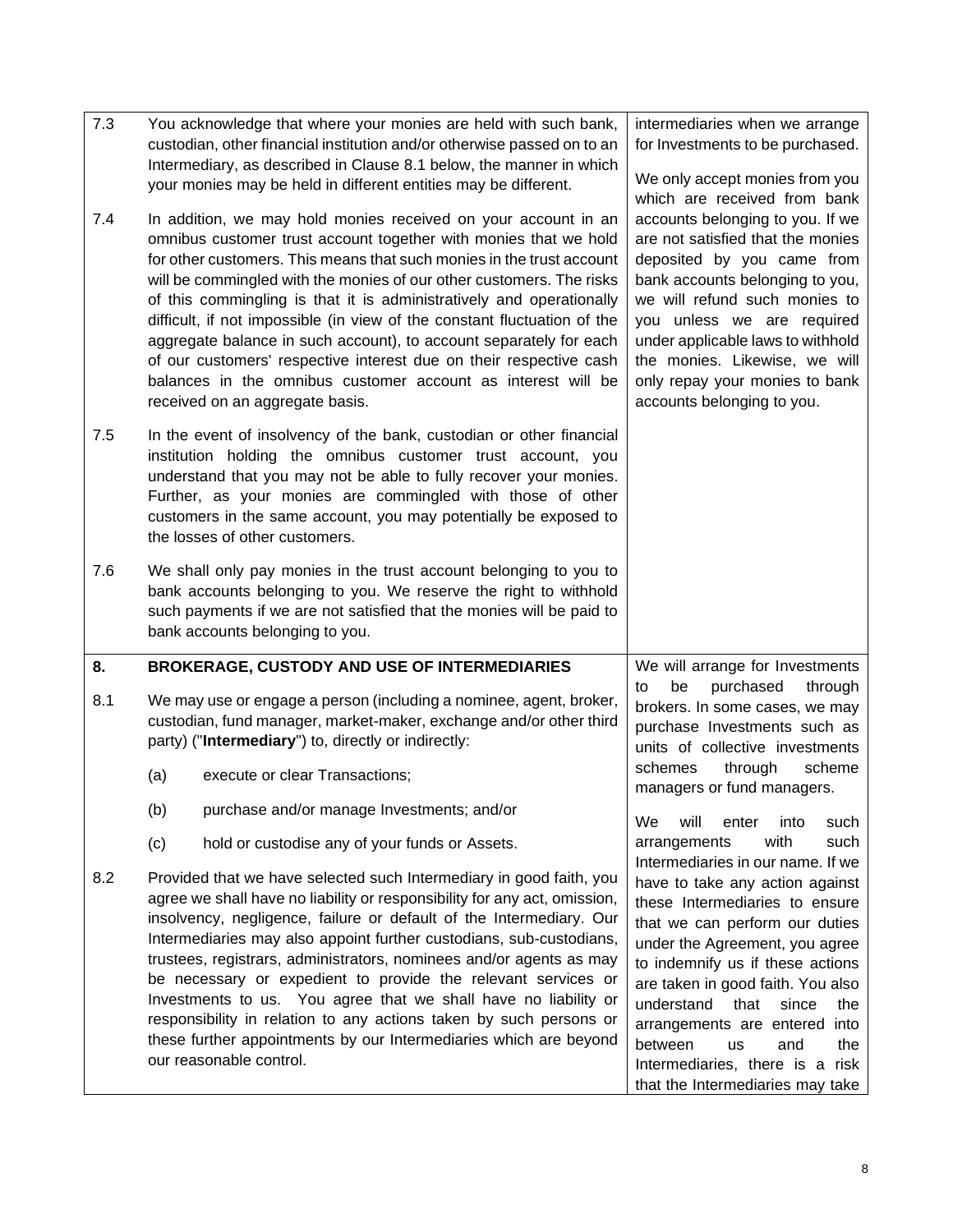- 8.3 You agree that where we use another Intermediary to execute or clear your Transactions, purchase or manage your Investments or hold or custodise your funds or Assets, we may have to accept sole and principal responsibility to the Intermediary for the Investments and/or executed Transaction. You understand that this means that we may enter into Transactions to sell or purchase Investments (including units of collective investment schemes) as principal. In some situations, we may also enter into these sale or purchase of Investments with you and in so doing, we will act as principal not as agent. You further acknowledge and agree that where we sell or purchase Investments on your behalf, we may do so by selling or purchasing from Intermediaries, our other customers and/or such other third parties as we may deem suitable as part of our management of your portfolio.
- 8.4 You shall indemnify us against any and all action which we deem in good faith necessary to ensure that we will not be in default of our obligation or responsibilities under this Agreement. Our foregoing right shall apply even though as between you and us, you may be in actual or anticipatory default. The foregoing indemnity in our favour is in addition to any other right that we may have (whether expressly provided as between us or implied by law).
- 8.5 In view of the fact that we may have accepted principal responsibility and/or liability to Intermediaries, you also acknowledge and consent to the fact that there is a risk that such Intermediaries may regard any Investments which we purchase on your behalf, as investments which we purchase for ourselves. This may in some instances result in prejudice to you. For example, there is a risk that the Intermediaries may attempt to use your Investments to satisfy our obligations or obligations of our other customers. You accept that this is a necessary risk of dealing in such jurisdictions through us.
- 8.6 You agree that neither us nor our Intermediaries shall provide any margin facility to you in respect of the Investments.
- 8.7 Without prejudice to any other provision in this Agreement, you agree that:
	- (a) we may, whether directly or indirectly (through brokers/ custodians/ nominees/ exchanges/ clearing houses ("**Custodian**") or otherwise), hold Investments purchased for you in an omnibus custody account, aggregated with other Investments of our other customers, and/or the customers of these Custodians, and such Investments may not be held in your name. This means that your Investments will be commingled with the assets of our other customers and/or the customers of these Custodians. Given such commingling, the Investments may be registered collectively in our name, the name of the Custodian, a sub-custodian and/or any other third party and your entitlements may not be identifiable as

actions against us to your disadvantage.

Currently, we have opened a securities brokerage account with Saxo Capital Markets Pte. Ltd. ("**Saxo**"), which is authorised to carrying business in both dealing in securities and providing custodial services for securities in Singapore. We will use your monies maintained in the trust account referred to in the clause above to buy and sell Investments on your behalf through this account with Saxo, which is a consolidated account we use for all our clients. Saxo in turn has an arrangement with Citibank, N.A. to hold Investments which we buy and sell, and an arrangement with Hongkong and Shanghai Banking Corporation Limited, Singapore Branch ("**HSBC**") to hold the monies we transfer to them for the purchase of Investments and monies to be transferred to us for the sale of Investments and return (which will then be transferred to our trust account referred to in the clause above). HSBC is currently licensed to carry on banking business in Singapore.

Where the Investments are securities listed on the Singapore Exchange Securities Trading Limited ("**SGX**") and held with the Central Depository (Pte) Limited ("**CDP**"), such investments purchased by us are held on your behalf in our name by Saxo, which in turn uses HSBC as a depository agent holding these Investments with CDP. These Investments will not be held in your name. HSBC also acts as the custodian for both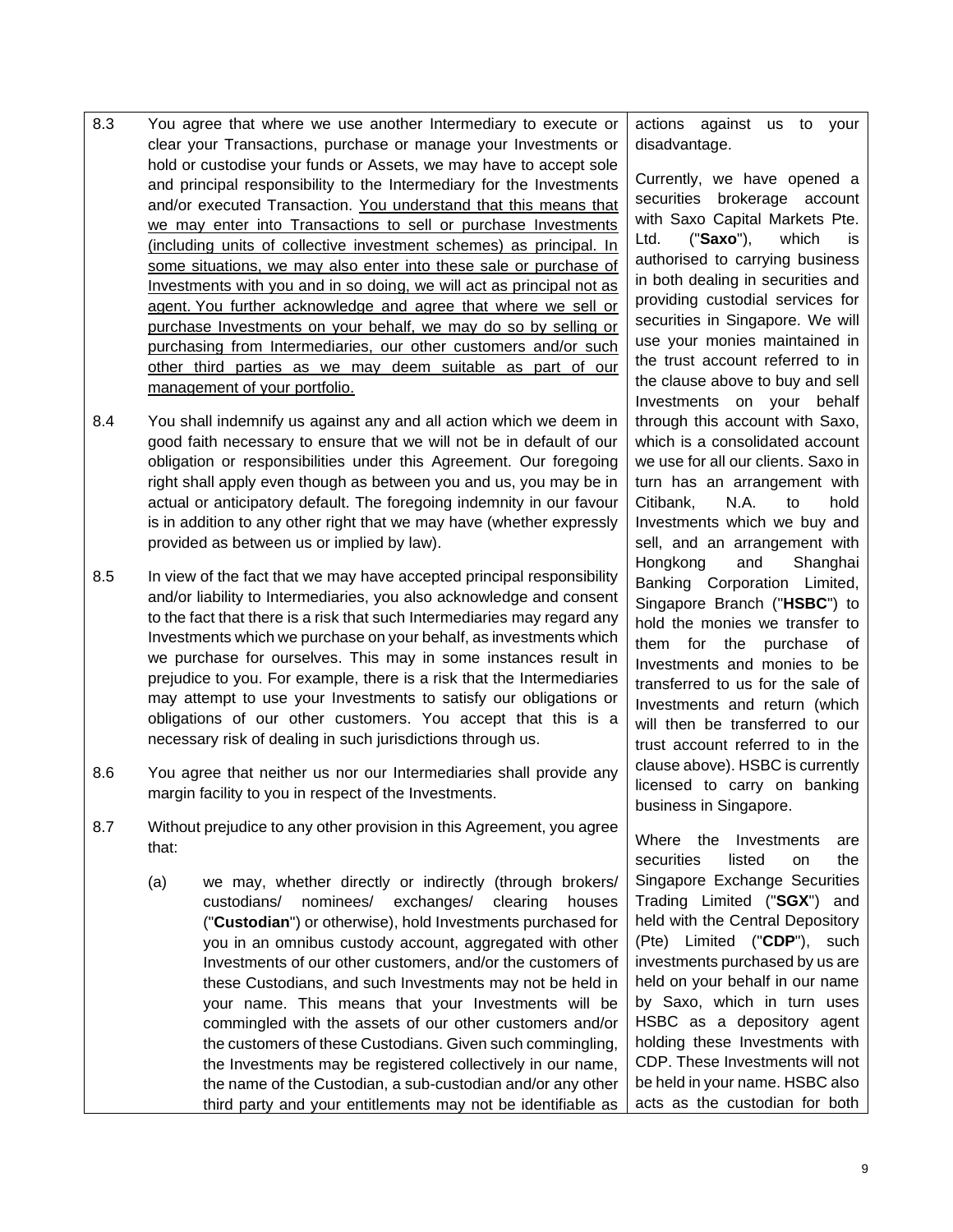separate certificates, titles or electronic records. You agree that if there are any dividends, interests, rights, benefits or other proceeds in relation to your Investments resulting from such commingling, we shall have full discretion as to the allotment of such dividends, interests, rights, benefits or other proceeds;

- (b) in the event of insolvency or default of the Custodian, you understand that you may not be able to fully recover your Investments held in the omnibus custody account. Any shortfall in the Investments may be shared among you and our other customers and/or the customers of the Custodians pro rata. As your Investments are commingled with those of other customers in the same account, you may potentially be exposed to the losses of other customers;
- (c) provided that we have selected or engaged such Custodian in good faith, we shall not be liable to you for any and all Losses suffered or incurred by you as a result of any act, omission or insolvency of such Custodian;
- (d) where Investments are denominated in a foreign currency, the Investments may be held in an omnibus custody account with an entity which is licensed, registered or authorised to act as a custodian in the country or territory where such Investments are held. In such case, you understand that the laws and practices relating to custody accounts in the relevant jurisdiction may differ from the laws and practices in Singapore. Such differences mean that your Investments may not enjoy the same level of protection as accorded to Investments that are held in Singapore. Depending on the jurisdiction, this may affect your ability to recover the Investments deposited in the custody account; and
- (e) your Investments may be treated as fungible with other Investments in the omnibus custody account and therefore, we are not obliged to deliver any specific Investments to you and may instead sell the Investments at your expense and transfer to your Account the proceeds of such sale (if any).
- 8.8 You acknowledge that where your Investments are held with different Intermediaries and/or appointees of our Intermediaries, the manner in which your Investments may be held in different entities may be different.

#### <span id="page-11-1"></span><span id="page-11-0"></span>**9. RISKS ACKNOWLEDGEMENT** 9.1 You are fully aware of the risk relating to Transactions entered into. In particular, you understand that: You understand that there are risks involved in the Investments, some of which are highlighted in clause [9.1.](#page-11-1)

your Investments as well as the monies to be transferred to us for the sale of Investments and return in this case.

For certain portfolios where the Investments are units of collective investment schemes purchased through a scheme manager, we will ensure that the relevant scheme manager is licensed to conduct fund management activities in Singapore. The scheme manager may also appoint appropriately licensed custodians, trustees, registrars and administrators in respect of collective investment scheme. The custodial arrangements in respect of these Investments will be subject to the terms and conditions as agreed between the scheme manager and the relevant custodian.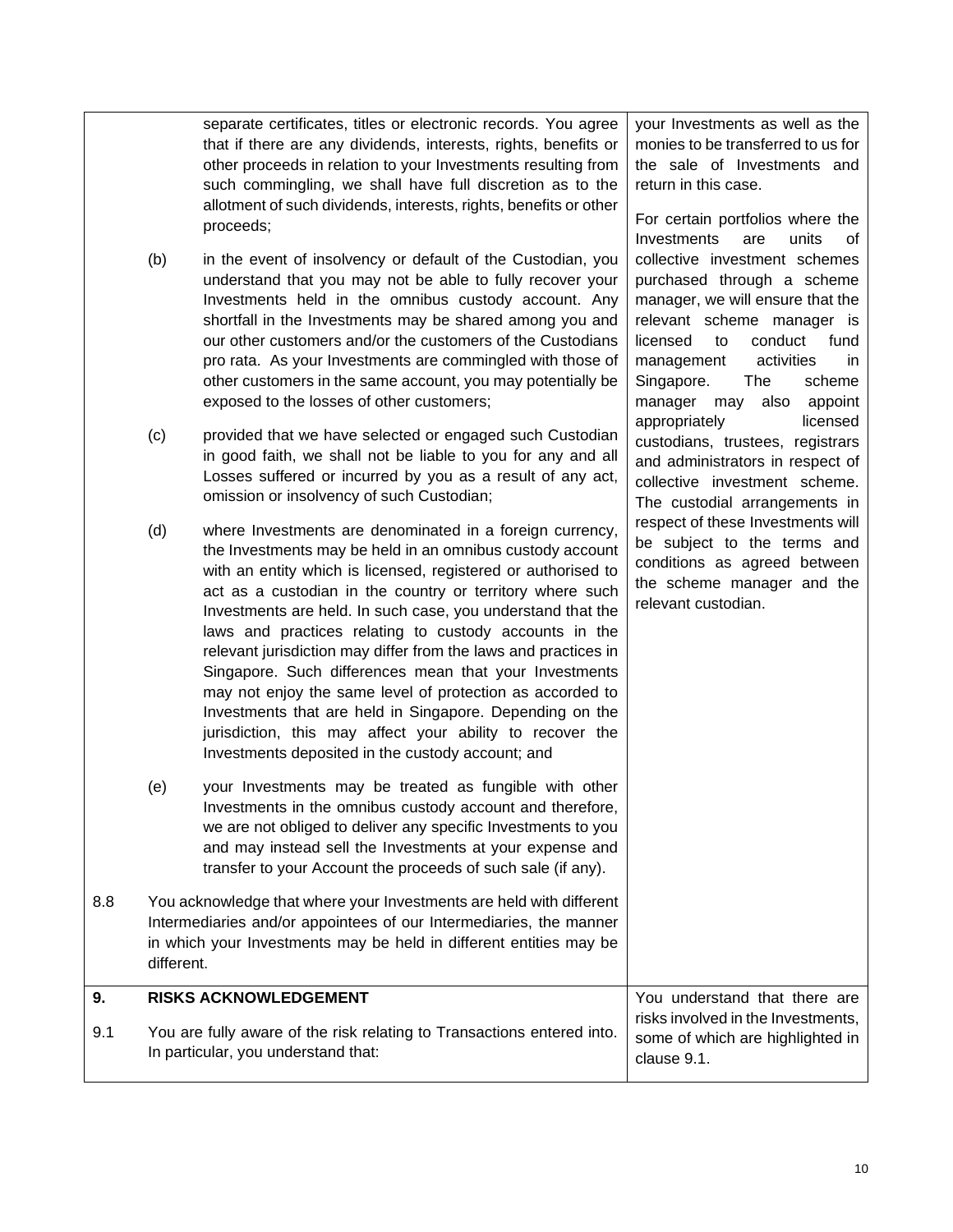- (a) Your Investments are not "capital protected" and therefore, you may lose your capital by entering into the Transactions;
- (b) Where the Investments are listed outside Singapore, such Investments are subject to the laws and regulations of the jurisdiction they listed and you are aware of the risks involved with investing in such products, including but not limited to differences in regulatory regime and investor protection, differences in legal systems, jurisdiction-specific costs (including tax related costs), exposure to foreign counterparty and correspondent broker risks, and exposure to the political, economic and social developments in the applicable jurisdiction You acknowledge receipt of the Risk Warning Statement in **[SCHEDULE 3](#page-37-1)** and understand its contents;
- (c) An Investment may not (where the Investment is a collective investment scheme under the SFA) be authorised under Section 286 of the SFA nor recognised under Section 287 of the SFA, and the Investment's offering document (and other related marketing materials) may not be a prospectus as defined in the SFA. Accordingly, statutory liability under the SFA in relation to the content of prospectuses will not apply in respect of the Investment;
- (d) Your payments or receipts under a Transaction will be linked to changes in the particular financial market or markets to which the Transaction is linked, and you will be exposed to price, currency exchange, interest rate or other volatility in that market or markets. You may sustain substantial losses on the Investment if the market conditions move against your positions. It is in your interest to fully understand the impact of market movements, in particular the extent of profit/loss you would be exposed to when there is an upward or downward movement in the relevant rates, and the extent of loss if you have to liquidate a position if market conditions move against you. Your position may be liquidated at a loss, and you will be liable for any resulting deficit in your Account with us; and
- (e) The fluctuations in foreign currency rates have an impact on the profit/loss and the Investment where the Transaction is denominated or settled in a different currency from the currency where you carry on your ordinary business or keep your accounts.
- 9.2 You agree that any advice provided by us will be based on information from sources believed to be accurate, however no representation or warranty, express or implied is made by us as to the accuracy, completeness or suitability of such advice.

For example, the Investments are not "capital protected" and therefore you may therefore lose your capital by investing.

In addition, the Investments are listed outside Singapore and not denominated in Singapore currency. There are risks involved in investing in overseas products.

You will be required to confirm that you have received and understood the Risk Warning Statement in **[SCHEDULE 3.](#page-37-1)** The Risk Warning statement explains to you that an overseas-listed investment product that may be part of your Investment is subject to the laws and regulations of the country that the investment product is listed in. As a result of that, you are required to be aware of the information set out in the statement. The Risk Warning statement also cautions you that you should not invest in the overseas-listed product if you do not understand or are not comfortable with taking such risks.

You are also required to confirm that you have made all enquries that you require, and that we have informed you of all important information about the Investments, including (but not limited to) the information set out under clause [9.4\(a\)](#page-13-0) to [\(n\).](#page-13-1) You confirm that you have the financial ability to manage all the economic consequences and risks of the Investments, and if required, you have obtained your own professional advice from your tax, legal and other advisers.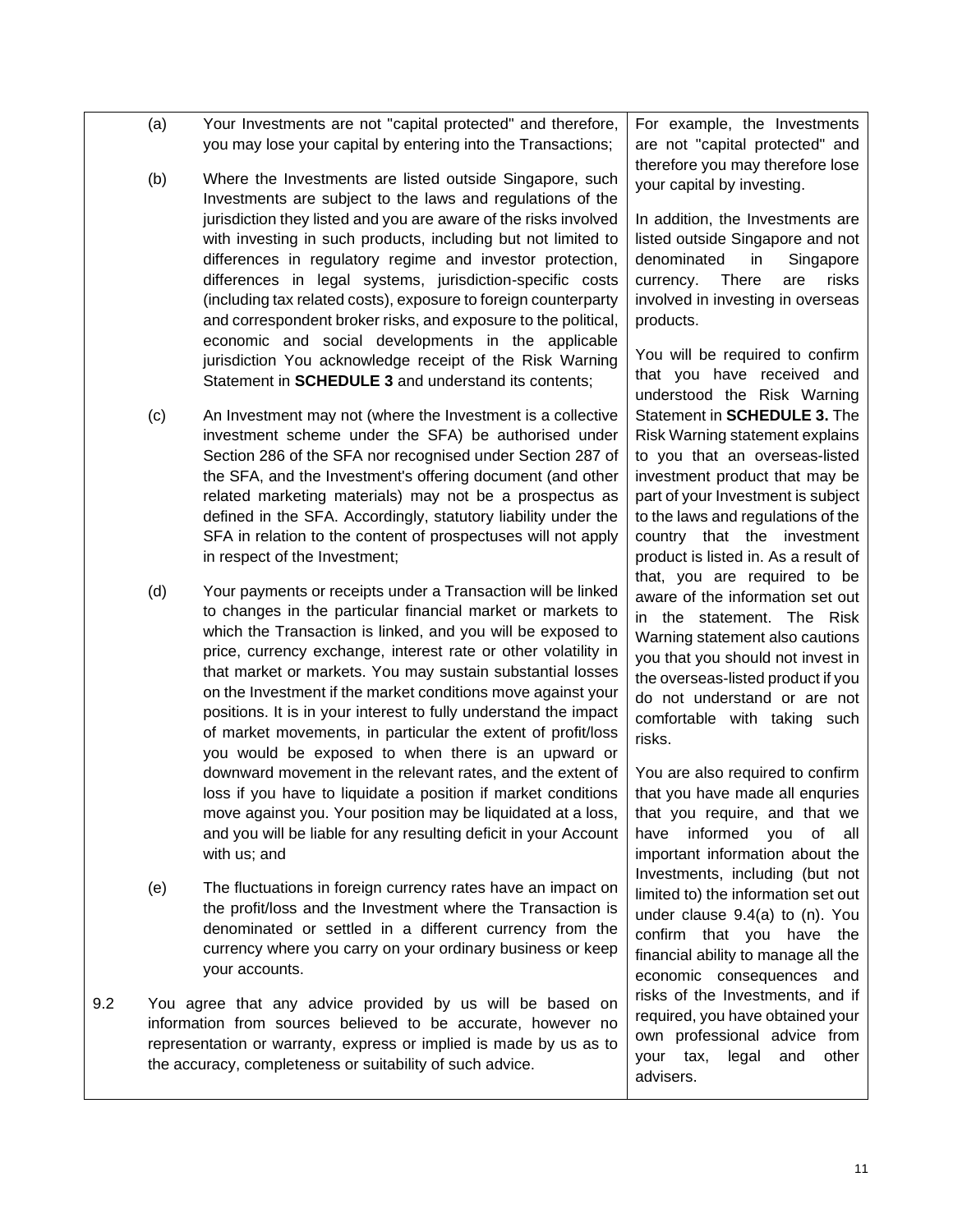<span id="page-13-1"></span><span id="page-13-0"></span>

| 9.3 | You agree that you are solely responsible for making your own<br>independent investigation and appraisal of all Investments and your<br>own independent verification of any advice, recommendations, view,<br>opinion or information provided by us, including but not limited to<br>taking your own tax, legal or other advice with respect to the<br>Investments. You shall fully understand and familiarise yourself with<br>all the terms and conditions of each Investments and the risks<br>involved, and agree that you will only accept our recommended<br>Investment Strategy and Transactions on the basis of your own<br>independent review and determination that the Investment Strategy<br>and/or Investments are suitable and appropriate for you, taking into<br>account your specific objectives, financial situation, investment<br>experience, knowledge and particular needs. |                                                                                                                           |  |
|-----|---------------------------------------------------------------------------------------------------------------------------------------------------------------------------------------------------------------------------------------------------------------------------------------------------------------------------------------------------------------------------------------------------------------------------------------------------------------------------------------------------------------------------------------------------------------------------------------------------------------------------------------------------------------------------------------------------------------------------------------------------------------------------------------------------------------------------------------------------------------------------------------------------|---------------------------------------------------------------------------------------------------------------------------|--|
| 9.4 | You agree and acknowledge that you have made all necessary<br>enquiries and we have informed you of all material features of and<br>risks involved in respect of the Investments including but not limited<br>to information on:                                                                                                                                                                                                                                                                                                                                                                                                                                                                                                                                                                                                                                                                  |                                                                                                                           |  |
|     | (a)                                                                                                                                                                                                                                                                                                                                                                                                                                                                                                                                                                                                                                                                                                                                                                                                                                                                                               | the nature and objective of the Investments;                                                                              |  |
|     | (b)                                                                                                                                                                                                                                                                                                                                                                                                                                                                                                                                                                                                                                                                                                                                                                                                                                                                                               | the key benefits and risks of the Investments;                                                                            |  |
|     | (c)                                                                                                                                                                                                                                                                                                                                                                                                                                                                                                                                                                                                                                                                                                                                                                                                                                                                                               | details of the providers of the Investments;                                                                              |  |
|     | (d)                                                                                                                                                                                                                                                                                                                                                                                                                                                                                                                                                                                                                                                                                                                                                                                                                                                                                               | your key rights with respect to the Investments;                                                                          |  |
|     | (e)                                                                                                                                                                                                                                                                                                                                                                                                                                                                                                                                                                                                                                                                                                                                                                                                                                                                                               | the intended investment horizon of the Investments;                                                                       |  |
|     | (f)                                                                                                                                                                                                                                                                                                                                                                                                                                                                                                                                                                                                                                                                                                                                                                                                                                                                                               | the ease of converting the Investments to cash;                                                                           |  |
|     | (g)                                                                                                                                                                                                                                                                                                                                                                                                                                                                                                                                                                                                                                                                                                                                                                                                                                                                                               | the expected level of your risk tolerance in respect of the<br>Investments;                                               |  |
|     | (h)                                                                                                                                                                                                                                                                                                                                                                                                                                                                                                                                                                                                                                                                                                                                                                                                                                                                                               | the commitment required from you in respect of the<br>Investments;                                                        |  |
|     | (i)                                                                                                                                                                                                                                                                                                                                                                                                                                                                                                                                                                                                                                                                                                                                                                                                                                                                                               | the pricing of the Investments;                                                                                           |  |
|     | (j)                                                                                                                                                                                                                                                                                                                                                                                                                                                                                                                                                                                                                                                                                                                                                                                                                                                                                               | the fees and charges to be borne by you in respect of the<br>Investments;                                                 |  |
|     | (k)                                                                                                                                                                                                                                                                                                                                                                                                                                                                                                                                                                                                                                                                                                                                                                                                                                                                                               | the frequency of reports to be provided to you in respect of<br>the Investments;                                          |  |
|     | (1)                                                                                                                                                                                                                                                                                                                                                                                                                                                                                                                                                                                                                                                                                                                                                                                                                                                                                               | any applicable charges or restrictions on withdrawal,<br>surrender or claim procedures of the Investments;                |  |
|     | (m)                                                                                                                                                                                                                                                                                                                                                                                                                                                                                                                                                                                                                                                                                                                                                                                                                                                                                               | any applicable warnings, exclusions and disclaimers; and                                                                  |  |
|     | (n)                                                                                                                                                                                                                                                                                                                                                                                                                                                                                                                                                                                                                                                                                                                                                                                                                                                                                               | information in relation to where the prospectus in respect of<br>the Investment (if applicable) may be accessed, or if we |  |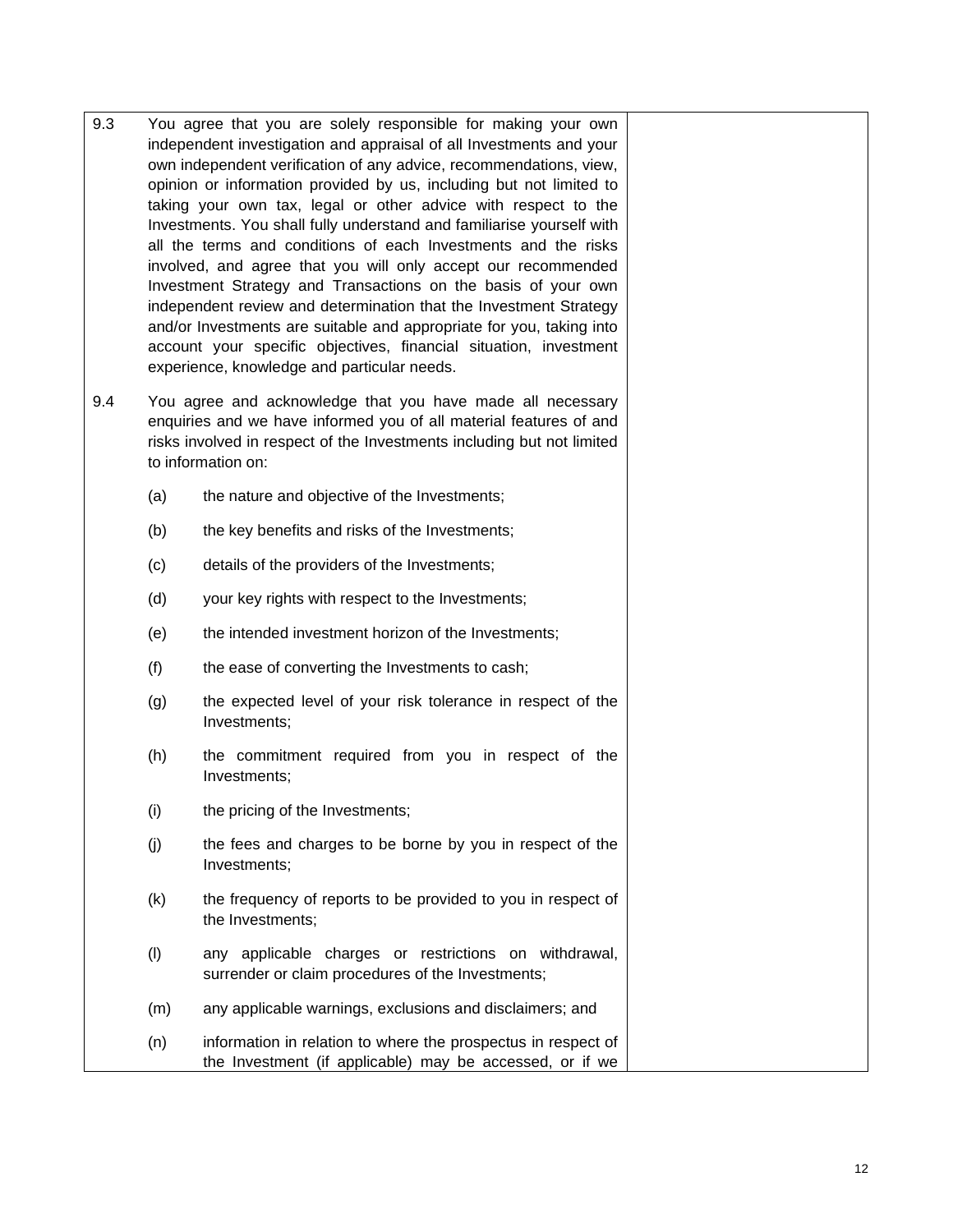<span id="page-14-0"></span>

|      | consider it appropriate, an abridged version of such<br>prospectus.                                                                                                                                                                                                                                                                                                     |                                                                                                                                                                                                                                                                                     |
|------|-------------------------------------------------------------------------------------------------------------------------------------------------------------------------------------------------------------------------------------------------------------------------------------------------------------------------------------------------------------------------|-------------------------------------------------------------------------------------------------------------------------------------------------------------------------------------------------------------------------------------------------------------------------------------|
| 9.5  | You expressly acknowledge that you have the appetite to assume all<br>economic consequences and risks of the Investments and to the<br>extent necessary, have consulted your own tax, legal and other<br>advisers.                                                                                                                                                      |                                                                                                                                                                                                                                                                                     |
| 9.6  | You also acknowledge that we may have an interest in the subject of<br>the report or recommendation, may be a counterparty to any<br>Investments entered into by you and/or may otherwise benefit from<br>your Investments.                                                                                                                                             |                                                                                                                                                                                                                                                                                     |
| 10.  | <b>CHARGES AND FEES</b>                                                                                                                                                                                                                                                                                                                                                 | The Fees that you are required                                                                                                                                                                                                                                                      |
| 10.1 | The fee payable by you to us for the Service is specified in the Fee<br>Schedule available at www.stashaway.sg/pricing ("Fees") as may be<br>amended from time to time. All liabilities, costs and expenses which<br>we incur under this Agreement will be covered by the Fees.                                                                                         | to pay to StashAway for the<br>Service is specified in the Fee<br>Schedule<br>at<br>www.stashaway.sg/pricing. The<br>Fees include all liabilities, costs                                                                                                                            |
| 10.2 | You shall make all payments due under this Agreement free and clear<br>of, and without deduction, withholding or set-off on account of, any<br>tax or levy or any other charges present and future.                                                                                                                                                                     | and expenses that StashAway<br>incurs under this Agreement.<br>The Fees are not fixed and may<br>be amended every now and                                                                                                                                                           |
| 10.3 | You shall be liable for any goods and services tax, value- added tax<br>or any other tax of a similar nature chargeable by law on any payment<br>you are required to make to us. If we are required by law to collect<br>and make payment in respect of such tax, you will indemnify us<br>against such payments.                                                       | then.<br>When you are making any form<br>of payment to us, you are<br>required to pay for any goods<br>and services tax, value-added                                                                                                                                                |
| 10.4 | We may deduct your Account with the full amount of any Fees<br>payable by you, or any other monies owed by you to us pursuant to<br>any liability of any nature arising in respect of the Account or<br>otherwise. For this purpose, we may withdraw and collect uninvested<br>cash in your Account and/or sell your Assets and collect the proceeds<br>from such sale. | tax or any other tax that are<br>similar<br>in<br>nature<br>that<br>İS<br>chargeable by law. If we are<br>required by law to collect and<br>make payment for such tax, you<br>must reimburse us for any such<br>payments incurred.                                                  |
|      |                                                                                                                                                                                                                                                                                                                                                                         | We may deduct the full amount<br>of any Fees payable by you from<br>your Account. In order to deduct<br>the amount or monies due to us,<br>we may withdraw and collect<br>uninvested cash in your Account<br>and/or sell your Assets and<br>collect the proceeds from such<br>sale. |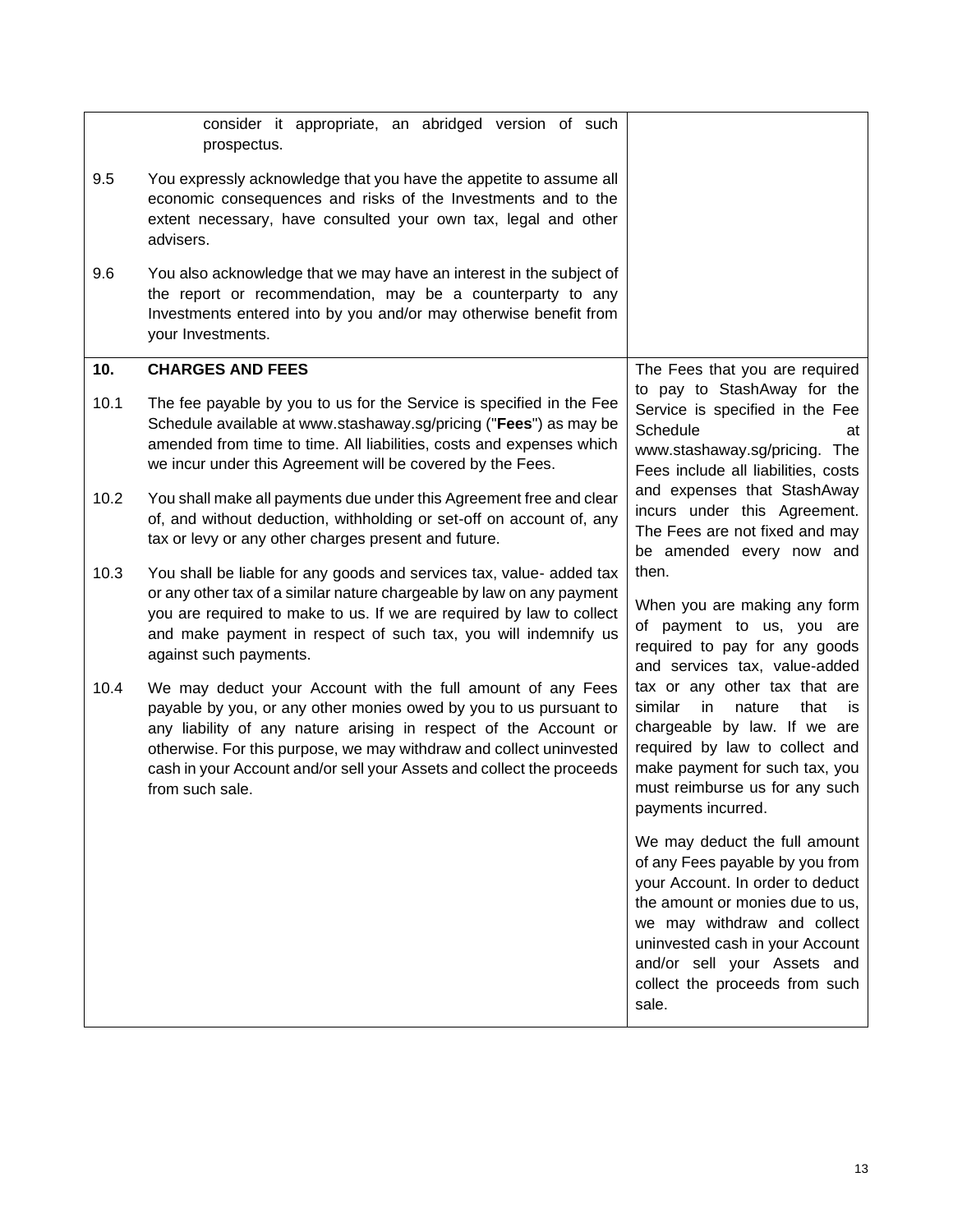## <span id="page-15-0"></span>**SCHEDULE 1 - DEFINITIONS**

<span id="page-15-1"></span>

|                          | <b>Schedule 1 - Definitions</b>                                                                                                                                                                                                                                                                                                                                                                                                                                                                                                                                                                                                                                                                                                                                                                                                                    | <b>Summary</b>                                                                                          |
|--------------------------|----------------------------------------------------------------------------------------------------------------------------------------------------------------------------------------------------------------------------------------------------------------------------------------------------------------------------------------------------------------------------------------------------------------------------------------------------------------------------------------------------------------------------------------------------------------------------------------------------------------------------------------------------------------------------------------------------------------------------------------------------------------------------------------------------------------------------------------------------|---------------------------------------------------------------------------------------------------------|
| 1.<br><b>DEFINITIONS</b> |                                                                                                                                                                                                                                                                                                                                                                                                                                                                                                                                                                                                                                                                                                                                                                                                                                                    | This Schedule sets out the                                                                              |
| 1.1                      | In this Agreement, where the context so admits, the words and<br>expressions used in this Agreement shall have the following meaning:                                                                                                                                                                                                                                                                                                                                                                                                                                                                                                                                                                                                                                                                                                              | definitions of specific words and<br>expressions (capitalised terms)<br>that are used in the Agreement. |
| "Account"                | means the account which we have set up for you<br>and granted to you pursuant to this Agreement;                                                                                                                                                                                                                                                                                                                                                                                                                                                                                                                                                                                                                                                                                                                                                   |                                                                                                         |
| "Access Method"          | means any user identification, passwords and other<br>security credentials assigned to you and required to<br>access and use the Platform using your Account;                                                                                                                                                                                                                                                                                                                                                                                                                                                                                                                                                                                                                                                                                      |                                                                                                         |
| "Actual<br>Settled       | means, in relation to:                                                                                                                                                                                                                                                                                                                                                                                                                                                                                                                                                                                                                                                                                                                                                                                                                             |                                                                                                         |
| Amount"                  | (a) a Conversion - the sum of money that results<br>from the Conversion based on the actual rate of<br>exchange (not being a rate of exchange<br>provided on a real-time basis at the time the<br>Conversion was executed) provided to us by a<br>third party provider chosen at our discretion; or                                                                                                                                                                                                                                                                                                                                                                                                                                                                                                                                                |                                                                                                         |
|                          | (b) a Transaction - the sum of money used for the<br>execution of the Transaction based on the<br>actual price (not being the price(s) of the<br>relevant Investment(s) reflected on a real-time<br>basis at the time the Transaction was executed)<br>of the relevant Investment(s).                                                                                                                                                                                                                                                                                                                                                                                                                                                                                                                                                              |                                                                                                         |
| "Affiliates"             | has the meaning ascribed to it in paragraph 15 of<br><b>SCHEDULE 2</b> of this Agreement;                                                                                                                                                                                                                                                                                                                                                                                                                                                                                                                                                                                                                                                                                                                                                          |                                                                                                         |
| "Applicable Laws"        | means all applicable local or foreign laws, rules,<br>acts, regulations, subsidiary legislation notices,<br>notifications,<br>circulars,<br>licence<br>conditions,<br>directions, requests, requirements, guidelines,<br>directives, codes, information papers, practice<br>notes, demands, guidance and/or decisions of any<br>national, state or local government, any agency,<br>exchange, regulatory or self- regulatory body, law<br>enforcement body, court, central bank or tax<br>revenue authority or any other authority (including<br>the MAS and IRAS) whether in Singapore or<br>elsewhere, whether having the force of law or not<br>intergovernmental<br>(including<br>any<br>agreement<br>between the governments or regulatory authorities<br>of two or more jurisdictions or otherwise), as may<br>be amended from time to time; |                                                                                                         |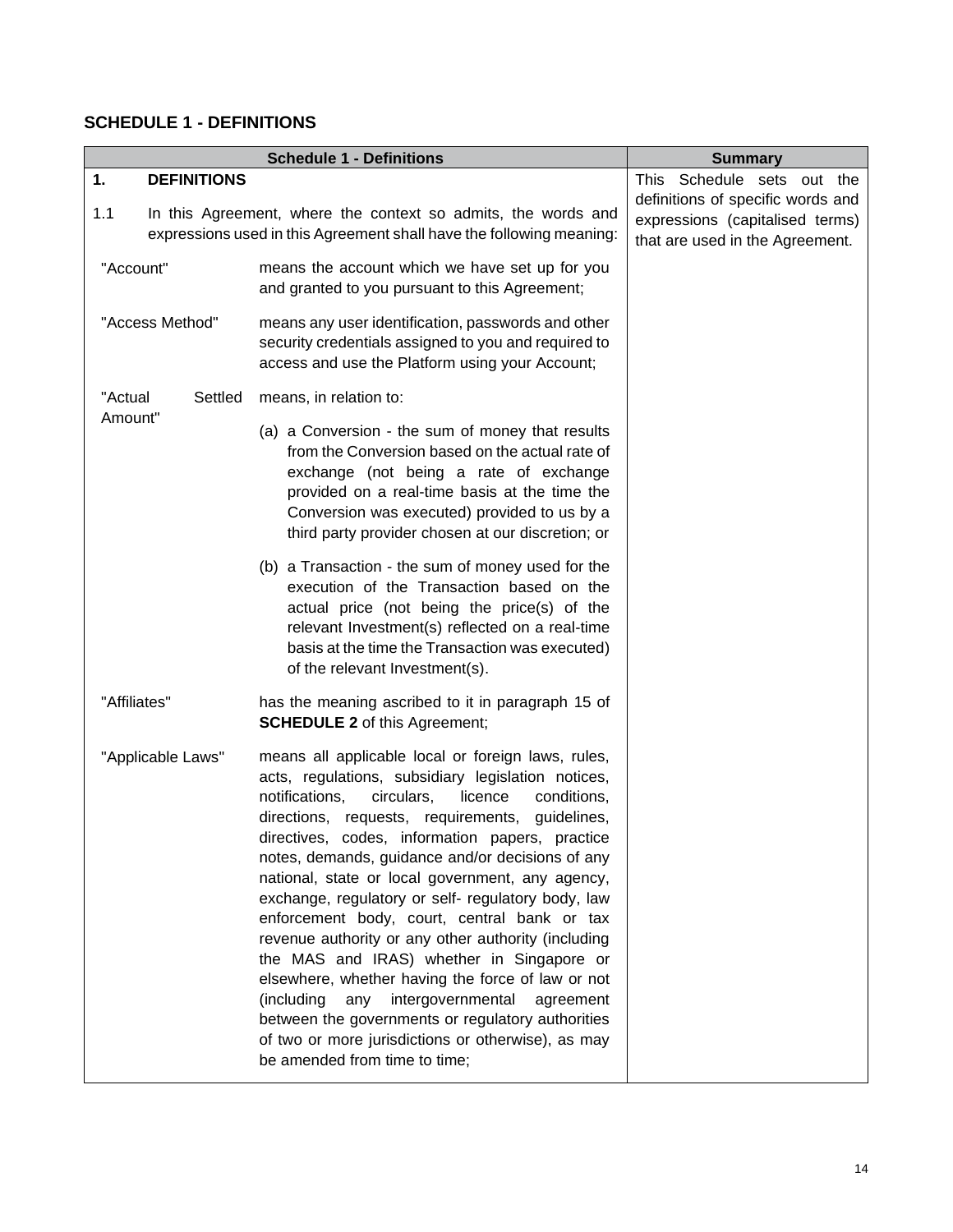| "Asset"                             | means all moneys, cash, securities, or other<br>financial instruments or products, and other<br>property of yours held with us or through us;                                                                                                                                                                                                                                                 |  |
|-------------------------------------|-----------------------------------------------------------------------------------------------------------------------------------------------------------------------------------------------------------------------------------------------------------------------------------------------------------------------------------------------------------------------------------------------|--|
| "Associates"                        | has the meaning ascribed to it in clause Error!<br>Reference source not found. of SCHEDULE 2 to<br>this Agreement;                                                                                                                                                                                                                                                                            |  |
| "Attorney"                          | means an individual whom you have appointed or<br>intend to appoint (by way of the POA) to act on your<br>behalf in relation to your Account;                                                                                                                                                                                                                                                 |  |
| "Business Day"                      | means a day, other than a Saturday or Sunday or<br>Public Holiday, on which we are open for business<br>(from 9am to 5pm Singapore time), and in the<br>context of Instructions and Transactions involving a<br>foreign element, a day, other than a Saturday or<br>Sunday, when we and the relevant financial<br>markets and institutions in the country concerned<br>are open for business; |  |
| "CDP"                               | means Central Depository (Pte) Limited;                                                                                                                                                                                                                                                                                                                                                       |  |
| "Conversion"                        | means the conversion of a sum of money<br>denominated in one currency to any other currency<br>as we may carry out on your behalf under this<br>Agreement;                                                                                                                                                                                                                                    |  |
| "Custodians"                        | means brokers/custodians/nominees/exchanges/<br>clearing houses;                                                                                                                                                                                                                                                                                                                              |  |
| "FAA"                               | means the Financial Advisers Act 2001, as may be<br>amended, restated, supplemented or otherwise<br>modified from time to time;                                                                                                                                                                                                                                                               |  |
| "Financial<br>Planning<br>Services" | provision<br>of<br>advice<br>means<br>our<br>or<br>recommendation(s) in relation to wealth or financial<br>planning (not amounting to financial advisory<br>services within the meaning of the FAA);                                                                                                                                                                                          |  |
| "Flexible Portfolio"                | means a portfolio of which one or more underlying<br>Investment(s) and/or class(es), type(s) or theme(s)<br>of Investments (as made available by us from time<br>to time) are selected and/or modified by you at your<br>own discretion;                                                                                                                                                      |  |
| "FWP Information"                   | has the meaning ascribed to it in clause 3.1(a) of<br><b>SCHEDULE 4 to this Agreement;</b>                                                                                                                                                                                                                                                                                                    |  |
| "General Investing"                 | means an investment approach that is generic in<br>nature, and may not relate or conform to a certain                                                                                                                                                                                                                                                                                         |  |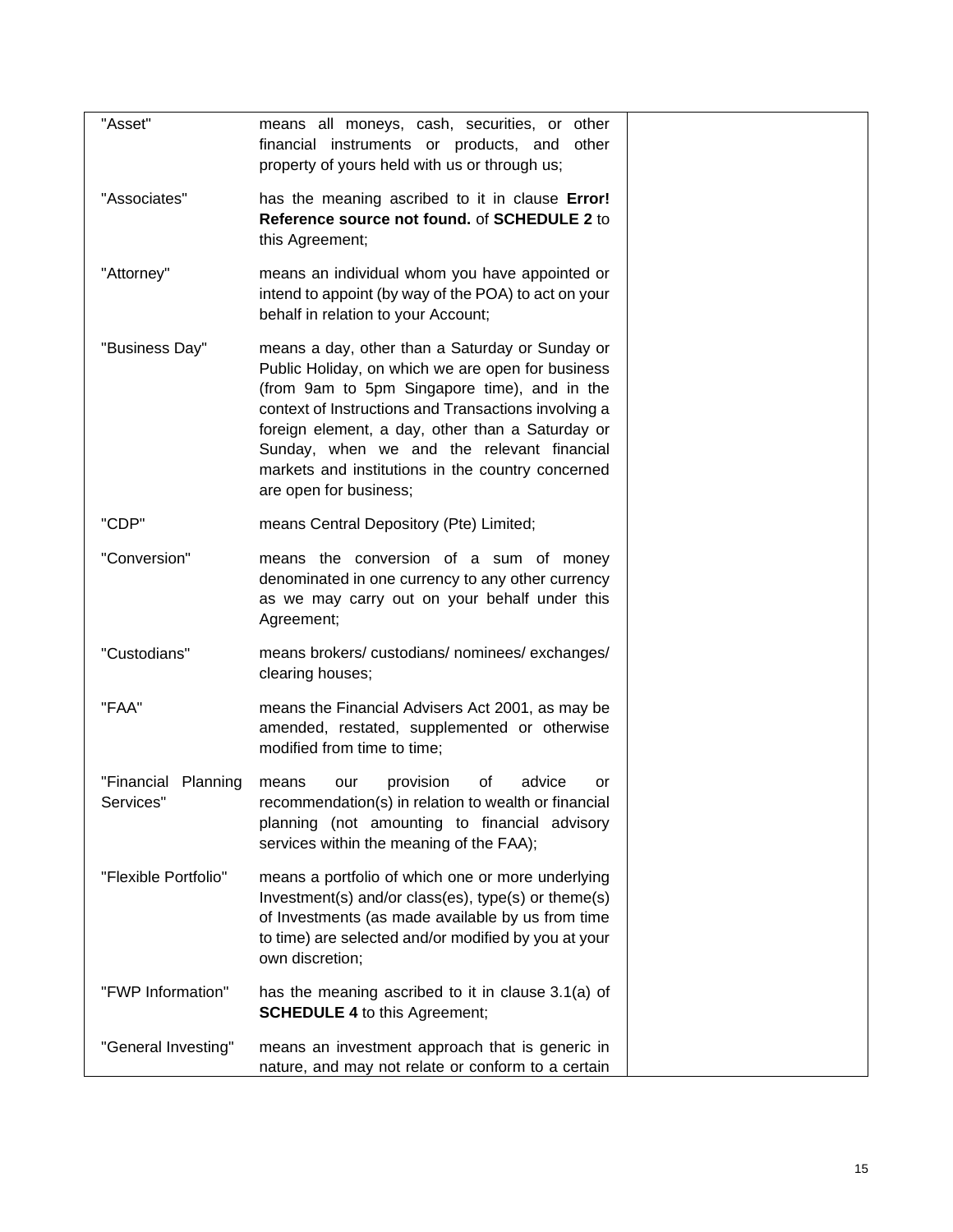|                                                     | specific class of Investments, theme, industry or<br>sector;                                                                                                                                                                                                                                                            |  |
|-----------------------------------------------------|-------------------------------------------------------------------------------------------------------------------------------------------------------------------------------------------------------------------------------------------------------------------------------------------------------------------------|--|
| "Initial<br>Settled                                 | means, in relation to:                                                                                                                                                                                                                                                                                                  |  |
| Amount"                                             | (a) a Conversion - the sum of money that results<br>from the Conversion based on rate of exchange<br>provided to us by a third party provider on a<br>real-time basis at the time the Conversion was<br>executed; or                                                                                                    |  |
|                                                     | (b) a Transaction - the sum of money used for the<br>execution of the Transaction based on the<br>price(s) of the relevant Investment(s) reflected<br>by a third party provider on a real-time basis at<br>the time the Transaction was executed.                                                                       |  |
| "Instructions"                                      | means any communication, instruction, order,<br>message data or information received by us<br>through or pursuant to the Platform or otherwise<br>referable to your Access Methods, and any<br>information delivered to us offline by any methods<br>as we may agree, and "Instruct" shall be construed<br>accordingly; |  |
| "Insurance Advisory<br>Service"                     | advice<br>means<br>provision<br>of<br>(a)<br>our<br>or<br>recommendation(s) in relation to life insurance<br>coverage, and (b) (if applicable) assistance in the<br>procurement of such coverage;                                                                                                                       |  |
| "Insurance<br>Product<br>Provider"                  | means a MAS-licensed insurer with whom we have<br>an arrangement or partnered in connection with the<br>Insurance Advisory Services;                                                                                                                                                                                    |  |
| "Intermediary"                                      | means nominee, agent, broker, custodian, fund<br>manager, market-maker, exchange and/or other<br>third party;                                                                                                                                                                                                           |  |
| "Investment<br>Experience<br>and<br>Needs Analysis" | has the meaning ascribed to it in clause 4.1 of this<br>Agreement;                                                                                                                                                                                                                                                      |  |
| "Investment                                         | means:                                                                                                                                                                                                                                                                                                                  |  |
| Strategy"                                           | (a) in respect of portfolios that are not Flexible<br>Portfolios, the StashAway Risk Index in respect<br>of General Investing or Thematic Investing;                                                                                                                                                                    |  |
|                                                     | $(b)$ the<br>investment<br>approach<br>of<br>cash<br>our<br>management solution, StashAway Simple™;                                                                                                                                                                                                                     |  |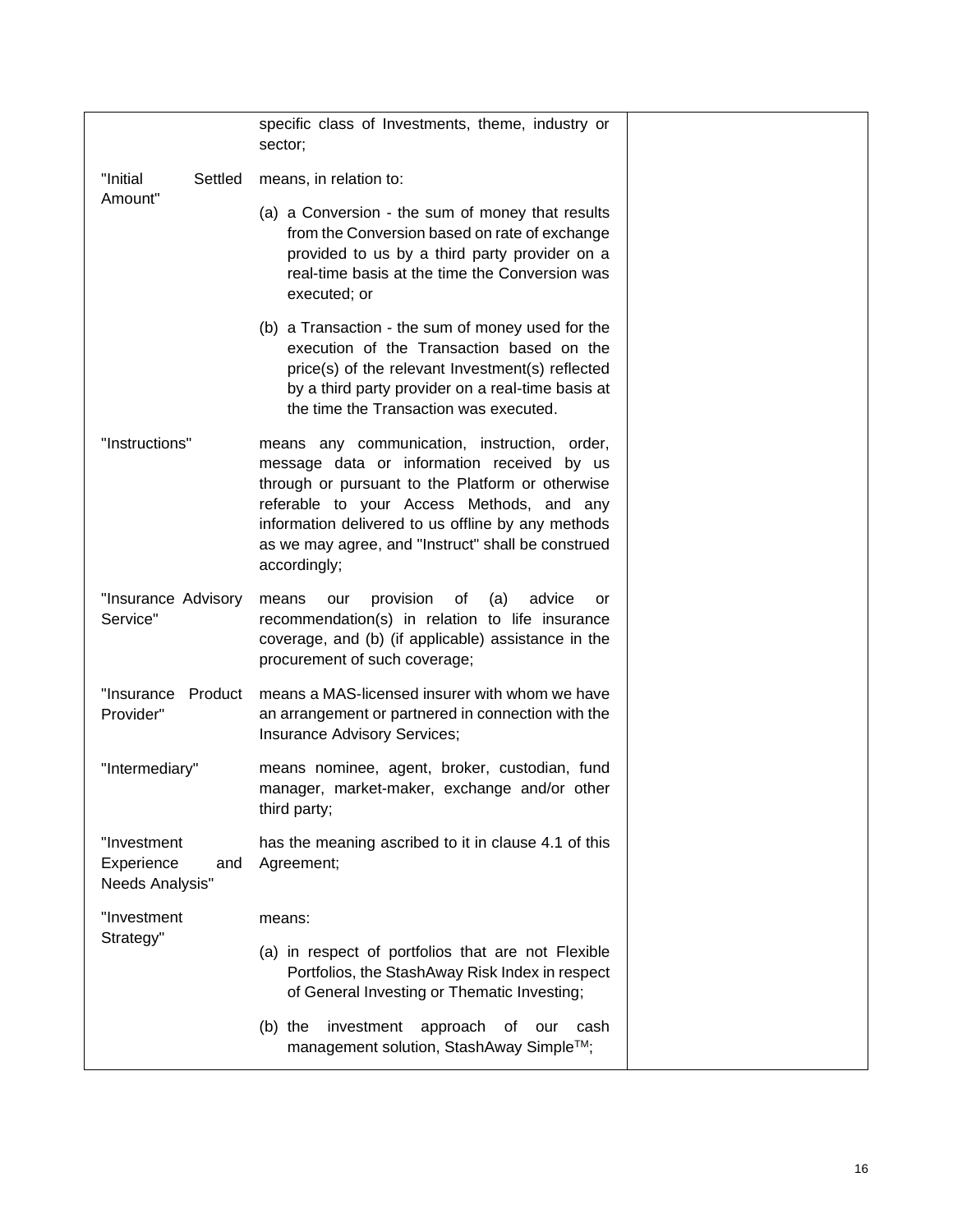|                  | (c) in respect Flexible Portfolios, the class(es),<br>type(s) or theme(s) of underlying Investments                                                                                                                                                                                                                                                                                                                                                                                                             |
|------------------|-----------------------------------------------------------------------------------------------------------------------------------------------------------------------------------------------------------------------------------------------------------------------------------------------------------------------------------------------------------------------------------------------------------------------------------------------------------------------------------------------------------------|
|                  | as selected by you; or<br>(d) any other investment strategy offered by us to<br>you from time to time,                                                                                                                                                                                                                                                                                                                                                                                                          |
|                  | as the case may be or as the context requires;                                                                                                                                                                                                                                                                                                                                                                                                                                                                  |
| "Investments"    | means any securities, financial instruments or<br>products, or any other assets or investments which<br>we may acquire, purchase, dispose of, sell or<br>otherwise deal or transact in on your behalf;                                                                                                                                                                                                                                                                                                          |
| "IRAS"           | means the Inland Revenue Authority of Singapore;                                                                                                                                                                                                                                                                                                                                                                                                                                                                |
| "Losses"         | means any losses, damages, loss of opportunity,<br>liabilities, claims, actions, suits proceedings,<br>judgements, demands, costs, expenses (including<br>fees and expenses of legal and other professional<br>advisers on a full indemnity basis, exchange<br>expenses and all other out-of-pocket expenses),<br>disbursements, fees, interests, commissions,<br>charges, taxes, fines, penalties, duties, and/or any<br>other losses, liabilities and/or costs of whatsoever<br>nature and howsoever arising; |
| "MAS"            | means the Monetary Authority of Singapore;                                                                                                                                                                                                                                                                                                                                                                                                                                                                      |
| "Notices"        | has the meaning ascribed to it in clause 21.1 of<br><b>SCHEDULE 2</b> to this Agreement;                                                                                                                                                                                                                                                                                                                                                                                                                        |
| "Personal Data"  | has the meaning ascribed to it in the Personal Data<br>Protection Act 2012, as may be amended, restated,<br>supplemented or otherwise modified from time to<br>time;                                                                                                                                                                                                                                                                                                                                            |
| "Platform"       | means the online platform (accessible through our<br>website at www.stashaway.sg or through our<br>mobile application) operated by us;                                                                                                                                                                                                                                                                                                                                                                          |
| "POA"            | means the exclusive power of attorney or such<br>other document (in the template as provided by us<br>to you) for you to appoint an Attorney to act on your<br>behalf in relation to your Account;                                                                                                                                                                                                                                                                                                              |
| "portfolio"      | includes a Flexible Portfolio;                                                                                                                                                                                                                                                                                                                                                                                                                                                                                  |
| "Privacy Policy" | means the policy on the privacy and protection of<br>Personal Data adopted by us as made available at<br>www.stashaway.sg/privacy-policy, as<br>may<br>be                                                                                                                                                                                                                                                                                                                                                       |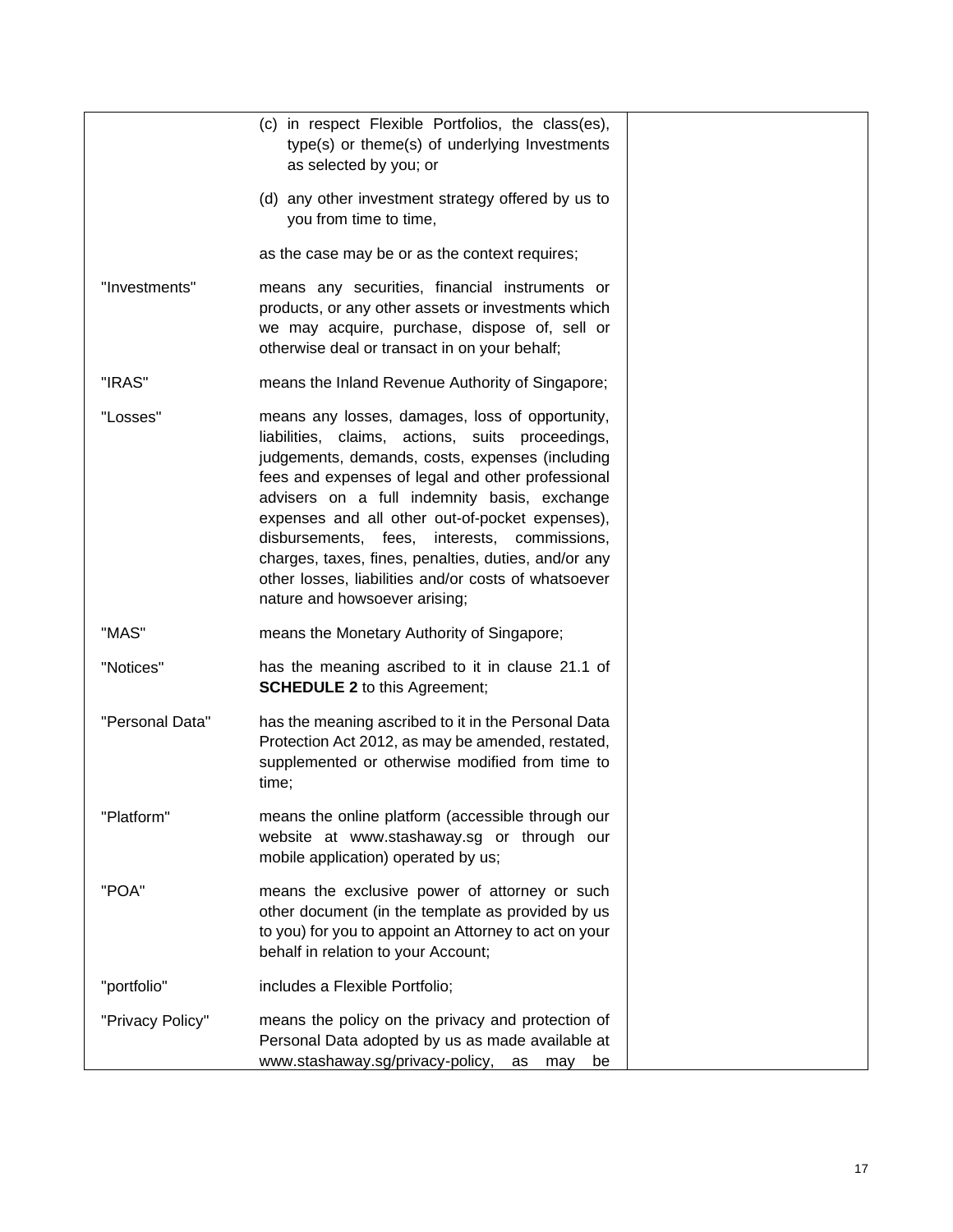|                      |               | supplemented, amended or varied from time to time<br>upon our notification to you;                                                                                                                                                                                                                                                 |  |
|----------------------|---------------|------------------------------------------------------------------------------------------------------------------------------------------------------------------------------------------------------------------------------------------------------------------------------------------------------------------------------------|--|
| "Service"            |               | means any service provided by us to you from time<br>to time;                                                                                                                                                                                                                                                                      |  |
| "SFA"                |               | means the Securities and Futures Act 2001, as may<br>be amended, restated, supplemented or otherwise<br>modified from time to time;                                                                                                                                                                                                |  |
| "SGX"                |               | means Singapore Exchange Securities Trading<br>Limited;                                                                                                                                                                                                                                                                            |  |
| "System"             |               | hardware,<br>software<br>means<br>the<br>and<br>telecommunication links or any part thereof used<br>from time to time for the purpose of providing,<br>supporting, accessing and/or otherwise referable to<br>the Platform;                                                                                                        |  |
| "Thematic Investing" |               | means an investment approach that relates or<br>conforms to a certain specific class of Investments,<br>theme, industry or sector, as determined by us in<br>our sole discretion from time to time;                                                                                                                                |  |
| "Transactions"       |               | means transactions in such Investments as we may<br>carry out on your behalf under this Agreement,<br>including the purchase or sale of Investments.                                                                                                                                                                               |  |
| 1.2                  |               | The words "we", "us", "our" or any of their derivatives refer to<br>StashAway and its successors and any novatee, assignee,<br>transferee or purchaser of StashAway's rights and/or obligations<br>hereunder and any reference to StashAway includes a reference to<br>such successor, novatee, assignee, transferee or purchaser. |  |
| 1.3                  | case may be). | The words "you", "your", "yours" or any of their derivatives refer to the<br>person who opened the Account and/or using our Services and shall<br>include, as the context may require, personal representatives (as the                                                                                                            |  |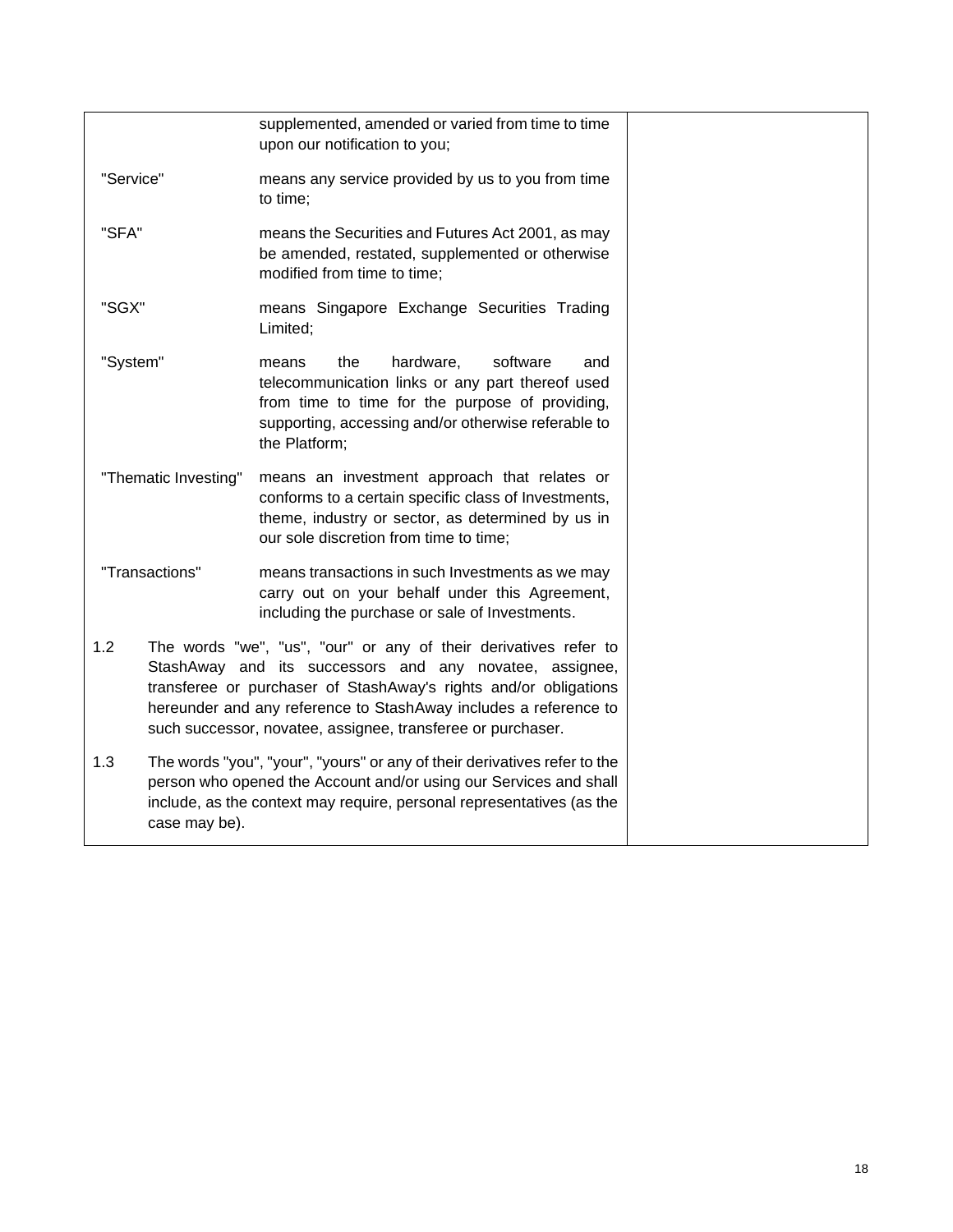## <span id="page-20-2"></span><span id="page-20-0"></span>**SCHEDULE 2 - GENERAL TERMS AND CONDITIONS**

<span id="page-20-1"></span>

|     |     | <b>Schedule 2 - General Terms and Conditions</b>                                                                                                                                                                                                                                                                                                                                                                                | <b>Summary</b>                                                                                          |
|-----|-----|---------------------------------------------------------------------------------------------------------------------------------------------------------------------------------------------------------------------------------------------------------------------------------------------------------------------------------------------------------------------------------------------------------------------------------|---------------------------------------------------------------------------------------------------------|
| 1.  |     | <b>REPRESENTATIONS</b>                                                                                                                                                                                                                                                                                                                                                                                                          | Through the Agreement, you                                                                              |
| 1.1 |     | You represent and warrant that:                                                                                                                                                                                                                                                                                                                                                                                                 | make certain representations                                                                            |
|     |     |                                                                                                                                                                                                                                                                                                                                                                                                                                 | and warranties to<br>us.<br>This<br>includes confirming,                                                |
|     | (a) | you are an individual, and the legal and beneficial owner of<br>the Account;                                                                                                                                                                                                                                                                                                                                                    | amongst<br>others:                                                                                      |
|     | (b) | all information and documents provided to us, including the<br>information contained in the pre-admission questionnaire<br>completed by you prior to you opening an Account with us,<br>are true, correct and complete and not misleading in any<br>material way;                                                                                                                                                               | that you are the person who<br>owns the Account and any<br>benefits of the<br>Account<br>belong to you; |
|     | (c) | you have the capacity, power and authority to enter into,<br>exercise your rights and perform and comply with your                                                                                                                                                                                                                                                                                                              | that the information<br>you<br>$\bullet$<br>provide to us are<br>true,<br>accurate and complete;        |
|     |     | obligations under this Agreement;                                                                                                                                                                                                                                                                                                                                                                                               | that you are legally able to<br>$\bullet$                                                               |
|     | (d) | all actions, conditions and things required to be taken, fulfilled<br>and done, in order: (i) to enable you to lawfully enter into,<br>exercise your rights and perform and comply with your                                                                                                                                                                                                                                    | enter into the Agreement<br>and do everything required<br>under the Agreement;                          |
|     |     | obligations under this Agreement, and (ii) to ensure that<br>those obligations are valid, legally binding and enforceable,<br>have been taken, fulfilled and done;                                                                                                                                                                                                                                                              | that you are not a bankrupt;<br>$\bullet$<br>entering<br>that<br>into<br>the<br>$\bullet$               |
|     | (e) | your obligations under this Agreement are valid, binding and<br>enforceable;                                                                                                                                                                                                                                                                                                                                                    | Agreement will not cause<br>you to be in violation of any<br>of your obligations; and                   |
|     | (f) | you are solvent, able to pay your debts as they fall due and<br>are a going concern or not an undischarged bankrupt;                                                                                                                                                                                                                                                                                                            | that you will comply with all<br>$\bullet$<br>Applicable Laws when using                                |
|     | (g) | your entry into, exercise of your rights and/or performance of<br>or compliance with your obligations under this Agreement<br>does not and will not (i) violate any agreement to which you<br>or where applicable, any of your affiliates, is a party or which<br>is binding on any of you or your respective assets, or (ii) result<br>in the existence of, or oblige any of you to create, any security<br>over those assets; | our Services.                                                                                           |
|     | (h) | you have obtained all consents, licences, approvals or<br>authorisations of, exemptions by or registrations with or<br>declarations by, any governmental or other authority that you<br>require, and these are valid and subsisting and will not be<br>contravened by the execution or performance of this<br>Agreement;                                                                                                        |                                                                                                         |
|     | (i) | your use of our Services complies with all Applicable Laws;<br>and                                                                                                                                                                                                                                                                                                                                                              |                                                                                                         |
|     | (j) | you will inform yourself and, if necessary, consult your own<br>professional advisers as to the relevant legal, tax and                                                                                                                                                                                                                                                                                                         |                                                                                                         |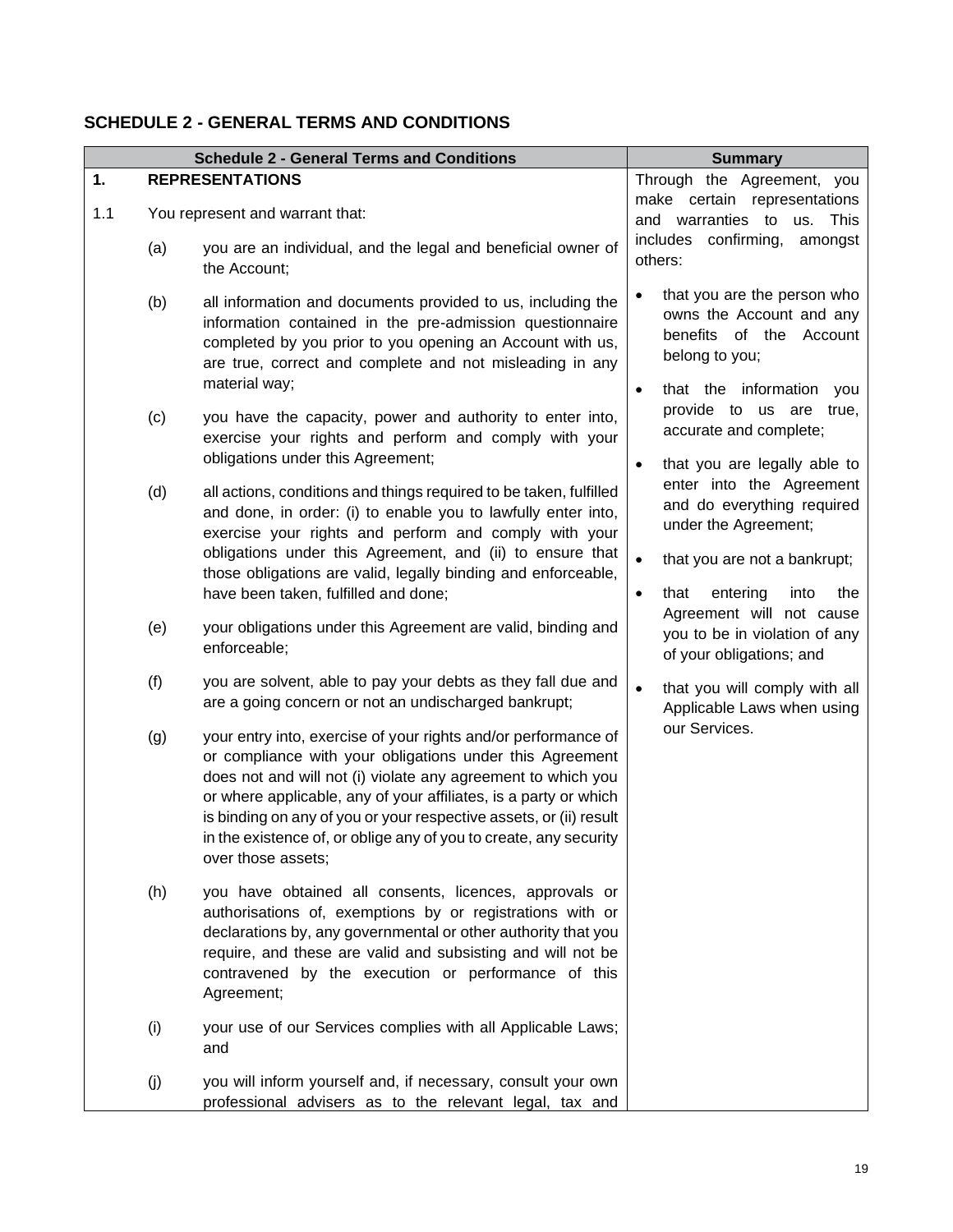<span id="page-21-2"></span><span id="page-21-1"></span><span id="page-21-0"></span>

|     | exchange control regulations in force in the countries of your<br>citizenship, incorporation, residence or domicile.                                                                                                                                                                                                                                                                                                                                                                                                                                                                   |                                                                                                                                                                                                                                                                                              |  |
|-----|----------------------------------------------------------------------------------------------------------------------------------------------------------------------------------------------------------------------------------------------------------------------------------------------------------------------------------------------------------------------------------------------------------------------------------------------------------------------------------------------------------------------------------------------------------------------------------------|----------------------------------------------------------------------------------------------------------------------------------------------------------------------------------------------------------------------------------------------------------------------------------------------|--|
| 2.  | <b>COMPLIANCE WITH LAW AND TAX IMPLICATIONS</b>                                                                                                                                                                                                                                                                                                                                                                                                                                                                                                                                        | The provision of all Services by                                                                                                                                                                                                                                                             |  |
| 2.1 | The provision of all Services by us to you, any Account and<br>Transaction and the relationship between us and you shall be subject<br>to all Applicable Laws provided that to the extent permitted by law, a<br>breach of any Applicable Law shall not discharge or release you from<br>any of its obligations under this Agreement to us. The availability of<br>any Service or any terms and conditions applicable thereto (including<br>pursuant to this Agreement) may be varied by us without notice to<br>you for compliance (voluntary or otherwise) with the Applicable Laws. | StashAway to you, any Account<br>and Transaction and relationship<br>between StashAway and you is<br>subject to all Applicable Laws<br>and to the extent permitted by<br>law. We are not required to take<br>any action which will cause us to<br>be in breach of any Applicable<br>Law.     |  |
| 2.2 | We do not provide any tax or legal advice to you but, may (but are<br>not obliged to) in performing the Services, take into account external<br>legal and tax advice we obtain for this purpose. In providing the<br>Services to you, we may rely on external tax and legal advice but, to<br>the extent permitted by law, accept no responsibility for such advice.                                                                                                                                                                                                                   | We do not provide you with any<br>tax or legal advice.                                                                                                                                                                                                                                       |  |
| 2.3 | We shall be entitled to rely on and act in accordance with all<br>legislation and any guidelines, codes, or other information applicable<br>to it, including that published by the MAS to the extent applicable to<br>us and we shall not incur any liability to you as a result of so relying<br>or acting. For the avoidance of doubt, this Agreement shall be<br>construed in accordance with any Applicable Laws.                                                                                                                                                                  |                                                                                                                                                                                                                                                                                              |  |
| 2.4 | You agree that nothing in this Agreement shall exempt, limit or<br>exclude us from acting in compliance with any applicable guidelines<br>or any other Applicable Laws in carrying out its obligations under this<br>Agreement. To the extent that any provision of this Agreement is<br>inconsistent with the requirements of any Applicable Laws or other<br>information applicable to us, including that published by the MAS, the<br>requirements of the relevant Applicable Laws shall prevail over this<br>Agreement.                                                            |                                                                                                                                                                                                                                                                                              |  |
| 3.  | <b>IDENTIFICATION</b>                                                                                                                                                                                                                                                                                                                                                                                                                                                                                                                                                                  | You acknowledge that we are                                                                                                                                                                                                                                                                  |  |
| 3.1 | You acknowledge that we are obliged to carry out "Know Your Client"<br>procedures in accordance with our policies and Applicable Laws.                                                                                                                                                                                                                                                                                                                                                                                                                                                 | required by Applicable Laws and<br>our policies to carry out customer<br>due diligence.                                                                                                                                                                                                      |  |
| 3.2 | Accordingly, before we can open an Account for you, provide you with<br>our Services or enter into any Transaction for your Account, you must<br>submit to us (through our website or such other method as we may<br>notify you) all the documents, evidence, and information as we may<br>require to carry out such "Know Your Client" procedures. You<br>undertake to inform us promptly of any change in the information<br>provided.                                                                                                                                               | We may share information you<br>provide to us with relevant court,<br>government<br>regulatory<br>or<br>authorities. You confirm that you<br>have examined the information<br>documents<br>and<br>have<br>you<br>provided<br>to<br>and<br>such<br><b>us</b><br>information and documents are |  |
| 3.3 | In addition, you agree to provide any information or documents<br>requested by us in relation to any Account, Transaction and Services,<br>including, where desirable or where required for the purposes of                                                                                                                                                                                                                                                                                                                                                                            | true, correct and complete.                                                                                                                                                                                                                                                                  |  |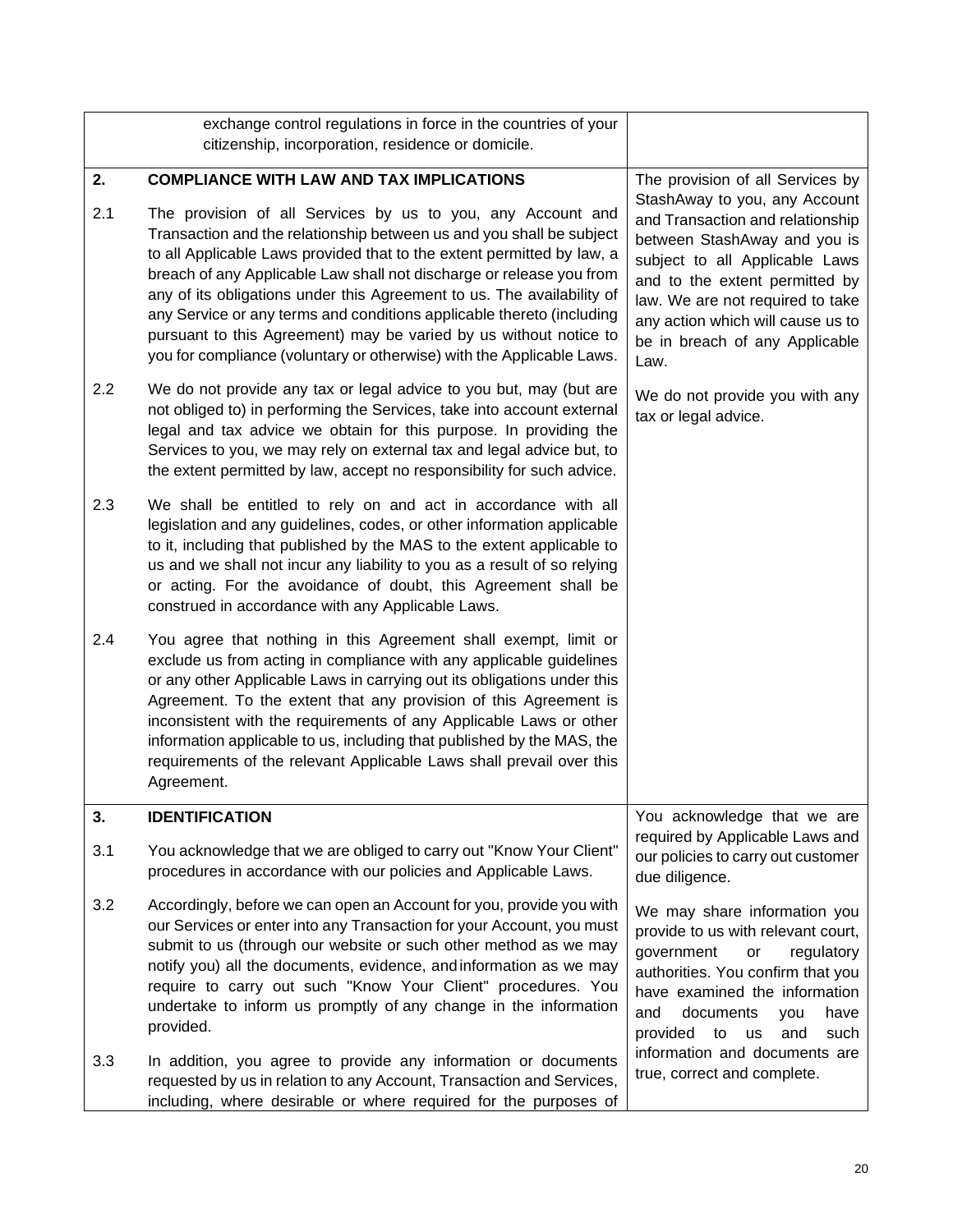<span id="page-22-2"></span><span id="page-22-1"></span><span id="page-22-0"></span>

|     |                                                                                                                                                                                                                                    | complying with any Applicable Law or pursuant to any order,<br>direction, or request by any applicable court, government or<br>regulatory authority. This includes but is not limited to any applicable<br>anti-money laundering requirements, or any applicable tax disclosure<br>or reporting obligations.                                                                                                                                                                                                                                                                                                                                                                                |                                                                                                                  |  |
|-----|------------------------------------------------------------------------------------------------------------------------------------------------------------------------------------------------------------------------------------|---------------------------------------------------------------------------------------------------------------------------------------------------------------------------------------------------------------------------------------------------------------------------------------------------------------------------------------------------------------------------------------------------------------------------------------------------------------------------------------------------------------------------------------------------------------------------------------------------------------------------------------------------------------------------------------------|------------------------------------------------------------------------------------------------------------------|--|
| 3.4 |                                                                                                                                                                                                                                    | Specifically, and without prejudice to the generality of our rights under<br>paragraph 3.3 of this <b>SCHEDULE 2</b> , we may (where applicable)<br>share the information you provide to us to the Inland Revenue<br>Authority of Singapore and/or the Internal Revenue Service of the<br>United States of America for the purposes of complying with our<br>obligations under applicable tax disclosure or reporting obligations.<br>Without prejudice to any other representation and/or warranty you<br>have provided, you confirm that you have examined the information<br>and documents you have provided to us and such information and<br>documents are true, correct and complete. |                                                                                                                  |  |
| 4.  |                                                                                                                                                                                                                                    | <b>USE OF OUR SERVICES</b>                                                                                                                                                                                                                                                                                                                                                                                                                                                                                                                                                                                                                                                                  | After opening an Account with                                                                                    |  |
| 4.1 |                                                                                                                                                                                                                                    | After opening an Account with us, you shall be entitled to enjoy the<br>Services through our Platform which we may provide, subject to any<br>addition, modification, suspension or termination of such Services in<br>accordance with this Agreement.                                                                                                                                                                                                                                                                                                                                                                                                                                      | us, you are entitled to enjoy the<br>Services through our Platform<br>our alternative means as we may<br>inform. |  |
| 4.2 | us.                                                                                                                                                                                                                                | We may monitor all your use of Services so as to detect any improper<br>activity relating thereto. You shall comply in a timely manner with our<br>requests for information, documents and other material requested by                                                                                                                                                                                                                                                                                                                                                                                                                                                                      | We may monitor your use of our<br>services.                                                                      |  |
| 4.3 |                                                                                                                                                                                                                                    | You agree to use our Services only for lawful purposes, in<br>accordance with the terms of this Agreement.                                                                                                                                                                                                                                                                                                                                                                                                                                                                                                                                                                                  |                                                                                                                  |  |
| 4.4 |                                                                                                                                                                                                                                    | We may at our absolute discretion provide alternative means by<br>which you may enjoy the Services outside the Platform, which will be<br>subject to such terms and conditions as we may notify you.                                                                                                                                                                                                                                                                                                                                                                                                                                                                                        |                                                                                                                  |  |
| 5.  |                                                                                                                                                                                                                                    | POWER OF ATTORNEY / APPOINTMENT OF ATTORNEY                                                                                                                                                                                                                                                                                                                                                                                                                                                                                                                                                                                                                                                 | You authorise us to act on your                                                                                  |  |
| 5.1 | You authorise us to be your attorney (with full rights of substitution)<br>with full authority to be your true and lawful attorney and to in your<br>name do on your behalf all things you could have done for the<br>purposes of: |                                                                                                                                                                                                                                                                                                                                                                                                                                                                                                                                                                                                                                                                                             | behalf to do the following things<br>for the following purposes as set<br>out under paragraphs 5.1(a) to<br>(d). |  |
|     | (a)                                                                                                                                                                                                                                | carrying out any Transactions for your Account or any of your<br>Instructions;                                                                                                                                                                                                                                                                                                                                                                                                                                                                                                                                                                                                              | You may appoint an Attorney<br>(but not more than one) to<br>manage your Account for you,                        |  |
|     | (b)                                                                                                                                                                                                                                | directing any third party, including Intermediaries and<br>Affiliates, to hold, transfer, dispose of or otherwise deal with<br>Investments on your behalf, which shall include, among other<br>things, the execution of investment agreements, subscription                                                                                                                                                                                                                                                                                                                                                                                                                                 | but to do so you must first<br>execute the POA that is provided<br>by us.<br>If you appoint an Attorney, we      |  |
|     |                                                                                                                                                                                                                                    | agreements and such other agreements, or to perform such                                                                                                                                                                                                                                                                                                                                                                                                                                                                                                                                                                                                                                    | will<br>be<br>entitled<br>take<br>to<br>instructions from the Attorney as                                        |  |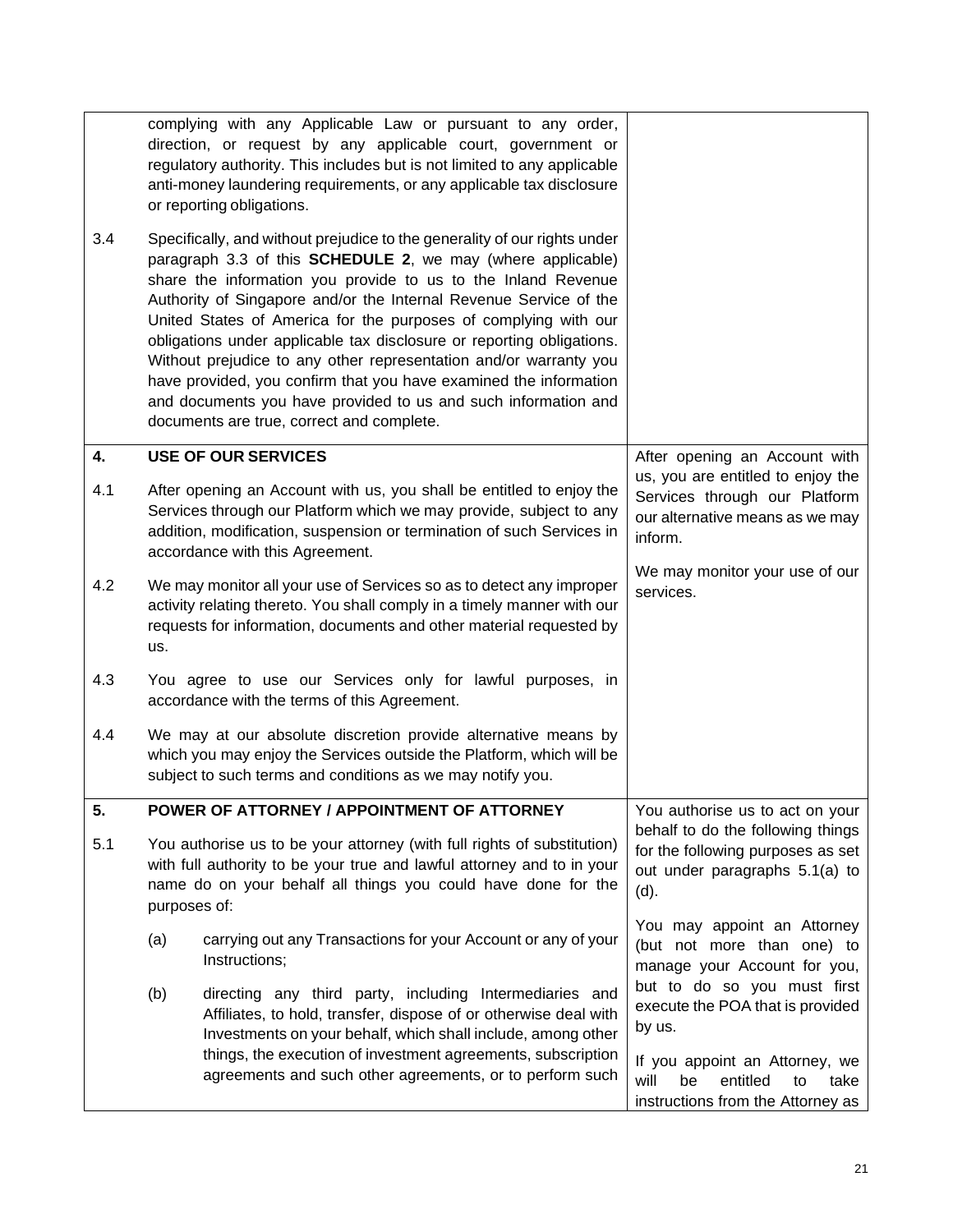<span id="page-23-0"></span>

|     | (c)      | other acts to effect such holding, transfer, disposal or dealing<br>with Investments;<br>discharging any of our obligations to you under this                                                                                                                                                                                                                                                                                                                                                                                                                            | if the Attorney were you, and we<br>will not be accountable to you for<br>Losses that may arise from our                                                                                                                                    |
|-----|----------|--------------------------------------------------------------------------------------------------------------------------------------------------------------------------------------------------------------------------------------------------------------------------------------------------------------------------------------------------------------------------------------------------------------------------------------------------------------------------------------------------------------------------------------------------------------------------|---------------------------------------------------------------------------------------------------------------------------------------------------------------------------------------------------------------------------------------------|
|     |          | Agreement; and/or                                                                                                                                                                                                                                                                                                                                                                                                                                                                                                                                                        | doing so.                                                                                                                                                                                                                                   |
|     | (d)      | generally doing all such other acts and things and taking all<br>such other steps and exercising such discretion, rights and<br>powers as we may in our opinion consider expedient or<br>desirable for the purpose of or in connection with our<br>provision of Services to you, or preserving our rights under<br>this Agreement.                                                                                                                                                                                                                                       | If you wish to terminate or vary<br>the POA, you must notify us.<br>Prior to us receiving such<br>notification and confirming the<br>same in writing, everything that<br>the Attorney does in relation to<br>your Account will be valid and |
| 5.2 |          | You undertake to ratify and confirm, and hereby ratify and confirm, all<br>that we may do pursuant to this power of attorney.                                                                                                                                                                                                                                                                                                                                                                                                                                            | effectual.                                                                                                                                                                                                                                  |
| 5.3 | Account. | You may appoint an Attorney to act on your behalf in relation to your<br>Account. Your appointment of an Attorney to act on your behalf in<br>relation to your Account must be made by way of the POA, which you<br>may request from us. You agree that you will not at any one time<br>appoint two or more Attorneys to act on your behalf in relation to your                                                                                                                                                                                                          |                                                                                                                                                                                                                                             |
| 5.4 |          | In relation to your appointment of an Attorney, you agree and<br>acknowledge as follows:                                                                                                                                                                                                                                                                                                                                                                                                                                                                                 |                                                                                                                                                                                                                                             |
|     | (a)      | you shall inform us in writing if you wish to revoke or vary the<br>POA (for example, to change the scope of the POA or to<br>change the Attorney to a different person);                                                                                                                                                                                                                                                                                                                                                                                                |                                                                                                                                                                                                                                             |
|     | (b)      | while the POA may be revoked or varied at any time, it shall<br>remain in effect (in the form as executed) until terminated or<br>varied in writing by you (or your executor(s), personal<br>representative(s)<br>lawful<br>successor(s)<br>or<br>and<br>correspondingly confirmed in writing by us. You agree that<br>everything that the Attorney does or causes to be done<br>pursuant to the POA shall be valid and effectual until notice<br>in writing of the termination or variation of the POA is<br>received, and correspondingly confirmed in writing, by us; |                                                                                                                                                                                                                                             |
|     | (c)      | we shall be entitled to receive instructions from the Attorney,<br>to follow such instructions and to do any and all such acts<br>and things in relation to the Account, insofar as the execution<br>of the same is consistent with the POA, which shall be ratified<br>and confirmed by you;                                                                                                                                                                                                                                                                            |                                                                                                                                                                                                                                             |
|     | (d)      | we shall not be accountable to you for Losses that you may<br>suffer as a result of us acting on instructions received from<br>the Attorney; and                                                                                                                                                                                                                                                                                                                                                                                                                         |                                                                                                                                                                                                                                             |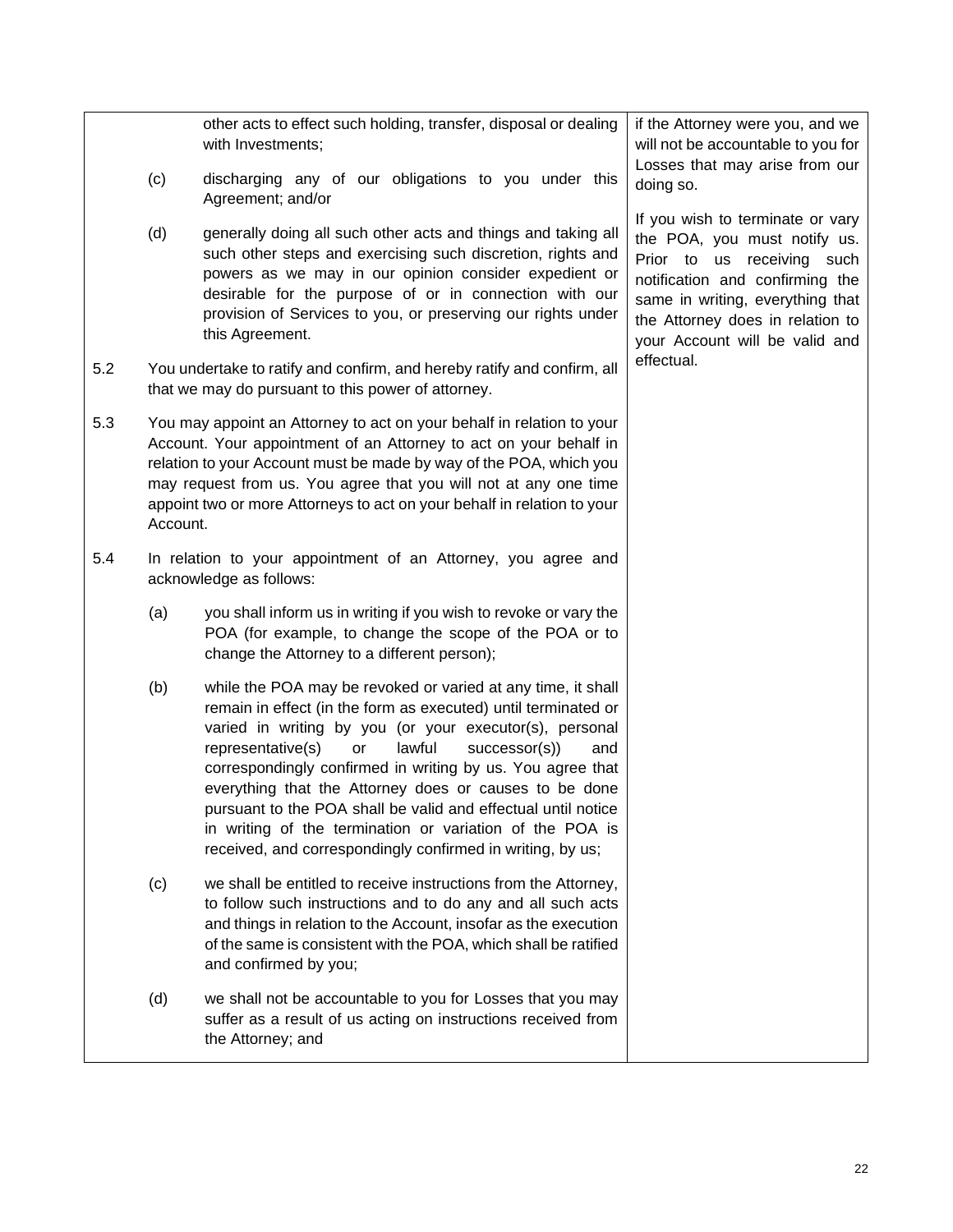<span id="page-24-2"></span><span id="page-24-1"></span><span id="page-24-0"></span>

|           | (e)<br>you shall be accountable to us for Losses that we may suffer<br>as a result of acting on instructions received from the<br>Attorney.                                                                                                                                                                                                                                                                                                                                                                                                                                                                                                                                                                                                                                                                                                                                                                  |                                                                                                                                                                                                                                                                                                                                                                                                                                   |
|-----------|--------------------------------------------------------------------------------------------------------------------------------------------------------------------------------------------------------------------------------------------------------------------------------------------------------------------------------------------------------------------------------------------------------------------------------------------------------------------------------------------------------------------------------------------------------------------------------------------------------------------------------------------------------------------------------------------------------------------------------------------------------------------------------------------------------------------------------------------------------------------------------------------------------------|-----------------------------------------------------------------------------------------------------------------------------------------------------------------------------------------------------------------------------------------------------------------------------------------------------------------------------------------------------------------------------------------------------------------------------------|
|           |                                                                                                                                                                                                                                                                                                                                                                                                                                                                                                                                                                                                                                                                                                                                                                                                                                                                                                              |                                                                                                                                                                                                                                                                                                                                                                                                                                   |
| 6.<br>6.1 | <b>STATEMENTS AND DOCUMENTS</b><br>Any statements and any other documents sent will be sent to you<br>through a URL link to the Platform which will be provided to you via<br>electronic means to the electronic mail address indicated by you at<br>Account Opening or edited subsequently through the "Change of<br>Email procedure" available on the Platform. You agree and<br>acknowledge that such documents will be made available for viewing<br>on the Platform, and therefore, you may download, save or print the<br>documents for your subsequent reference. If you wish to receive your<br>statements and other documents by hard copy, please contact our<br>Customer Support at support@stashaway.com.                                                                                                                                                                                        | We will send statements and<br>other documents to you through<br>a URL link to the Platform which<br>will be provided to you by e-mail.<br>You agree to check the details of<br>such statements and documents<br>and inform us within 14 days<br>from the date of such document<br>of any discrepancies, omissions,<br>or errors. At the end of the 14<br>days period, all details contained<br>in each contract note, statement, |
| 6.2       | You agree to verify the correctness of all details contained in each<br>statement, or any document sent to you and inform us within 14 days<br>from the date of such document of any discrepancies, omissions, or<br>errors. Upon the expiry of this period, the date of such document shall<br>be conclusive evidence against you (save for manifest or clerical<br>error) without further proof, except as to any alleged errors so notified,<br>that such details are correct, but subject always to our right to amend<br>or delete from time to time, any details wrongly inserted by us as set<br>out in paragraph 6.3 of this Schedule below. Except as provided in<br>this paragraph, and provided that we are not fraudulent or in willful<br>default, we shall be free from all claims in respect of any Account or<br>the details of the Transactions or Services contained in such<br>documents. | transaction advice sent to you<br>will be conclusive and cannot be<br>challenged or contradicted (save<br>where there is very serious or<br>clerical error) by you.                                                                                                                                                                                                                                                               |
| 6.3       | We have the right, upon giving reasonable notice to you, to reverse<br>any entry, demand refund, and/or debit the Account in respect of any<br>overpayment or wrongful credit in the Account.                                                                                                                                                                                                                                                                                                                                                                                                                                                                                                                                                                                                                                                                                                                |                                                                                                                                                                                                                                                                                                                                                                                                                                   |
| 6.4       | Without prejudice to any of the foregoing we may at any time without<br>prior notice to you rectify any clerical errors that may have been<br>made.                                                                                                                                                                                                                                                                                                                                                                                                                                                                                                                                                                                                                                                                                                                                                          |                                                                                                                                                                                                                                                                                                                                                                                                                                   |
| 6.5       | Where you have not received any document, advice, statement of<br>account, contract note, Confirmation, or other notification relating to<br>a specific Transaction within the normal period for postal deliveries,<br>you must advise us immediately.                                                                                                                                                                                                                                                                                                                                                                                                                                                                                                                                                                                                                                                       |                                                                                                                                                                                                                                                                                                                                                                                                                                   |
| 7.        | <b>CURRENCY CONVERSIONS, TRANSACTION PRICES AND</b><br><b>CORRECTIVE ACTIONS</b>                                                                                                                                                                                                                                                                                                                                                                                                                                                                                                                                                                                                                                                                                                                                                                                                                             | We can, at any time convert any<br>amount in any Account or                                                                                                                                                                                                                                                                                                                                                                       |
| 7.1       | We are entitled to convert any sum received by us (whether for credit<br>into your Account or in payment of any sum due to us) to the currency<br>of the Account or the currency in which payment is to be made, as                                                                                                                                                                                                                                                                                                                                                                                                                                                                                                                                                                                                                                                                                          | standing to your credit to any<br>currency<br>other<br>at<br>a<br>rate<br>determined by us to carry out<br>your Instructions or to exercise<br>our rights under this Agreement.                                                                                                                                                                                                                                                   |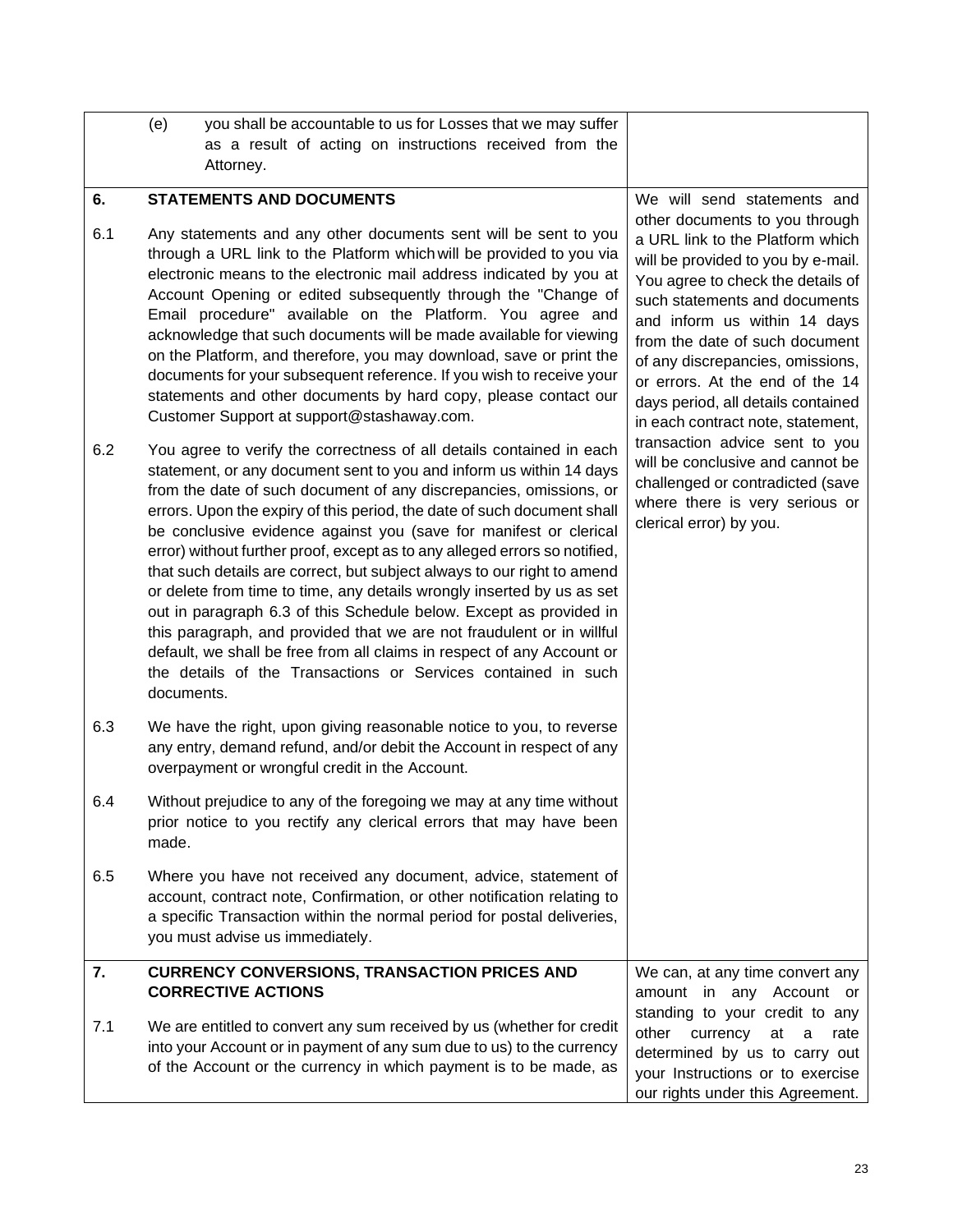<span id="page-25-0"></span>

|     | relevant time.                                                                                                                                                                                                                                                                                                                                                                                                                                 | the case may be, at a rate of exchange determined by us at the                                                                                                                                                                                                                                                                                                                                                                                                                  | You will bear the exchange rate<br>losses and costs of Conversion.                                                                                                                                                                                |
|-----|------------------------------------------------------------------------------------------------------------------------------------------------------------------------------------------------------------------------------------------------------------------------------------------------------------------------------------------------------------------------------------------------------------------------------------------------|---------------------------------------------------------------------------------------------------------------------------------------------------------------------------------------------------------------------------------------------------------------------------------------------------------------------------------------------------------------------------------------------------------------------------------------------------------------------------------|---------------------------------------------------------------------------------------------------------------------------------------------------------------------------------------------------------------------------------------------------|
| 7.2 | you.                                                                                                                                                                                                                                                                                                                                                                                                                                           | We may, at any time at a rate determined by us in our sole and<br>absolute discretion, convert any amount in any Account or standing<br>to your credit to any other currency for the purpose of carrying out<br>your Instructions or exercising our rights under this Agreement.<br>Exchange rate losses and the costs of Conversion shall be borne by                                                                                                                          | We will execute all Conversions<br>and Transactions using the real-<br>time rates of exchange and<br>prices, respectively. However, in<br>relation to these Conversions<br>and Transactions it is possible<br>discrepancies<br>to<br>for<br>arise |
| 7.3 | You acknowledge that all Conversions and Transactions will be<br>executed based on the rates of exchange and prices, respectively,<br>available to us on real-time basis. You acknowledge that we may rely<br>on third party providers for the provision of such rates and/or prices,<br>and that we shall not be liable for any Losses resulting from<br>erroneous or inaccurate information provided to us by such third party<br>providers. | the<br>initial<br>settled<br>between<br>amount (based on real-time<br>rates/prices) and the actual<br>settled amount. If a discrepancy<br>is significant enough (based on<br>its absolute or relative value), we<br>may take actions to rectify such                                                                                                                                                                                                                            |                                                                                                                                                                                                                                                   |
| 7.4 | In the event:                                                                                                                                                                                                                                                                                                                                                                                                                                  |                                                                                                                                                                                                                                                                                                                                                                                                                                                                                 | discrepancy, such as making<br>adjustments to your portfolio(s)                                                                                                                                                                                   |
|     | (a)                                                                                                                                                                                                                                                                                                                                                                                                                                            | there is, in relation to any Conversion or Transaction, a<br>discrepancy between the Conversion's or Transaction's<br>Initial Settled Amount and Actual Settled Amount; and                                                                                                                                                                                                                                                                                                     | and/or our Systems, or crediting<br>or debiting your Account.                                                                                                                                                                                     |
|     | (b)                                                                                                                                                                                                                                                                                                                                                                                                                                            | the discrepancy falls within a threshold set by us in our<br>absolute discretion (which takes into account the absolute<br>value of the discrepancy as well as the relative value of the<br>discrepancy as compared to that of the portfolio in which the<br>discrepancy arose),                                                                                                                                                                                                |                                                                                                                                                                                                                                                   |
|     |                                                                                                                                                                                                                                                                                                                                                                                                                                                | we reserve the right, and you give your consent for us, to take all<br>actions as we, in our absolute discretion, deem necessary or<br>expedient to rectify the discrepancy, including but not limited to<br>making adjustments to your portfolio(s) and/or our Systems, or<br>crediting or debiting your Account. You agree that we shall not be<br>liable for any Losses that you may suffer or incur as a result of any<br>such actions taken by us pursuant to this clause. |                                                                                                                                                                                                                                                   |
| 8.  |                                                                                                                                                                                                                                                                                                                                                                                                                                                | <b>SET-OFF AND LIEN</b>                                                                                                                                                                                                                                                                                                                                                                                                                                                         | If you owe monies or do not do                                                                                                                                                                                                                    |
| 8.1 | by you.                                                                                                                                                                                                                                                                                                                                                                                                                                        | For so long as you owe monies or obligations (of any nature and<br>however arising) to us, you may not withdraw your Assets from your<br>Account without our consent. We may at any time withhold any<br>Assets pending full settlement of all such monies or obligations owed                                                                                                                                                                                                  | anything you are required to do<br>under the Agreement, you may<br>not withdraw your Assets from<br>Account<br>without<br>your<br>our<br>permission. We may at any time<br>prevent you from using your                                            |
| 8.2 |                                                                                                                                                                                                                                                                                                                                                                                                                                                | All your Assets in your Account shall be subject to a continuing first<br>fixed change and general lien for the discharge of all obligations due<br>from you to us. We have the power to sell any Assets in or towards<br>settlement of your obligations to us.                                                                                                                                                                                                                 | Assets until you have fully settled<br>all the monies owed by you or do<br>what you are required to do<br>under the Agreement.                                                                                                                    |
|     |                                                                                                                                                                                                                                                                                                                                                                                                                                                |                                                                                                                                                                                                                                                                                                                                                                                                                                                                                 | We have control of your Assets<br>in your Account by way of a                                                                                                                                                                                     |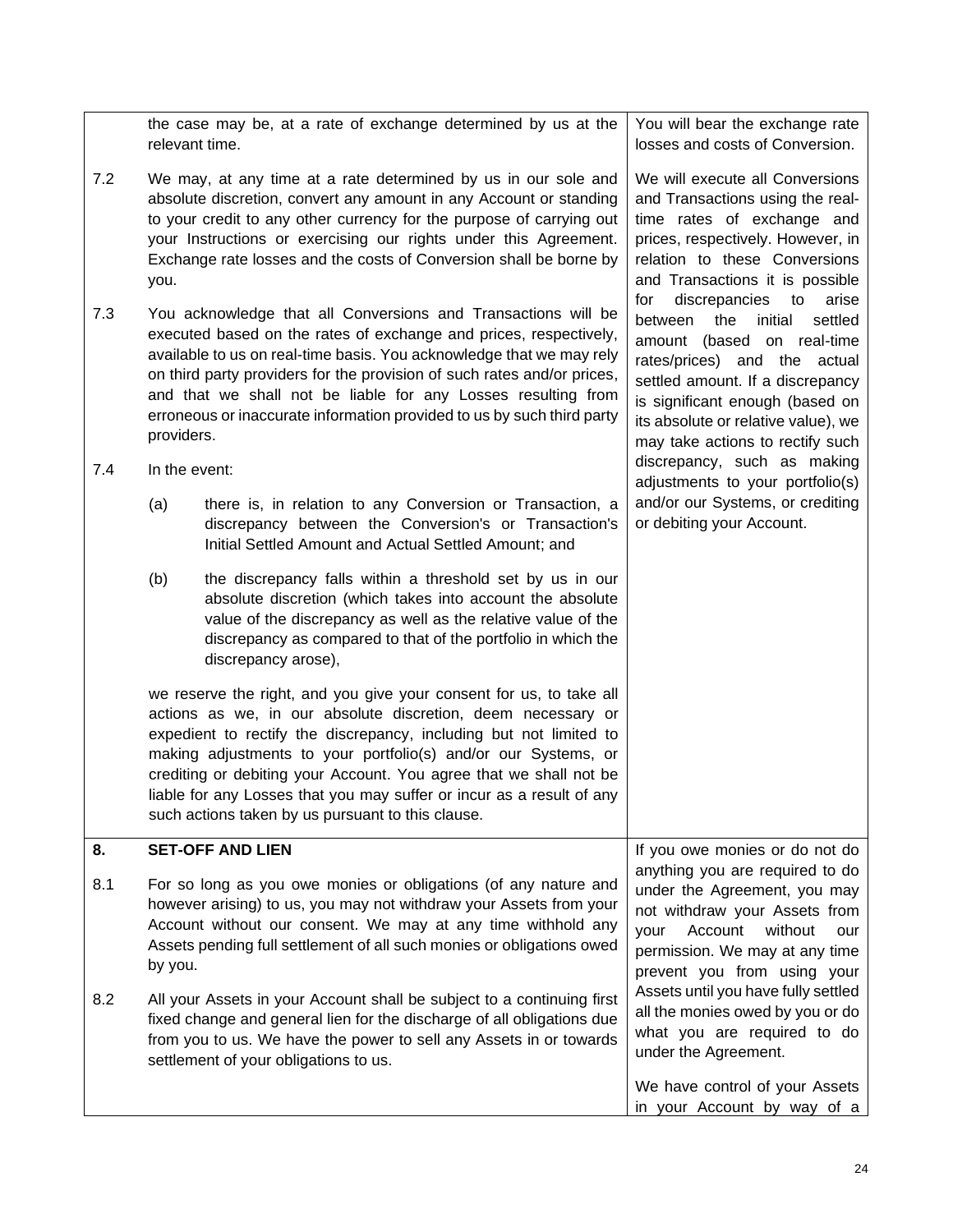<span id="page-26-3"></span><span id="page-26-2"></span><span id="page-26-1"></span><span id="page-26-0"></span>

| 8.3  | All documents of title and other documents relating to the Assets shall<br>be deposited or transferred by you to us or otherwise placed at our                                                                                                                                                                                                                | continuing first fixed charge and<br>general lien. The effect of the                                                                                                                                                                            |
|------|---------------------------------------------------------------------------------------------------------------------------------------------------------------------------------------------------------------------------------------------------------------------------------------------------------------------------------------------------------------|-------------------------------------------------------------------------------------------------------------------------------------------------------------------------------------------------------------------------------------------------|
| 8.4  | order or at our disposal or under our control.<br>You warrant and undertake that none of the Assets held in your                                                                                                                                                                                                                                              | continuing fixed charge and<br>general lien is such that if you do<br>not do what you are required to                                                                                                                                           |
|      | Account are or shall be subject to any lien or charge in favour of any<br>other person.                                                                                                                                                                                                                                                                       | do under the Agreement, we will<br>have the power to sell any                                                                                                                                                                                   |
| 8.5  | Without prejudice to any right of set-off or general lien or other rights<br>to which we may be entitled, we may set-off from any Assets held in<br>your Account (including any of your monies held in a trust account)<br>against and in whole or partial payment of any sum or liability owed<br>by you to us.                                              | Assets in your Account to<br>compensate for the failure of<br>performance<br>of<br>your<br>your<br>obligation under the Agreement<br>owed to us.                                                                                                |
| 8.6  | You authorise us to do anything in your name which is necessary for<br>us to be able to do any of the foregoing.                                                                                                                                                                                                                                              |                                                                                                                                                                                                                                                 |
| 8.7  | Our rights under this Agreement are in addition to any other rights we<br>have at law or under any other agreement, and shall not prejudice<br>any other rights or security that we may have.                                                                                                                                                                 |                                                                                                                                                                                                                                                 |
| 9.   | <b>RELATED DEALINGS</b>                                                                                                                                                                                                                                                                                                                                       | All<br>Transactions<br>your<br>and                                                                                                                                                                                                              |
| 9.1  | All Transactions that you carry out with us and/or Services we provide<br>to you shall be interrelated. We are therefore entitled to withhold<br>performance of or not to perform our obligations should you fail to<br>fulfil any one of the obligations incumbent upon you.                                                                                 | Services we provide to you are<br>connected and related. If you do<br>not fulfil your obligations for any<br>one of them, we have the right<br>not to carry on any activities for<br>you in respect of your other<br>Transactions and Services. |
| 10.  | <b>INDIVIDUAL ACCOUNTS ONLY</b>                                                                                                                                                                                                                                                                                                                               | Currently,<br>offer<br>we<br>only                                                                                                                                                                                                               |
| 10.1 | Currently, you may only open an Account with us as an individual.                                                                                                                                                                                                                                                                                             | individual Accounts (e.g. we do<br>not offer joint accounts). In the                                                                                                                                                                            |
| 10.2 | Your executor or administrator shall be the only person recognised<br>by us in the event of your death. Upon your death, we are entitled to<br>retain any of your Assets by us, and any monies payable to or credit<br>in any Account until such time that a grant of probate or letters of<br>administration are produced by your executor or administrator. | event of your death, we will<br>recognise your<br>executor<br>or<br>administrator as the<br>person<br>entitled to operate your Account.                                                                                                         |
| 11.  | <b>REFERRALS</b>                                                                                                                                                                                                                                                                                                                                              | If you were introduced to us by a<br>third party, we do not accept any                                                                                                                                                                          |
| 11.1 | You may have been introduced to us by a third party. We do not<br>accept responsibility for any conduct, action, representation or<br>statement of such third party. We may share our Fees with or provide<br>such other benefit as we may deem appropriate to such third party or<br>any other third party.                                                  | responsibility for the conduct,<br>action,<br>representation<br>or<br>statement of the referring third<br>party. We may share our Fees<br>with or provide other benefit as it<br>to the referring third party or any<br>other third party.      |
| 12.  | DORMANT ACCOUNTS AND UNCLAIMED ASSETS                                                                                                                                                                                                                                                                                                                         | If you have not accessed your<br>Account through the Platform or                                                                                                                                                                                |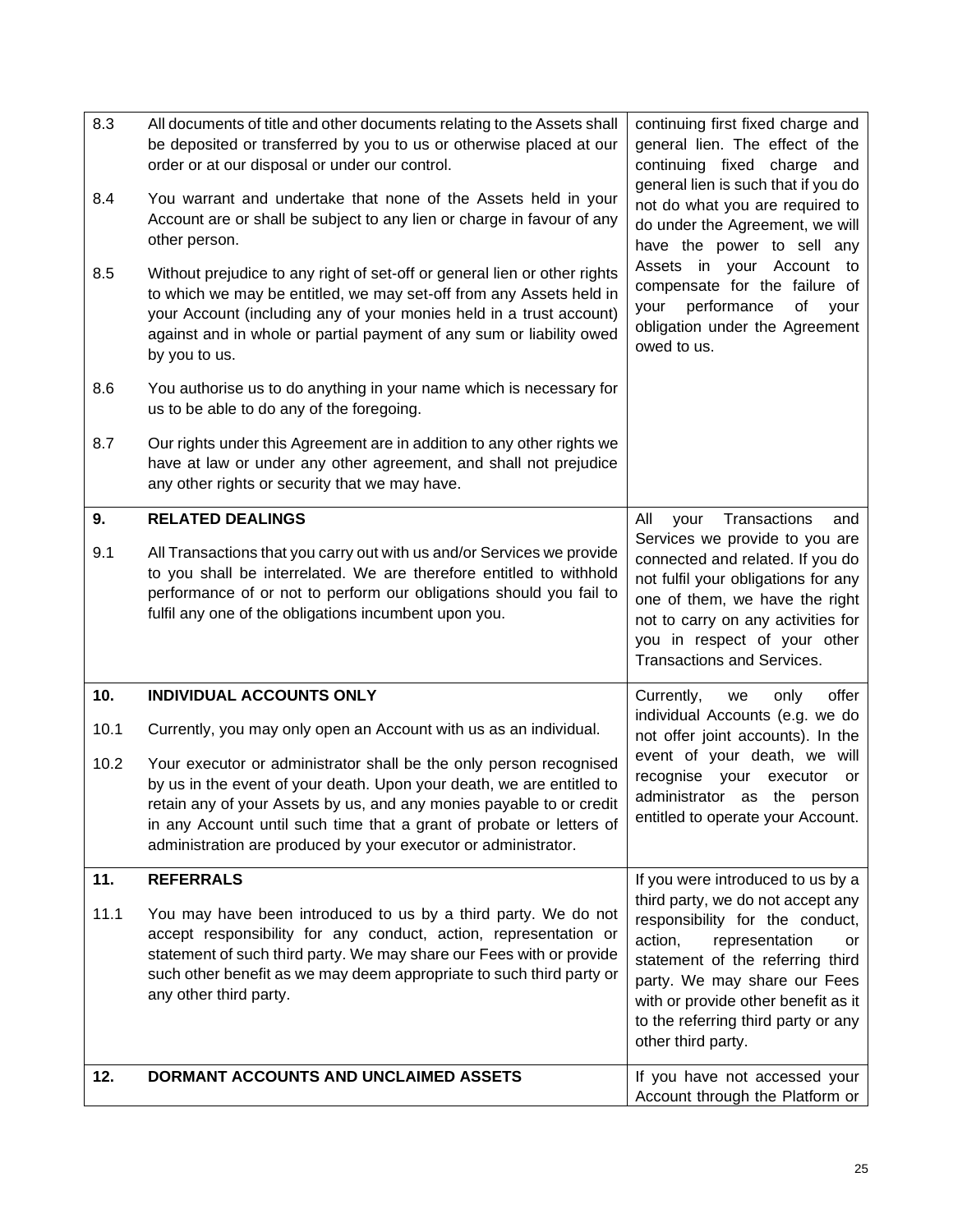<span id="page-27-1"></span><span id="page-27-0"></span>

| 12.1                | In the event that you have not accessed your Account through the<br>Platform or otherwise undertaken any activity in relation to your<br>Account (such as transfer-in of funds) for five (5) years, the Account<br>will be deemed dormant and de-activated. Re-activation is required<br>for the Account to resume activity. If you wish to re-activate the<br>Account, you agree to provide us with such information as we may<br>require to authenticate your identity. Otherwise, we may terminate<br>your Account in accordance with this Agreement. If we determine in<br>good faith that we are still unable to trace you in the five (5) years<br>following dormancy, the Account will be terminated and you agree<br>that all Assets then standing to the credit of any Account or otherwise<br>held by us or our Affiliate (as the case may be) together with any<br>property as may from time to time continue to accrue to those monies<br>and property (whether by way of dividends, interest or otherwise) may<br>forthwith be appropriated by us to ourselves to utilise in any manner<br>we so wish for our own benefit. You thereafter shall have no right<br>whatsoever to claim such monies and property (or any other property<br>as may accrue to it), you being deemed to have waived and<br>abandoned all your rights to such Assets (and any other property as<br>may accrue to it) in favour of us and we will after setting off any<br>applicable administrative costs, donate the proceeds of your Assets<br>to a charity of our choice. | otherwise<br>undertaken<br>any<br>activity in<br>relation to<br>your<br>Account for five (5) years, your<br>Account will be deemed dormant<br>and de- activated. If you wish to<br>re- activate the Account, you<br>to<br>provide<br>with<br>agree<br>us<br>information<br>require<br>we<br>to<br>authenticate your identity.<br>If you remain uncontactable in<br>the next five (5) years after the<br>Account<br>has<br>been<br>deemed<br>dormant, your Account will be<br>terminated and we are entitled to<br>use any remaining Assets in any<br>Account or any Assets held for<br>you by us or our affiliate<br>(including accrued dividends,<br>interests or otherwise) in any<br>manner we wish. We intend to<br>sell your Assets and donate the<br>proceeds to charity. |
|---------------------|--------------------------------------------------------------------------------------------------------------------------------------------------------------------------------------------------------------------------------------------------------------------------------------------------------------------------------------------------------------------------------------------------------------------------------------------------------------------------------------------------------------------------------------------------------------------------------------------------------------------------------------------------------------------------------------------------------------------------------------------------------------------------------------------------------------------------------------------------------------------------------------------------------------------------------------------------------------------------------------------------------------------------------------------------------------------------------------------------------------------------------------------------------------------------------------------------------------------------------------------------------------------------------------------------------------------------------------------------------------------------------------------------------------------------------------------------------------------------------------------------------------------------------------------------------------------|---------------------------------------------------------------------------------------------------------------------------------------------------------------------------------------------------------------------------------------------------------------------------------------------------------------------------------------------------------------------------------------------------------------------------------------------------------------------------------------------------------------------------------------------------------------------------------------------------------------------------------------------------------------------------------------------------------------------------------------------------------------------------------|
| 13.<br>13.1<br>13.2 | <b>NO WAIVER</b><br>No failure or delay on our part in exercising any power of sale or any<br>other rights or options hereunder and no notice or demand which may<br>be given to or made upon you by us with respect to any power of sale<br>or other right or option hereunder, shall constitute a waiver thereof,<br>or limit or impair our right to take any action or to exercise any power<br>of sale or any other rights or options hereunder without notice or<br>demand, or prejudice our rights as against you in any respect or<br>render us responsible for any Losses arising therefrom. A single or<br>partial exercise of a right, power or remedy does not prevent another<br>or further exercise of that or another right, power or remedy. A waiver<br>of a right, power or remedy must be in writing and signed by the party<br>giving the waiver.<br>We may grant time or other indulgence to you or any other person,<br>without impairing or affecting in any way any of our rights as against<br>you or any such other persons.                                                                                                                                                                                                                                                                                                                                                                                                                                                                                                              | Our failure or delay in exercising<br>any rights we have under this<br>Agreement does not mean that<br>we waive our rights to take such<br>action.                                                                                                                                                                                                                                                                                                                                                                                                                                                                                                                                                                                                                              |
| 14.                 | <b>ELECTRONIC RECORDS</b>                                                                                                                                                                                                                                                                                                                                                                                                                                                                                                                                                                                                                                                                                                                                                                                                                                                                                                                                                                                                                                                                                                                                                                                                                                                                                                                                                                                                                                                                                                                                          | Any records we stored of you,                                                                                                                                                                                                                                                                                                                                                                                                                                                                                                                                                                                                                                                                                                                                                   |
| 14.1                | Our records (including computer and microfilm stored records or any<br>other electronic records stored by us) of all matters relating to you,<br>any Transactions on your Accounts, the Accounts and/or any<br>Services provided to you is conclusive evidence of such matters and<br>is binding against you for all purposes, save for manifest or clerical<br>error, subject to our right to rectify any error or omission therein and                                                                                                                                                                                                                                                                                                                                                                                                                                                                                                                                                                                                                                                                                                                                                                                                                                                                                                                                                                                                                                                                                                                           | Transactions on your Accounts<br>and/or Services provided to you<br>are conclusive and cannot be<br>challenged by you.                                                                                                                                                                                                                                                                                                                                                                                                                                                                                                                                                                                                                                                          |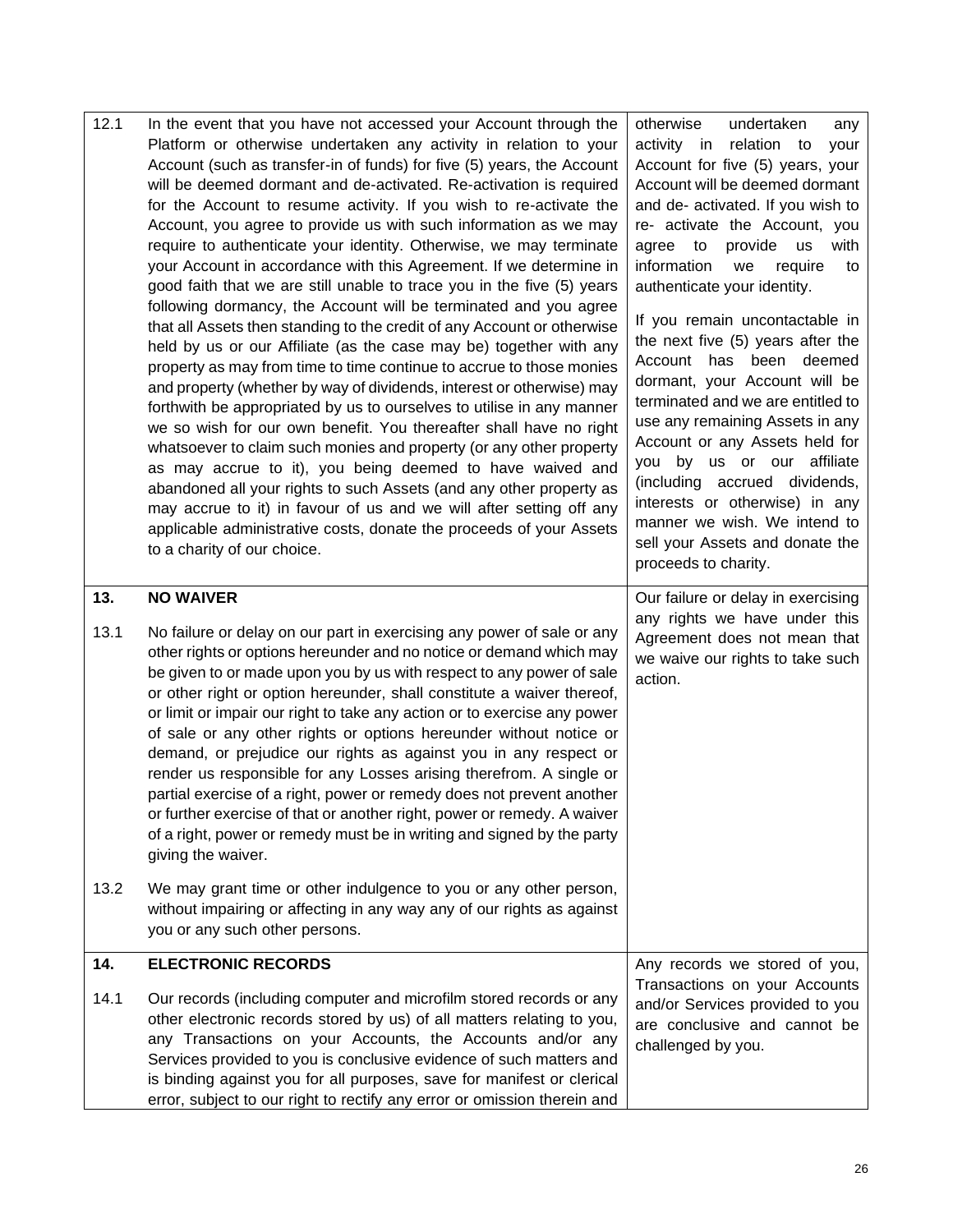<span id="page-28-1"></span><span id="page-28-0"></span>

|      | our right to adduce other evidence. You hereby agree not to at any<br>time dispute the authenticity or accuracy of any computer output<br>relied upon by us for any purpose whatsoever.                                                                                                                                                                                                                                                                                                                                                                                                                                                                                             |                                                                                                                                                |
|------|-------------------------------------------------------------------------------------------------------------------------------------------------------------------------------------------------------------------------------------------------------------------------------------------------------------------------------------------------------------------------------------------------------------------------------------------------------------------------------------------------------------------------------------------------------------------------------------------------------------------------------------------------------------------------------------|------------------------------------------------------------------------------------------------------------------------------------------------|
| 14.2 | You acknowledge and agree that we shall be entitled to destroy or<br>dispose of all registers, statements and other records and documents<br>relating to the Account, Services or Transactions at any time after the<br>expiration of any period of retention required by Applicable Law. We<br>shall not be liable in any way for such destruction or disposal.                                                                                                                                                                                                                                                                                                                    |                                                                                                                                                |
| 15.  | <b>AFFILIATES</b>                                                                                                                                                                                                                                                                                                                                                                                                                                                                                                                                                                                                                                                                   | You acknowledge that we may                                                                                                                    |
| 15.1 | You acknowledge and agree that we may, in the conduct of our<br>functions, instead of acting ourselves, delegate to or appoint any<br>service provider, agent, sub-agent, contractor, sub-contractor,<br>broker, dealer custodian, nominee or other third parties, whether in<br>Singapore or otherwise, (and such persons shall be referred to in this<br>Agreement as an "Affiliate" of ours, where the context permits) to<br>carry out, execute or clear any Transaction, hold, custodies or deal<br>with your Assets, or provide ongoing maintenance and support<br>services for the operation of the Platform or such other Services or<br>business as may be required by us. | use third parties to carry out<br>Services on our behalf and you<br>authorise us to do so.                                                     |
| 15.2 | You acknowledge and agree that we may delegate to such Affiliates<br>all or any of the power, authority or discretion vested in us and any<br>such delegation may be made upon such terms and conditions and<br>subject to such regulations (including the power to sub-delegate) as<br>we may think fit and, provided always that we shall have exercised<br>reasonable care in the selection of such Affiliate, we shall not be<br>bound to supervise the actions of and shall not in any way or to any<br>extent be responsible for any Losses incurred by you for any failure,<br>neglect, default or breach by any such Affiliate.                                             |                                                                                                                                                |
| 15.3 | You agree that our employees, officers, or Affiliates do not have any<br>authority to bind us to any obligations or liabilities as otherwise<br>expressly provided in this Agreement.                                                                                                                                                                                                                                                                                                                                                                                                                                                                                               |                                                                                                                                                |
| 16.  | <b>CONFIDENTIAL INFORMATION</b>                                                                                                                                                                                                                                                                                                                                                                                                                                                                                                                                                                                                                                                     | Paragraph 16 sets out how both                                                                                                                 |
| 16.1 | Our duty. Save as permitted under this Agreement or any other<br>agreement with you, we shall treat all information relating to you and<br>your Accounts as confidential.                                                                                                                                                                                                                                                                                                                                                                                                                                                                                                           | you and us are required to treat<br>confidential<br>information<br>exchange in relation to you and<br>your Accounts, including who we          |
| 16.2 | Non-confidential information. You acknowledge that the following<br>information will not be regarded as confidential information and we<br>do not owe you or any other person any duty to keep such information<br>confidential:                                                                                                                                                                                                                                                                                                                                                                                                                                                    | disclose<br>Confidential<br>may<br>information to.<br>Please also take note of our                                                             |
|      | information that as at the date of its disclosure is in the public<br>(a)<br>domain (other than through a breach of this Agreement) or<br>which subsequently enters the public domain;                                                                                                                                                                                                                                                                                                                                                                                                                                                                                              | Privacy Policy which you may<br>access<br>at<br>www.stashaway.sg/privacy-<br>policy. You agree to the terms of<br>the Privacy Policy on how we |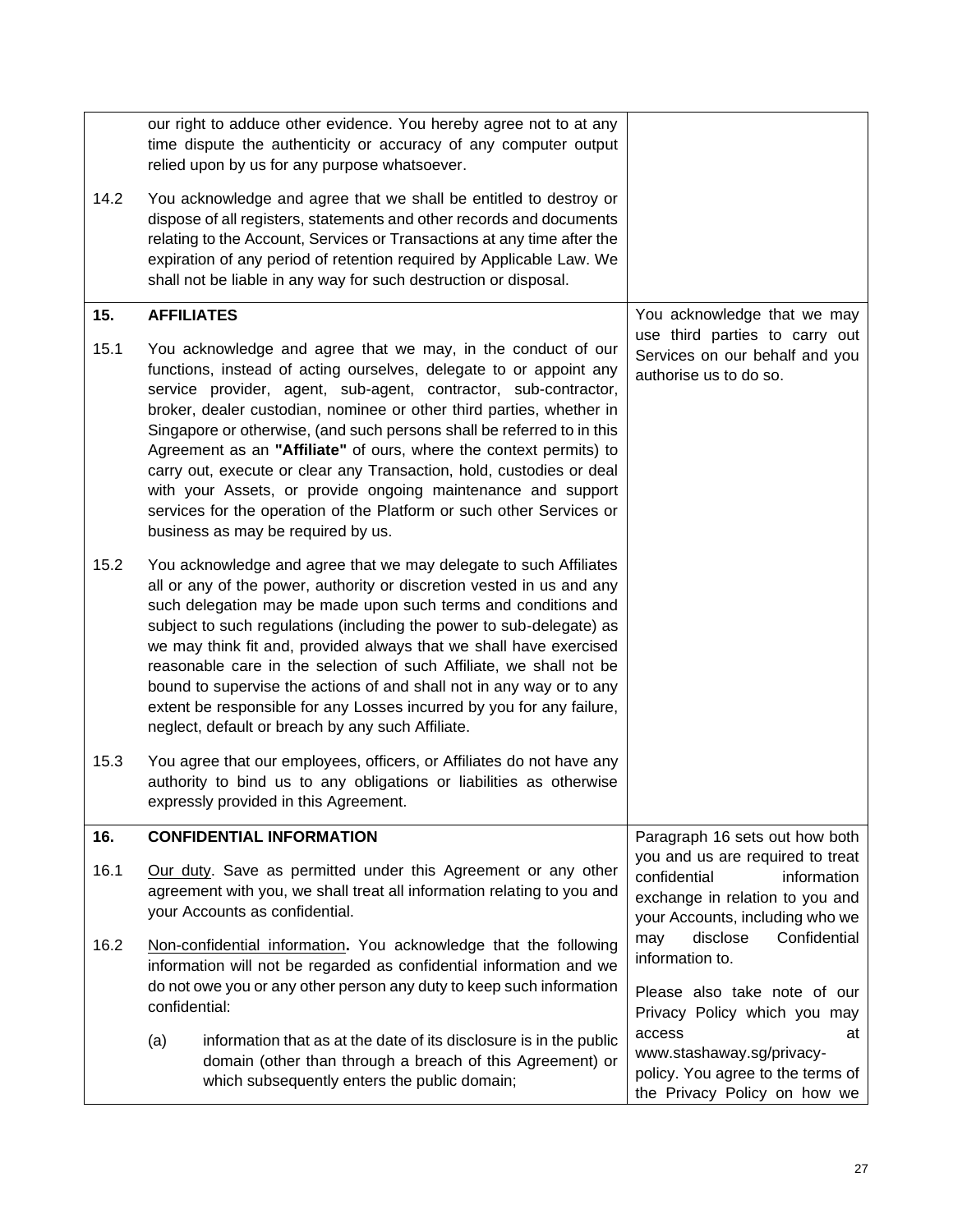|      | (b) | information that was already in our possession before you<br>provided the information to us;                                                                                                                  | use, disclose and transfer your<br>Personal Data. |
|------|-----|---------------------------------------------------------------------------------------------------------------------------------------------------------------------------------------------------------------|---------------------------------------------------|
|      | (c) | information which we received from a third party who has<br>lawfully acquired such information and is under no<br>confidentiality obligation regarding its disclosure to us; and                              |                                                   |
|      | (d) | any information which is anonymised or encrypted in such a<br>manner where the identities of any person cannot be readily<br>inferred, or which cannot be referable to any particular<br>person.              |                                                   |
| 16.3 |     | <b>Exceptions from duty of confidence.</b> You give us permission to<br>disclose information relating to you, your Account, Assets,<br>Investments and Transactions to the following persons:                 |                                                   |
|      | (a) | any of our directors, officers, employees, representatives,<br>agents or delegates;                                                                                                                           |                                                   |
|      | (b) | any of our Affiliates, shareholders or related corporations and<br>any of their successors, assigns or sub-contractors, and their<br>directors, officers, employees, representatives, agents or<br>delegates; |                                                   |
|      | (c) | any of our Intermediaries for the purposes of providing our<br>services to you;                                                                                                                               |                                                   |
|      | (d) | our professional advisers, consultants and auditors;                                                                                                                                                          |                                                   |
|      | (e) | anyone who takes over or may take over all or part of our<br>rights or obligations under this Agreement or anyone this<br>Agreement (or any part of it) is transferred to or may be<br>transferred to;        |                                                   |
|      | (f) | any person whom we believe in good faith to be your legal<br>advisers or other professionals;                                                                                                                 |                                                   |
|      | (g) | any Regulatory Body in any jurisdiction, in so far as we need<br>to do so to keep to Applicable Laws, or which we in good faith<br>believe that we should keep to;                                            |                                                   |
|      | (h) | any person pursuant to a request by any Regulatory Body<br>(regardless of the reason for such request and whether such<br>request is exercised under a court order or otherwise); and                         |                                                   |
|      | (i) | such other persons or under such other circumstances as<br>you agree,                                                                                                                                         |                                                   |
|      |     | provided that in the case of disclosures under any of the<br>circumstances in (a) to (c), we shall, where reasonably possible,<br>procure that the recipient is subject to the same duty of confidence.       |                                                   |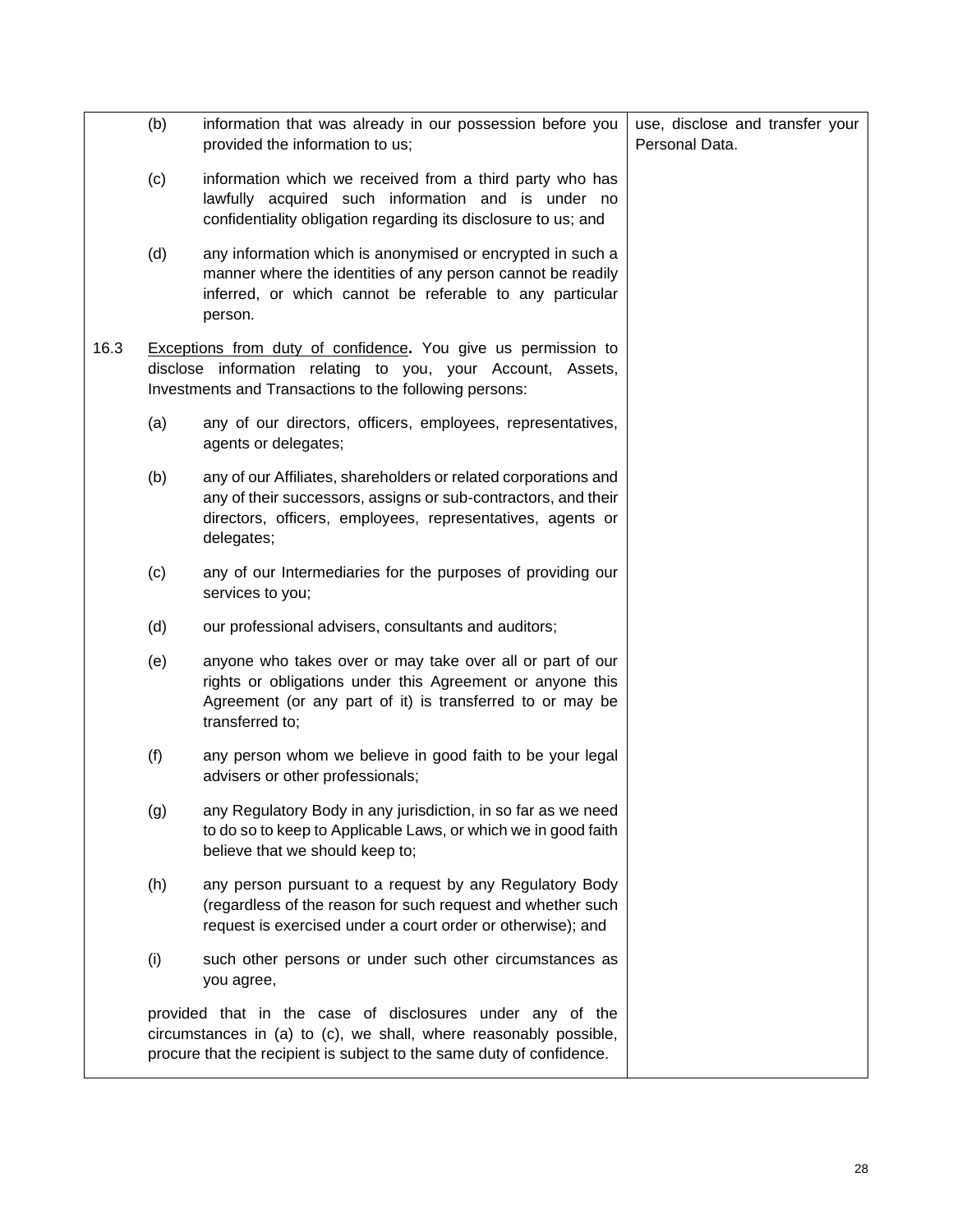<span id="page-30-3"></span><span id="page-30-2"></span><span id="page-30-1"></span><span id="page-30-0"></span>

| 16.4 | Survival. The permission you give by agreeing to paragraph 16 of this<br>Schedule will apply even after this Agreement ends or your Account<br>is terminated.                                                                                                                                                                                                                                                                                                                                                                                                                                                                                                                                                                                                                                                                                                                                                                                                                                                             |                                                                                                                                                                                                                                                                                                                                                                      |
|------|---------------------------------------------------------------------------------------------------------------------------------------------------------------------------------------------------------------------------------------------------------------------------------------------------------------------------------------------------------------------------------------------------------------------------------------------------------------------------------------------------------------------------------------------------------------------------------------------------------------------------------------------------------------------------------------------------------------------------------------------------------------------------------------------------------------------------------------------------------------------------------------------------------------------------------------------------------------------------------------------------------------------------|----------------------------------------------------------------------------------------------------------------------------------------------------------------------------------------------------------------------------------------------------------------------------------------------------------------------------------------------------------------------|
| 16.5 | Your duties. Any data, information or message transmitted to you<br>through our System, the Platform or otherwise is confidential and<br>intended for the sole use of the intended recipient. If you are not the<br>intended recipient, you should immediately notify us and delete or<br>destroy such data, information or message, including all copies<br>thereof.                                                                                                                                                                                                                                                                                                                                                                                                                                                                                                                                                                                                                                                     |                                                                                                                                                                                                                                                                                                                                                                      |
| 16.6 | Confidentiality of Other Information. You must keep confidential, all<br>information about the Platform, our System and any information, data,<br>materials or documents provided to you.                                                                                                                                                                                                                                                                                                                                                                                                                                                                                                                                                                                                                                                                                                                                                                                                                                 |                                                                                                                                                                                                                                                                                                                                                                      |
| 17.  | <b>CONFLICTS OF INTEREST</b>                                                                                                                                                                                                                                                                                                                                                                                                                                                                                                                                                                                                                                                                                                                                                                                                                                                                                                                                                                                              | We may enter into agreements                                                                                                                                                                                                                                                                                                                                         |
| 17.1 | We may enter into agreements with Intermediaries or deal in products<br>and investments that you may transact in or through, or provide<br>services to others whose interest may conflict or compete with yours,<br>or otherwise be placed in a position of conflict. You agree that there<br>may be circumstances when we or our Affiliates act in such capacities<br>or are in such positions of conflicts where we may be remunerated,<br>make profit, receive fees, commissions, rebates, discounts and/or<br>other benefits. You consent and agree that we and/or our Affiliates<br>may continue to enter into such Transactions and/or Investments<br>without further reference to you despite such position of conflict, that<br>we shall have no obligation to disclose such circumstances to you<br>and you agree not to make any claim for such fees, commissions,<br>rebates, discounts and/or other benefits. You also agree not to hold<br>us responsible for any Losses that may result from such conflict. | with Intermediaries which result<br>in us receiving rebates and/or<br>commissions<br>in<br>relation<br>to<br>Transactions entered into with<br>the Intermediaries. We typically<br>disclose or pass on such rebates<br>to you but there may be<br>scenarios where we may not do<br>so and you agree not to make<br>any claim for such rebates<br>and/or commissions. |
| 18.  | <b>RECORDING</b>                                                                                                                                                                                                                                                                                                                                                                                                                                                                                                                                                                                                                                                                                                                                                                                                                                                                                                                                                                                                          | We and our Affiliates may record                                                                                                                                                                                                                                                                                                                                     |
| 18.1 | You authorise us and any of our Affiliates to record any telephone<br>conversation or any electronic communication conducted between<br>you and us or our personnel, to retain such recordings and use them<br>in such manner as we consider appropriate. The recordings shall be<br>admissible in evidence in legal proceedings and shall have the same<br>probative value as a written original document. You shall not<br>challenge or dispute the admissibility, reliability, accuracy or the<br>authenticity of the contents of such records and you hereby waive<br>any right (if any) to so challenge or dispute. You agree that the<br>recordings made by us shall be conclusive evidence of the contents<br>and shall be binding on you.                                                                                                                                                                                                                                                                         | communications with you and<br>them<br>deem<br>use<br>as<br>we<br>including<br>appropriate,<br>as<br>evidence in court.                                                                                                                                                                                                                                              |
| 19.  | <b>SUSPENSION AND TERMINATION OF SERVICE</b>                                                                                                                                                                                                                                                                                                                                                                                                                                                                                                                                                                                                                                                                                                                                                                                                                                                                                                                                                                              | Paragraph 19.1(a) to (s) sets out                                                                                                                                                                                                                                                                                                                                    |
| 19.1 | Immediate termination by us. We reserve the right to restrict,<br>temporarily or permanently suspend or terminate your Account, or the<br>provision of any Services, at any time and with immediate effect,                                                                                                                                                                                                                                                                                                                                                                                                                                                                                                                                                                                                                                                                                                                                                                                                               | the circumstances where we can<br>restrict, suspend or terminate<br>your Account, or the operation of<br>the Platform or any Services at                                                                                                                                                                                                                             |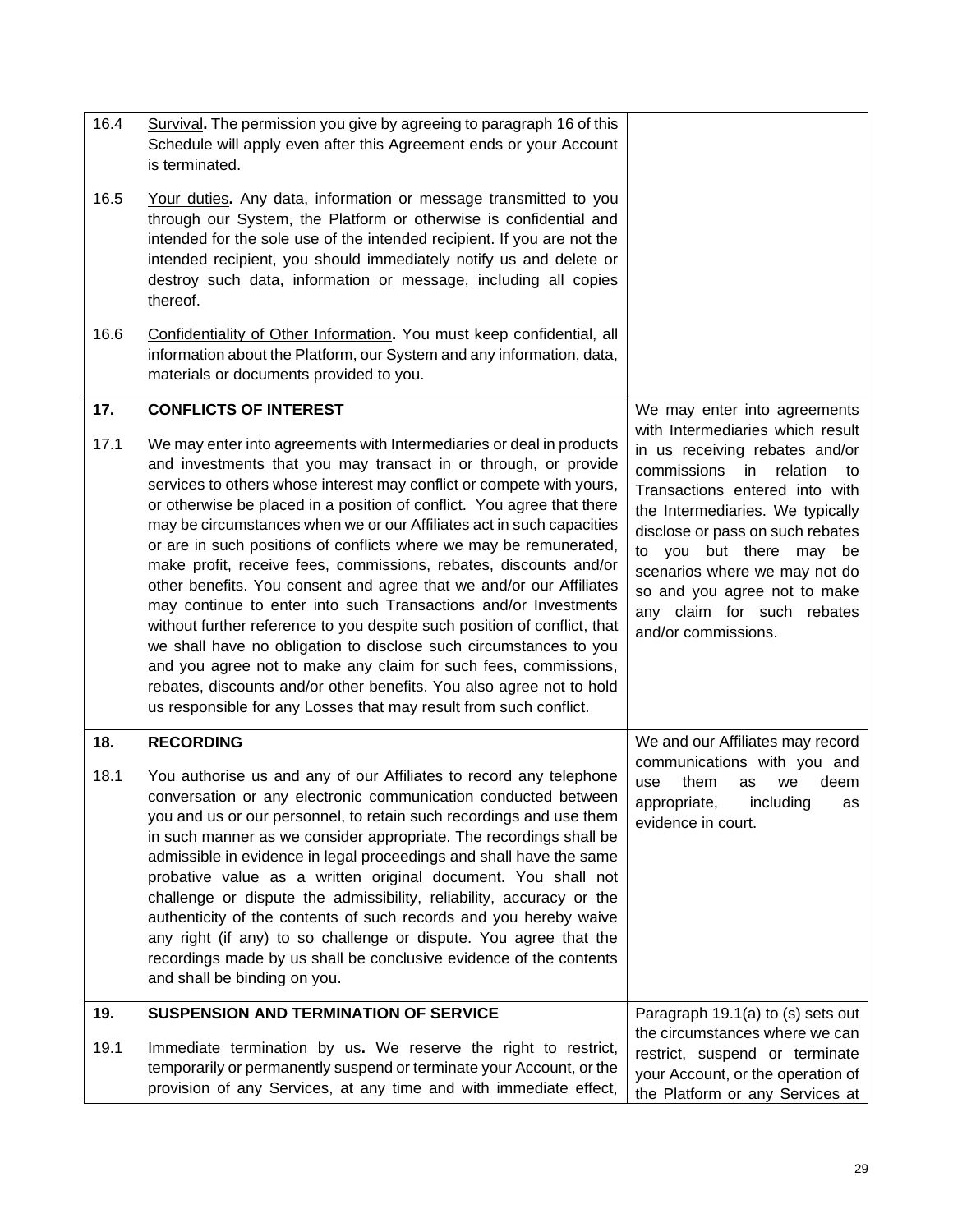without incurring liability of any kind to you, if any of the following events occur:-

- <span id="page-31-0"></span>(a) you have not fully complied with our account opening criteria and/or met our account opening criteria (as we shall set from time to time), including, our "Know Your Client" procedures;
- (b) you fail to make any payment to us or any other party when due, whether under this Agreement or otherwise for the Services;
- (c) your death or insanity;
- (d) any grounds exist for the presentation of a bankruptcy petition against you;
- (e) any representation or warranty made by you under this Agreement or through the Platform or for the Services is incomplete, untrue, incorrect or misleading in any material respect;
- (f) you have breached the terms of this Agreement;
- (g) you are using the Platform or the Services in a manner that may cause us to breach Applicable Laws, have legal liability or disrupt others' use of the Platform or the Services;
- (h) you are using the Platform or the Services for any illegal activities or where we have reasonable suspicion that you may be doing so, or we become aware or suspect that your Account is or will be used for illegal, fraudulent or unauthorised uses;
- (i) we become aware or suspect that your Access Methods (i.e. any user identification, passwords and other security credentials assigned to you and required to access and use the Platform) are stolen, lost, damaged or compromised;
- (j) we become aware or suspect that the person logged into your Account is not you;
- (k) we are required to do so by Applicable Laws or pursuant to a request by any Regulatory Body;
- (l) scheduled downtime or recurring downtime;
- <span id="page-31-1"></span>(m) a Force Majeure Event;
- (n) you publish, post, transfer, distribute or upload any content or information to the Platform which is false, misleading or inaccurate, contains rude and inappropriate language or which creates the impression that any content is sponsored or endorsed by us;

any time and with immediate effect, without having to be liable to you. Otherwise, we also have the right to terminate this Agreement with at least 14 days' written notice, or with shorter or immediate notice in certain cases.

You may terminate your Account immediately by providing us with notice through your Account page on the Platform.

Once your Account has been terminated, we will sell your Assets and arrange for any credit balance to be transferred to your bank account.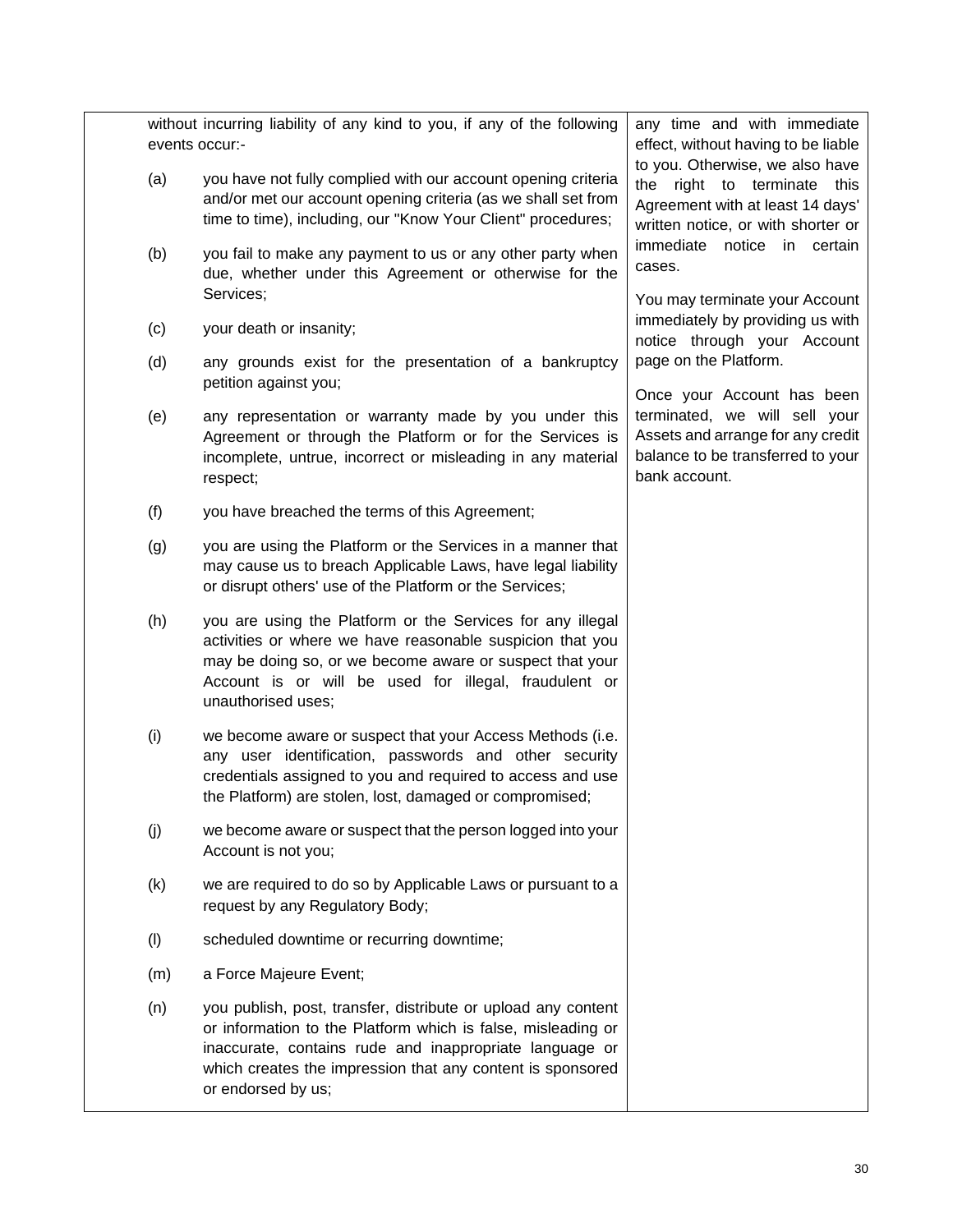<span id="page-32-0"></span>

|      | (o)                                                                                                                                                                                                                                                                                                                                                | you modify, adapt or reverse engineer the Platform or any<br>part thereof;                                                                                                                                                                                       |  |
|------|----------------------------------------------------------------------------------------------------------------------------------------------------------------------------------------------------------------------------------------------------------------------------------------------------------------------------------------------------|------------------------------------------------------------------------------------------------------------------------------------------------------------------------------------------------------------------------------------------------------------------|--|
|      | (p)                                                                                                                                                                                                                                                                                                                                                | you transmit any viruses, worms, defects, Trojan horses or<br>any other items of a destructive nature, or that may otherwise<br>compromise the security of the Platform;                                                                                         |  |
|      | (q)                                                                                                                                                                                                                                                                                                                                                | you create multiple Accounts;                                                                                                                                                                                                                                    |  |
|      | (r)                                                                                                                                                                                                                                                                                                                                                | you create Accounts by automated means or under false or<br>fraudulent pretenses; or                                                                                                                                                                             |  |
|      | (s)                                                                                                                                                                                                                                                                                                                                                | you are, in our opinion, the subject of any adverse publicity<br>or involved in any litigation that we reasonably believe would<br>be detrimental to our interests.                                                                                              |  |
| 19.2 | For the purpose of paragraph 19.1(m) of this Schedule, "Force<br>Majeure Event" means any event beyond our reasonable control<br>(and which does not relate to or arise by reason of our default or<br>negligence) which renders impossible or hinders our performance of<br>this Agreement including our Services, including, without limitation: |                                                                                                                                                                                                                                                                  |  |
|      | (a)                                                                                                                                                                                                                                                                                                                                                | war, riot, civil unrest or revolution, sabotage, terrorism,<br>insurrection, acts of civil or military authority, imposition of<br>sanctions, embargo, breaking off of diplomatic relations or<br>similar actions;                                               |  |
|      | (b)                                                                                                                                                                                                                                                                                                                                                | terrorist attacks, civil war, civil commotions or riots;                                                                                                                                                                                                         |  |
|      | (c)                                                                                                                                                                                                                                                                                                                                                | acts of God, epidemic, pandemic, flood, earthquake, typhoon<br>other natural<br>disasters or adverse<br>weather<br>or<br>or<br>environmental condition;                                                                                                          |  |
|      | (d)                                                                                                                                                                                                                                                                                                                                                | any act of state or other exercise of sovereign, judicial or<br>executive prerogative by any government or public authority,<br>including expropriation, nationalisation or compulsory<br>acquisition or acts claimed to be justified by executive<br>necessity; |  |
|      | (e)                                                                                                                                                                                                                                                                                                                                                | fire, explosion or accidental damage;                                                                                                                                                                                                                            |  |
|      | (f)                                                                                                                                                                                                                                                                                                                                                | collapse of building structures or failure of plant machinery,<br>computers or vehicles;                                                                                                                                                                         |  |
|      | (g)                                                                                                                                                                                                                                                                                                                                                | interruption or failure of utility service, including but not limited<br>to electric power, gas or water; or                                                                                                                                                     |  |
|      | (h)                                                                                                                                                                                                                                                                                                                                                | any labour disputes, including but not limited to strikes,<br>industrial action or lockouts;                                                                                                                                                                     |  |
| 19.3 |                                                                                                                                                                                                                                                                                                                                                    | For the avoidance of doubt, we shall not be in breach of this<br>Agreement, nor liable for any failure or delay in the performance of<br>any other obligations under this Agreement arising from or                                                              |  |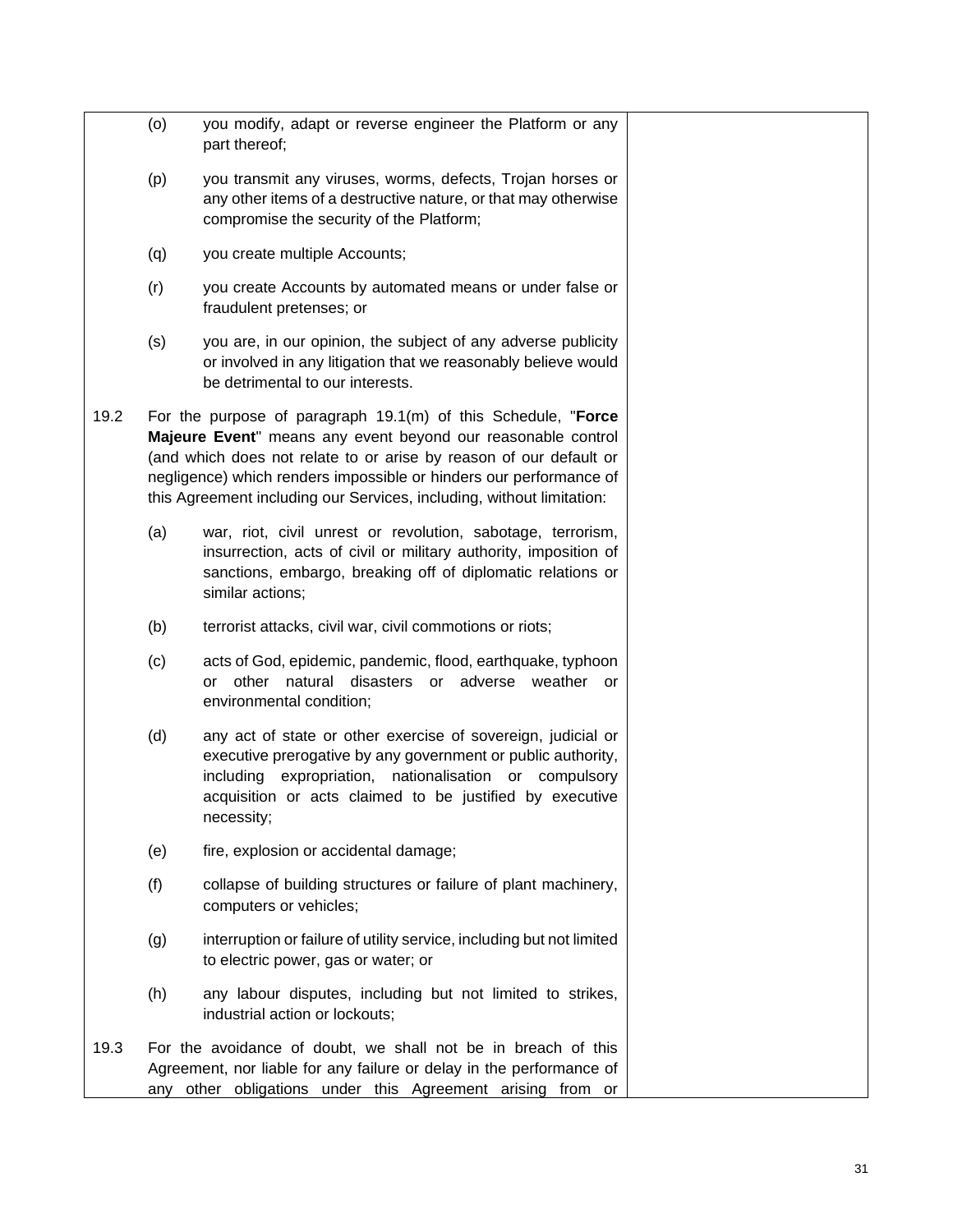<span id="page-33-0"></span>

|      |                                                                                                                                                                                                                                                                                                                                                                                                                                                                                                                                                                                                                                                    | attributable to any of the circumstances giving rise to a right to<br>termination under paragraph 19.1 of this Schedule.                                                                                                                                                                                                                                                                                                                                                                                                                               |                                                                                                                                                                                                                                                                                                       |
|------|----------------------------------------------------------------------------------------------------------------------------------------------------------------------------------------------------------------------------------------------------------------------------------------------------------------------------------------------------------------------------------------------------------------------------------------------------------------------------------------------------------------------------------------------------------------------------------------------------------------------------------------------------|--------------------------------------------------------------------------------------------------------------------------------------------------------------------------------------------------------------------------------------------------------------------------------------------------------------------------------------------------------------------------------------------------------------------------------------------------------------------------------------------------------------------------------------------------------|-------------------------------------------------------------------------------------------------------------------------------------------------------------------------------------------------------------------------------------------------------------------------------------------------------|
| 19.4 |                                                                                                                                                                                                                                                                                                                                                                                                                                                                                                                                                                                                                                                    | Termination by notice from us. We may at any time and without<br>liability to you terminate this Agreement including our Services. In<br>such cases, we will endeavor to provide you with not less than 14<br>calendar days' written notice. However, in certain cases, we may<br>terminate your Account, the Services or this Agreement by providing<br>shorter notice or providing notice with immediate effect. No such<br>termination will affect any Instruction given by you which is properly<br>received by us before the date of such notice. |                                                                                                                                                                                                                                                                                                       |
| 19.5 |                                                                                                                                                                                                                                                                                                                                                                                                                                                                                                                                                                                                                                                    | Termination by notice from you. You may terminate this Agreement<br>or your Account with us at any time by providing us with notice in the<br>manner as we may specify on the Platform. However, no such<br>termination will affect any Instruction given by you which is properly<br>received by us before the receipt of such notice or any action we may<br>take in relation to your Account before the receipt of such notice.                                                                                                                     |                                                                                                                                                                                                                                                                                                       |
| 19.6 |                                                                                                                                                                                                                                                                                                                                                                                                                                                                                                                                                                                                                                                    | <b>Effect of termination.</b> On termination of the Account or any Services<br>or the agreement or relationship between you and us:                                                                                                                                                                                                                                                                                                                                                                                                                    |                                                                                                                                                                                                                                                                                                       |
|      | (a)<br>you will stop using any Services;                                                                                                                                                                                                                                                                                                                                                                                                                                                                                                                                                                                                           |                                                                                                                                                                                                                                                                                                                                                                                                                                                                                                                                                        |                                                                                                                                                                                                                                                                                                       |
|      | (b)<br>all charges, costs and/or expenses due to us or any third<br>parties under this Agreement shall fall due for repayment<br>immediately;                                                                                                                                                                                                                                                                                                                                                                                                                                                                                                      |                                                                                                                                                                                                                                                                                                                                                                                                                                                                                                                                                        |                                                                                                                                                                                                                                                                                                       |
|      | (c)<br>we may discharge our entire liability with respect to your<br>Account by selling your Assets at your expense and<br>arranging for any credit balance in your Account to you at the<br>earliest time possible and within 15 Business Days from the<br>termination of this Agreement, subject to Applicable Laws<br>and unforeseen processing delays by the banks; and                                                                                                                                                                                                                                                                        |                                                                                                                                                                                                                                                                                                                                                                                                                                                                                                                                                        |                                                                                                                                                                                                                                                                                                       |
|      | (d)                                                                                                                                                                                                                                                                                                                                                                                                                                                                                                                                                                                                                                                | you shall, upon our request (acting reasonably), return,<br>destroy or delete any information or documents received from<br>us, including any copies thereof.                                                                                                                                                                                                                                                                                                                                                                                          |                                                                                                                                                                                                                                                                                                       |
| 20.  |                                                                                                                                                                                                                                                                                                                                                                                                                                                                                                                                                                                                                                                    | <b>INDEMNITY AND EXCLUSION OF LIABILITY</b>                                                                                                                                                                                                                                                                                                                                                                                                                                                                                                            | We and our Associates are not                                                                                                                                                                                                                                                                         |
| 20.1 | You agree to indemnify on a full indemnity basis, to compensate us,<br>and to hold us and all of our employees, officers, Affiliates or counter-<br>party employed or used by us in connection with the Services<br>(collectively, our "Associates") harmless from and against any and<br>all Losses, and reimburse on demand, against all Losses which we<br>or our Associates may suffer or incur arising from or in connection<br>with the operation of the Account, Transactions, Services, or any<br>Instructions, whether incurred directly or indirectly (unless they arise<br>solely from our fraud, gross negligence or willful default). |                                                                                                                                                                                                                                                                                                                                                                                                                                                                                                                                                        | liable for any Losses you may<br>incur unless they were caused<br>by our fraud, gross negligence or<br>willful default. You also agree to<br>indemnify us and our Associates<br>for any Losses which we may<br>incur unless they were caused<br>by our fraud, gross negligence or<br>willful default. |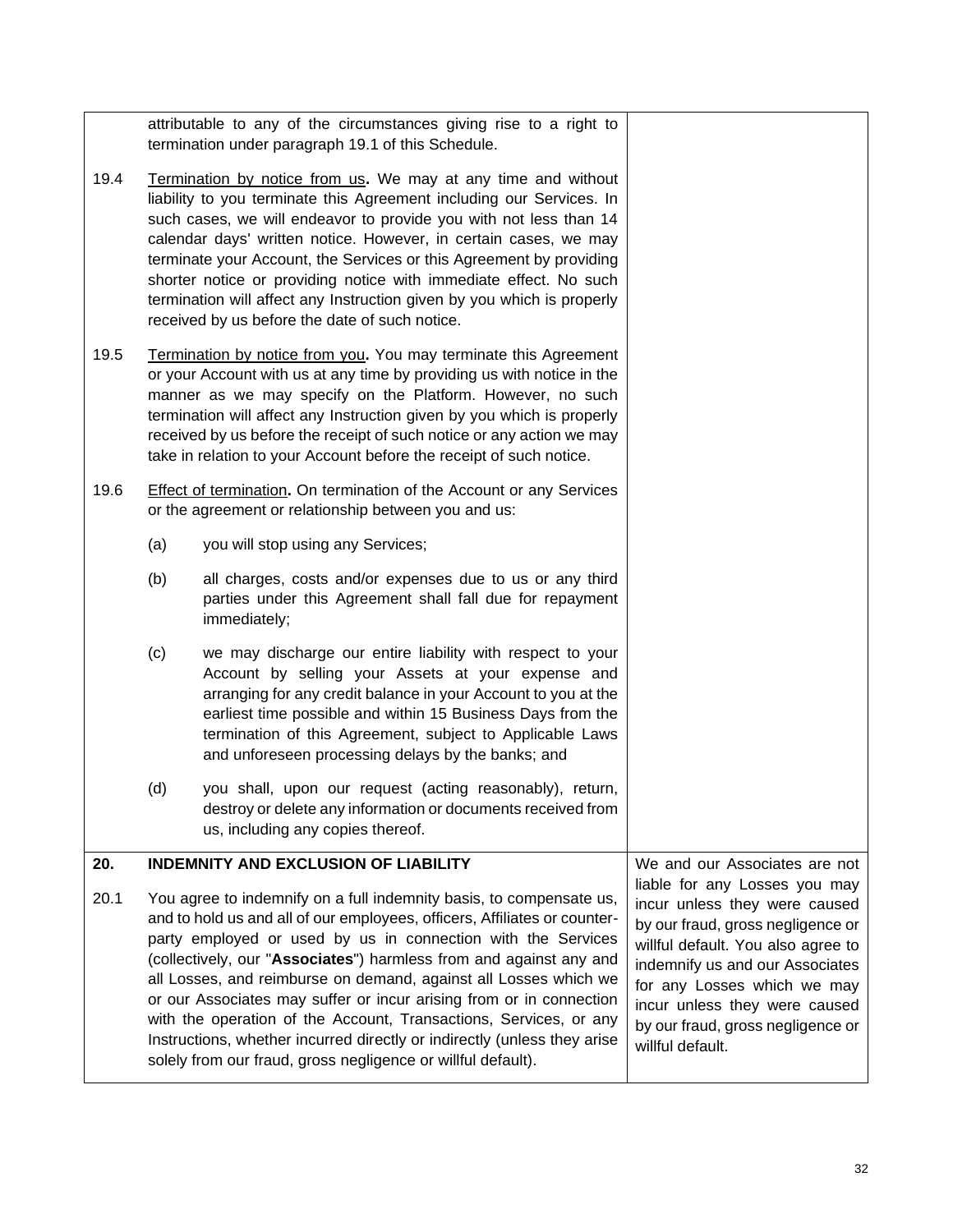<span id="page-34-0"></span>

| 20.2 |                                                                                                                                                                                                                                                                              | We and our Associates shall not be responsible for or liable to you for<br>any Losses (which, for the avoidance of doubt, include but are not<br>limited to any tax imposed pursuant to any Applicable Law arising<br>from or in connection with any Investment) which may be suffered or<br>incurred by you in any way in relation to any Services provided<br>pursuant to this Agreement, or Transaction contemplated under this<br>Agreement, howsoever caused, except for any such loss or damage<br>which is due to our fraud, gross negligence or willful default. In such<br>event, our liability in connection with any Transaction or Service, shall<br>not exceed the market value of such Transaction or Service at the<br>time of the fraud, gross negligence or willful default. |                                                                                               |
|------|------------------------------------------------------------------------------------------------------------------------------------------------------------------------------------------------------------------------------------------------------------------------------|-----------------------------------------------------------------------------------------------------------------------------------------------------------------------------------------------------------------------------------------------------------------------------------------------------------------------------------------------------------------------------------------------------------------------------------------------------------------------------------------------------------------------------------------------------------------------------------------------------------------------------------------------------------------------------------------------------------------------------------------------------------------------------------------------|-----------------------------------------------------------------------------------------------|
| 20.3 |                                                                                                                                                                                                                                                                              | We shall not be liable for any Losses incurred by you as a result of<br>any action taken by or omission on our part in good faith. We shall<br>not, in the absence of fraud, gross negligence or willful default be<br>liable to you for any act or omission in the course of or in connection<br>with the. Services rendered by under this Agreement or for any<br>Losses which you may suffer or sustain as a result of, in connection<br>with or in the course of discharge by us of its duties hereunder.                                                                                                                                                                                                                                                                                 |                                                                                               |
| 21.  | <b>NOTICES</b>                                                                                                                                                                                                                                                               |                                                                                                                                                                                                                                                                                                                                                                                                                                                                                                                                                                                                                                                                                                                                                                                               | Paragraph 21 sets out the terms                                                               |
| 21.1 |                                                                                                                                                                                                                                                                              | All notices, demands or other communications required or permitted<br>to be given under this Agreement ("Notices") shall be sent as follows:                                                                                                                                                                                                                                                                                                                                                                                                                                                                                                                                                                                                                                                  | conditions<br>and<br>governing<br>notices,<br>demands<br>and<br>communications<br>that<br>are |
|      | (a)                                                                                                                                                                                                                                                                          | in the case of a Notice to you, to the electronic mail address<br>indicated by you at Account Opening or edited subsequently<br>through the "Change of Email procedure" available on the<br>Platform or by posting a Notice on the Platform; and                                                                                                                                                                                                                                                                                                                                                                                                                                                                                                                                              | permitted under the Agreement.                                                                |
|      | (b)                                                                                                                                                                                                                                                                          | Notice<br>the<br>email<br>case<br>οf<br>to<br>us,<br>by<br>in.<br>- a<br>to<br>support@stashaway.com.                                                                                                                                                                                                                                                                                                                                                                                                                                                                                                                                                                                                                                                                                         |                                                                                               |
| 21.2 |                                                                                                                                                                                                                                                                              | You are deemed to receive the Notice sent by us upon the earlier of:                                                                                                                                                                                                                                                                                                                                                                                                                                                                                                                                                                                                                                                                                                                          |                                                                                               |
|      | (a)                                                                                                                                                                                                                                                                          | receipt of the Notice by you on the Platform;                                                                                                                                                                                                                                                                                                                                                                                                                                                                                                                                                                                                                                                                                                                                                 |                                                                                               |
|      | (b)                                                                                                                                                                                                                                                                          | receipt of the Notice by you through your electronic mail<br>address; or                                                                                                                                                                                                                                                                                                                                                                                                                                                                                                                                                                                                                                                                                                                      |                                                                                               |
|      | (c)                                                                                                                                                                                                                                                                          | expiration of the calendar month following the posting of the<br>Notice on the Platform or to your electronic mail address.                                                                                                                                                                                                                                                                                                                                                                                                                                                                                                                                                                                                                                                                   |                                                                                               |
| 21.3 | We are deemed to receive the Notice sent by you on the date upon<br>which it is sent, unless it is sent after 5.00 pm on a Business Day or<br>at any time on a non-Business Day in which case it will be deemed<br>to have been received on the next following Business Day. |                                                                                                                                                                                                                                                                                                                                                                                                                                                                                                                                                                                                                                                                                                                                                                                               |                                                                                               |
| 21.4 |                                                                                                                                                                                                                                                                              | You must promptly inform us in writing of any change in your mailing<br>address, fax number and/or email address for communication or any<br>of your relevant particulars available in our records and send us all<br>supporting documents we require. We will need a reasonable time<br>period, not being less than seven (7) Business Days from receipt, to                                                                                                                                                                                                                                                                                                                                                                                                                                 |                                                                                               |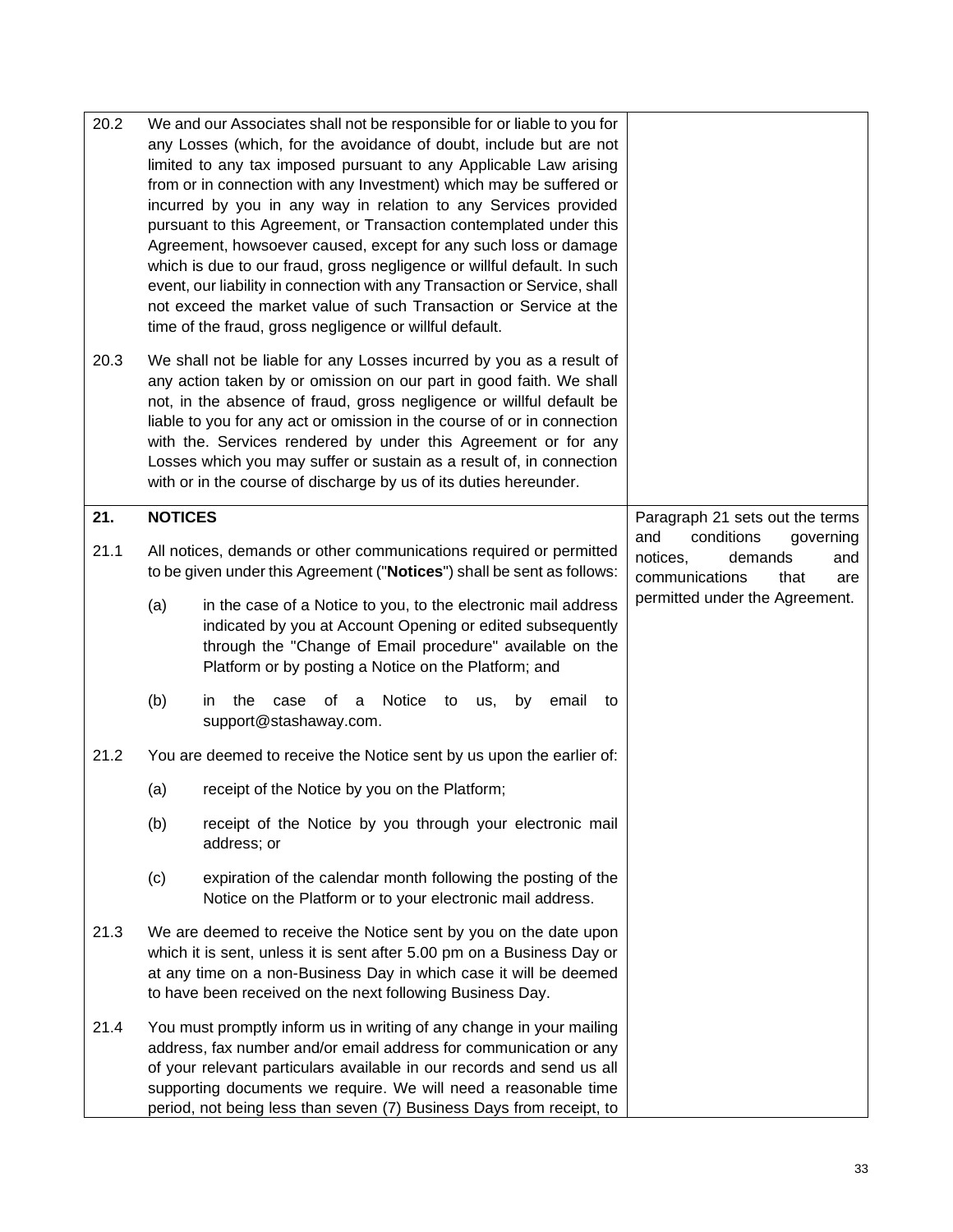<span id="page-35-2"></span><span id="page-35-1"></span><span id="page-35-0"></span>

|      | act and effect the change in our records, after which, we may rely on<br>the change.                                                                                                                                                                                                                                                                                                                                                                                                                                                                                                                                                                                                                                                                                                                                                                                                                                                                                                                               |                                                                                                                                                                                                       |
|------|--------------------------------------------------------------------------------------------------------------------------------------------------------------------------------------------------------------------------------------------------------------------------------------------------------------------------------------------------------------------------------------------------------------------------------------------------------------------------------------------------------------------------------------------------------------------------------------------------------------------------------------------------------------------------------------------------------------------------------------------------------------------------------------------------------------------------------------------------------------------------------------------------------------------------------------------------------------------------------------------------------------------|-------------------------------------------------------------------------------------------------------------------------------------------------------------------------------------------------------|
| 21.5 | Applicability of this paragraph. Paragraph 21 of this Schedule related<br>only to Notices in respect of matters concerning the Platform or<br>Services.                                                                                                                                                                                                                                                                                                                                                                                                                                                                                                                                                                                                                                                                                                                                                                                                                                                            |                                                                                                                                                                                                       |
| 22.  | <b>COMPLAINTS HANDLING AND DISPUTE RESOLUTION</b>                                                                                                                                                                                                                                                                                                                                                                                                                                                                                                                                                                                                                                                                                                                                                                                                                                                                                                                                                                  | Paragraph 22 describes our                                                                                                                                                                            |
| 22.1 | Any complaint regarding how we handle your Personal Data may be<br>referred our data protection officer who can be contacted at<br>dataprotection@stashaway.com or +65 6248 0889. Any other<br>complaint, dispute or controversy raised by you should in the first<br>be<br>referred,<br>writing<br>Customer<br>instance<br>in<br>Support<br>at<br>support@stashaway.com. We will investigate the complaint and<br>report back to you on the findings and the resolution to the complaint<br>or dispute. If you remain dissatisfied with our findings or the handling<br>of your complaint, dispute or controversy, you may, if appropriate,<br>refer the matter to the Financial Industry Disputes Resolution Centre<br>Ltd ("FIDReC") at 112 Robinson Road #13-03 Singapore 068902 or<br>the courts of Singapore. As a capital markets services licence holder<br>regulated by MAS, we subscribe to FIDReC. Further information<br>about FIDReC may be obtained from its online website at<br>www.fidrec.com.sg. | complaints handling process. If<br>you are dissatisfied with our<br>handling of your complaints, you<br>may, if appropriate, refer the<br>matter to FIDReC, or otherwise,<br>the Courts of Singapore. |
| 22.2 | Subject to the above paragraph 22.1, any dispute arising out of or in<br>connection with this Agreement and/or the documents referred to<br>herein, including any question regarding their existence, validity or<br>termination, shall be referred to and finally resolved by the Courts of<br>Singapore and both you and we hereby unconditionally and<br>irrevocably submit to the exclusive jurisdiction of the Courts of<br>Singapore.                                                                                                                                                                                                                                                                                                                                                                                                                                                                                                                                                                        |                                                                                                                                                                                                       |
| 23.  | <b>GENERAL</b>                                                                                                                                                                                                                                                                                                                                                                                                                                                                                                                                                                                                                                                                                                                                                                                                                                                                                                                                                                                                     | Without our permission, you may                                                                                                                                                                       |
| 23.1 | Further Assurance. You shall execute such other documents, do such<br>acts and things and take such further actions as may be reasonably<br>required or desirable to give full effect to the provisions of this<br>Agreement and the transactions hereunder and you shall use your<br>best endeavors to procure that any necessary third party shall<br>execute such documents, do such acts and things and take such                                                                                                                                                                                                                                                                                                                                                                                                                                                                                                                                                                                              | not transfer your rights or duties<br>under the Agreement to any<br>other person.<br>The Agreement is subject to<br>changes made by us; and any<br>modification<br>such<br>to<br>the                  |
|      | further actions as may be reasonably required for giving full effect to<br>the provisions of this Agreement and the transactions hereunder.                                                                                                                                                                                                                                                                                                                                                                                                                                                                                                                                                                                                                                                                                                                                                                                                                                                                        | Agreement will be effective from<br>the date the Agreement is posted                                                                                                                                  |
| 23.2 | Assignment. You shall not have the right to assign any of such rights,<br>undertakings, agreements, duties, liabilities and/or obligations<br>hereunder, except with our written consent. We may assign or<br>transfer any of our rights hereunder to any party without your consent,<br>but subject to prior notification.                                                                                                                                                                                                                                                                                                                                                                                                                                                                                                                                                                                                                                                                                        | on our Platform or as indicated<br>by us. You will be required to<br>review the Agreement, and if you<br>do not agree with any of the<br>changes made by us, you must<br>immediately<br>discontinue   |
| 23.3 | Variation. We shall be entitled to, by posting an updated version of<br>this Agreement on our Platform, to supplement, vary and/or modify                                                                                                                                                                                                                                                                                                                                                                                                                                                                                                                                                                                                                                                                                                                                                                                                                                                                          | operating the Account and/or<br>utilising the Services provided by                                                                                                                                    |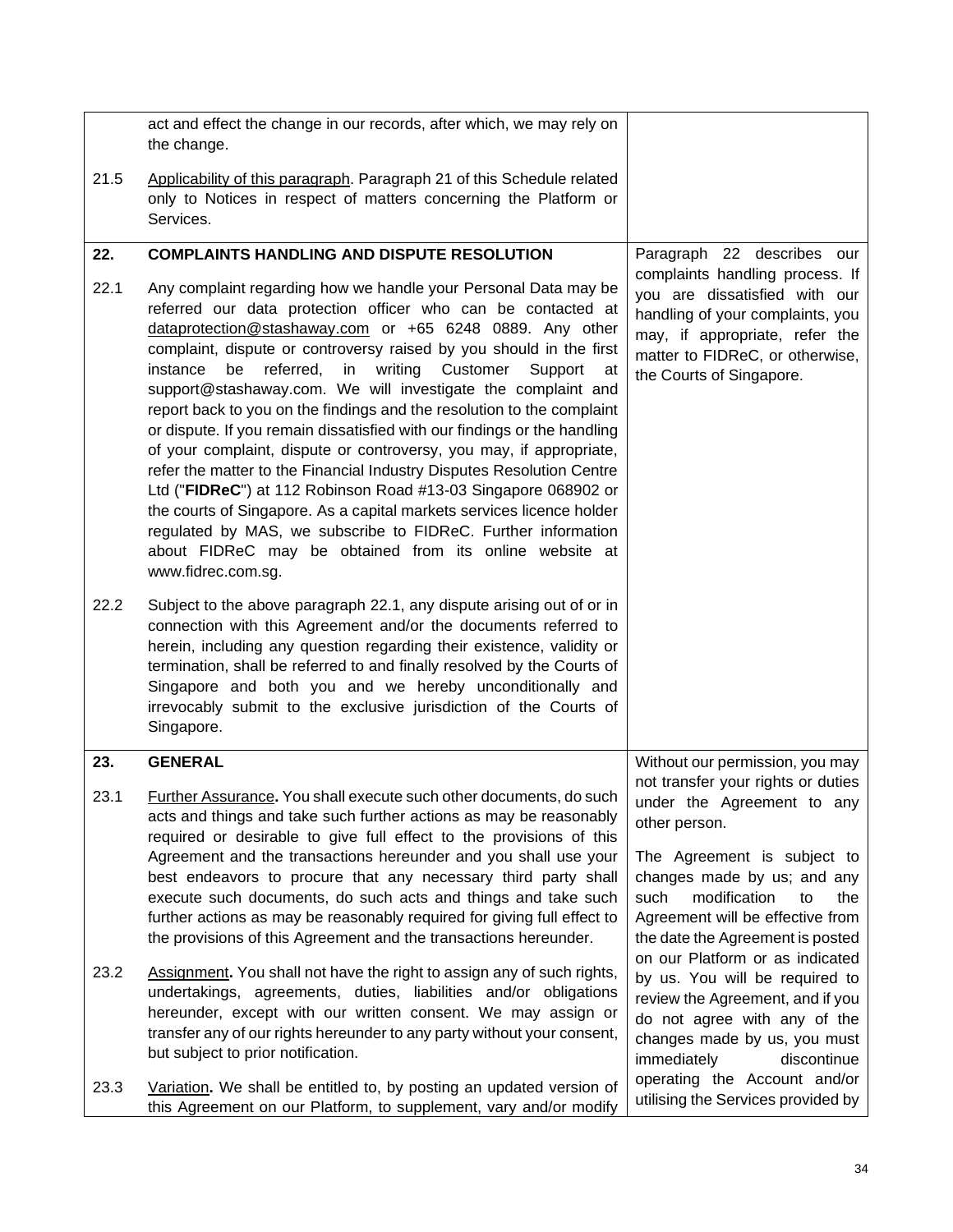the terms of this Agreement at any time and such supplement, variation and/or modification shall take effect from the date the Agreement is posted on our Platform or any other date specified by us. You agree that it shall be your responsibility to review this Agreement regularly. If you do not accept any such supplement, variation and/or modification, you shall immediately discontinue operating the Account and/or utilising the Services provided by us and promptly close your Account and terminate this Agreement. If you continue to operate the Account and/or utilise the Services provided by us after such notice, you are deemed to have agreed to such supplement, deletion, variation and/or modification without reservation.

- 23.4 Entire Agreement. This Agreement and the documents referred to in this Agreement collectively embody the entire terms and conditions agreed upon by you and us as to the subject matter of the same and supersedes and revokes in all respects all other documents, agreements, letters of intent, and undertakings entered into between you and us, whether such be written or oral, with respect to the subject matter hereof. All provisions of this Agreement shall so far as they are capable of being performed or observed continue in full force and effect notwithstanding completion of the matters set out therein except in respect of those matters then already performed and except where expressly stated to the contrary. This Agreement shall be binding on and shall endure for the benefit of each of your and our successors in title or legal personal representatives.
- 23.5 Survival on Termination. All disclaimers, indemnities and exclusions in this Agreement shall survive the termination of this Agreement.
- 23.6 Severance. If any provision of this Agreement or part thereof is rendered void, illegal or unenforceable by any legislation to which it is subject, it shall be rendered void, illegal or unenforceable to that extent and no further and, for the avoidance of doubt, the rest of this Agreement shall continue in full force and effect and the legality, validity and enforceability of the whole of this Agreement in any other jurisdiction shall not be affected.
- 23.7 No Third Party Rights. A person who is not a party to this Agreement shall have no right under the Contracts (Rights of Third Parties) Act 2001 or under any law, to enforce any provision in this Agreement.
- 23.8 Governing Law. This Agreement shall be governed by, and construed in accordance with, the laws of Singapore.

StashAway and terminate the Agreement. If you continue to operate the Account and/or utilise the Services provided by us after such notice, you will be treated as if you have agreed to the changes.

The Agreement is governed under Singapore law.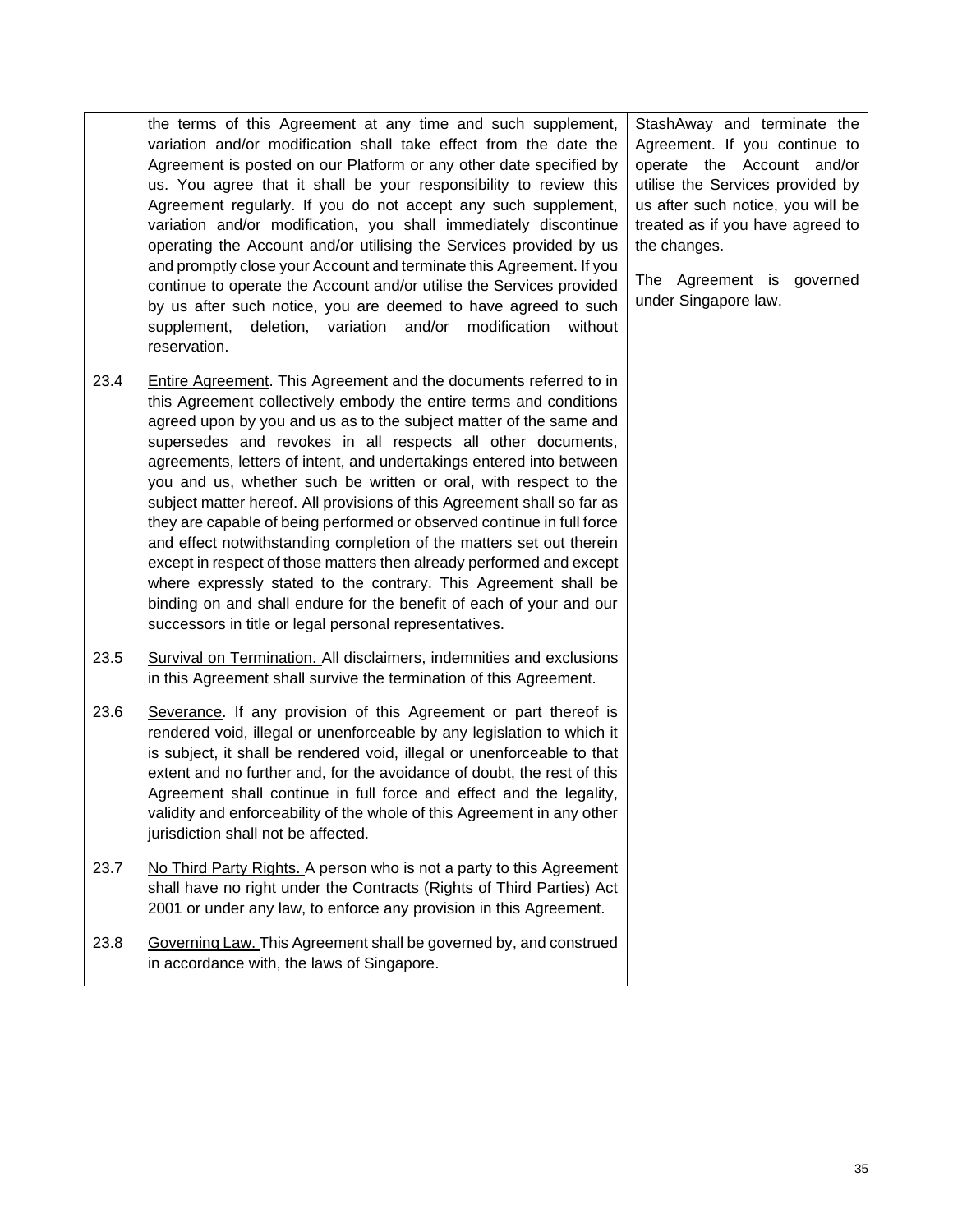### <span id="page-37-1"></span><span id="page-37-0"></span>**SCHEDULE 3 - OVERSEAS-LISTED INVESTMENT PRODUCTS**

#### **RISK WARNING**

An overseas-listed investment product\* is subject to the laws and regulations of the jurisdiction it is listed in. Before you trade in an overseas-listed investment product or authorise someone else to trade for you, you should be aware of:

- The level of investor protection and safeguards that you are afforded in the relevant foreign jurisdiction as the overseas-listed investment product would operate under a different regulatory regime.
- The differences between the legal systems in the foreign jurisdiction and Singapore that may affect your ability to recover your funds.
- The tax implications, currency risks, and additional transaction costs that you may have to incur.
- The counterparty and correspondent broker risks that you are exposed to.
- The political, economic and social developments that influence the overseas markets you are investing in.

These and other risks may affect the value of your investment. You should not invest in the product if you do not understand or are not comfortable with such risks.

\*An "overseas-listed investment product" in this statement refers to a capital markets product that is approved in-principle for listing and quotation only on, or listed for quotation or quoted only on, one or more overseas exchange(s).

- 1. This statement is provided to you in accordance with paragraph 29D of the Notice on the Sale of Investment Products [SFA04-N12].
- 2. This statement does not disclose all the risks and other significant aspects of trading in an overseas-listed investment product. You should undertake such transactions only if you understand and are comfortable with the extent of your exposure to the risks.
- 3. You should carefully consider whether such trading is suitable for you in light of your experience, objectives, risk appetite, financial resources and other relevant circumstances. In considering whether to trade or to authorise someone else to trade for you, you should be aware of the following:

#### Differences in Regulatory Regimes

(a) Overseas markets may be subject to different regulations, and may operate differently from approved exchanges in Singapore. For example, there may be different rules providing for the safekeeping of securities and monies held by custodian banks or depositories. This may affect the level of safeguards in place to ensure proper segregation and safekeeping of your investment products or monies held overseas. There is also the risk of your investment products or monies not being protected if the custodian has credit problems or fails. Overseas markets may also have different periods for clearing and settling transactions. These may affect the information available to you regarding transaction prices and the time you have to settle your trade on such overseas markets.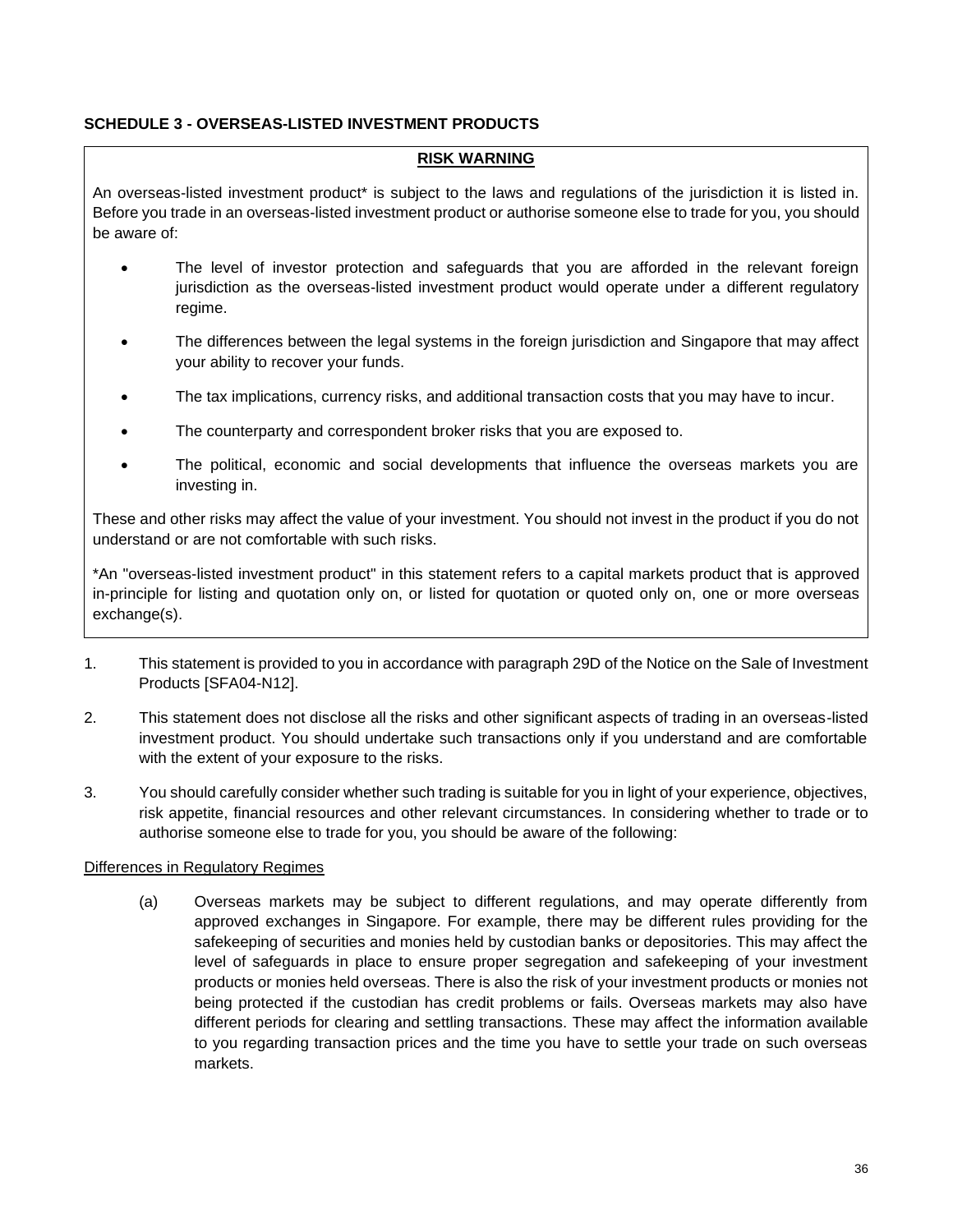- (b) Overseas markets may be subject to rules which may offer different investor protection as compared to Singapore. Before you start to trade, you should be fully aware of the types of redress available to you in Singapore and other relevant jurisdictions, if any.
- (c) Overseas-listed investment products may not be subject to the same disclosure standards that apply to investment products listed for quotation or quoted on an approved exchange in Singapore. Where disclosure is made, differences in accounting, auditing and financial reporting standards may also affect the quality and comparability of information provided. It may also be more difficult to locate up-to-date information, and the information published may only be available in a foreign language.

#### Differences in legal systems

- (d) In some countries, legal concepts which are practiced in mature legal systems may not be in place or may have yet to be tested in courts. This would make it more difficult to predict with a degree of certainty the outcome of judicial proceedings or even the quantum of damages which may be awarded following a successful claim.
- (e) The Monetary Authority of Singapore will be unable to compel the enforcement of the rules of the regulatory authorities or markets in other jurisdictions where your transactions will be effected.
- (f) The laws of some jurisdictions may prohibit or restrict the repatriation of funds from such jurisdictions including capital, divestment proceeds, profits, dividends and interest arising from investment in such countries. Therefore, there is no guarantee that the funds you have invested and the funds arising from your investment will be capable of being remitted.
- (g) Some jurisdictions may also restrict the amount or type of investment products that foreign investors may trade. This can affect the liquidity and prices of the overseas- listed investment products that you invest in.

#### Different costs involved

- (h) There may be tax implications of investing in an overseas-listed investment product. For example, sale proceeds or the receipt of any dividends and other income may be subject to tax levies, duties or charges in the foreign country, in Singapore, or in both countries.
- (i) Your investment return on foreign currency-denominated investment products will be affected by exchange rate fluctuations where there is a need to convert from the currency of denomination of the investment products to another currency, or may be affected by exchange controls.
- (j) You may have to pay additional costs such as fees and broker's commissions for transactions in overseas exchanges. In some jurisdictions, you may also have to pay a premium to trade certain listed investment products. Therefore, before you begin to trade, you should obtain a clear explanation of all commissions, fees and other charges for which you will be liable. These charges will affect your net profit (if any) or increase your loss.

#### Counterparty and correspondent broker risks

(k) Transactions on overseas exchanges or overseas markets are generally effected by your Singapore broker through the use of foreign brokers who have trading and/or clearing rights on those exchanges. All transactions that are executed upon your instructions with such counterparties and correspondent brokers are dependent on their respective due performance of their obligations. The insolvency or default of such counterparties and correspondent brokers may lead to positions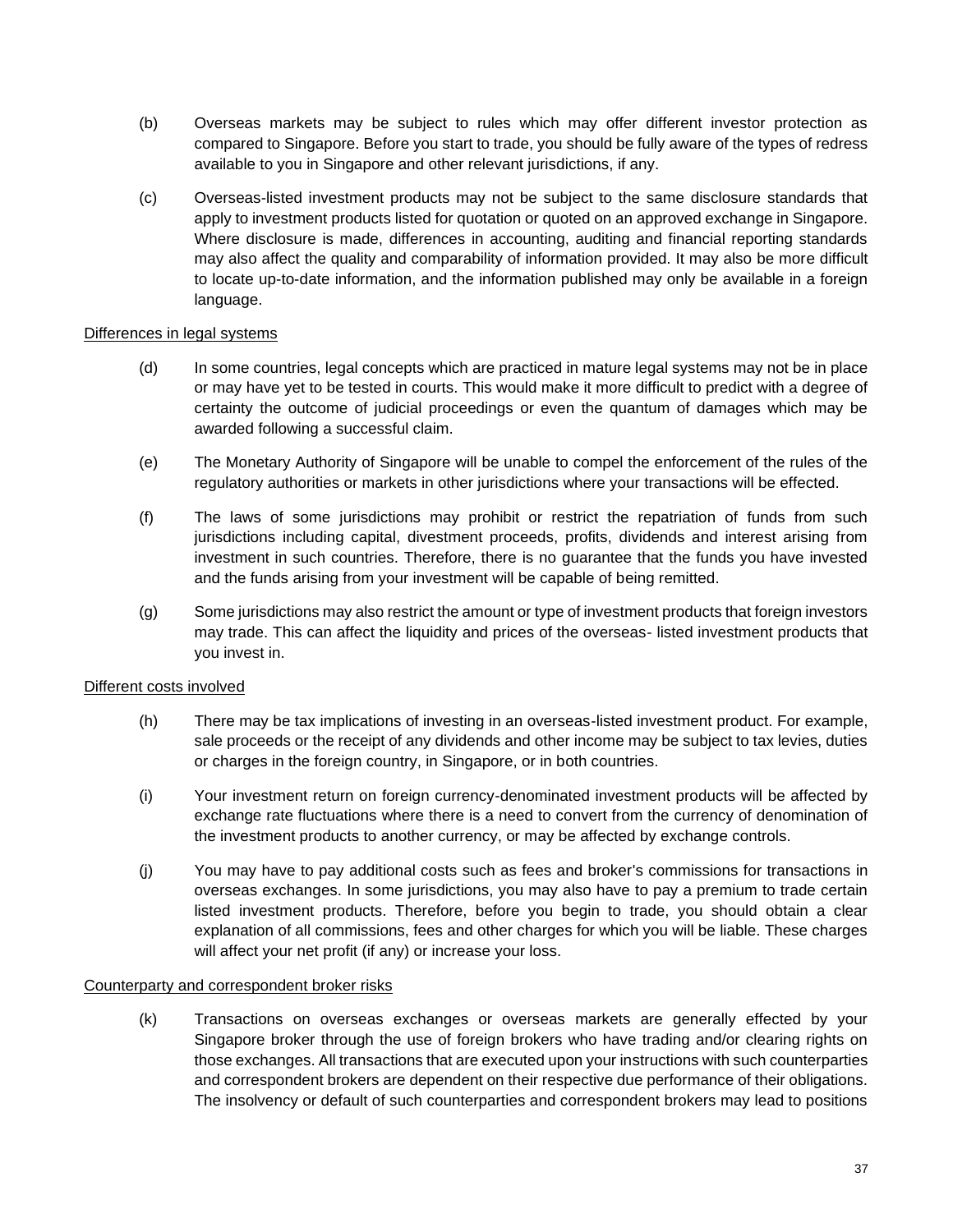being liquidated or closed out without your consent and/or may result in difficulties in recovering your monies and assets held overseas.

#### Political, Economic and Social Developments

(l) Overseas markets are influenced by the political, economic and social developments in the foreign jurisdiction, which may be uncertain and may increase the risk of investing in overseas-listed investment products.

You acknowledge that you have received a copy of the Risk Warning Statement and understand its contents.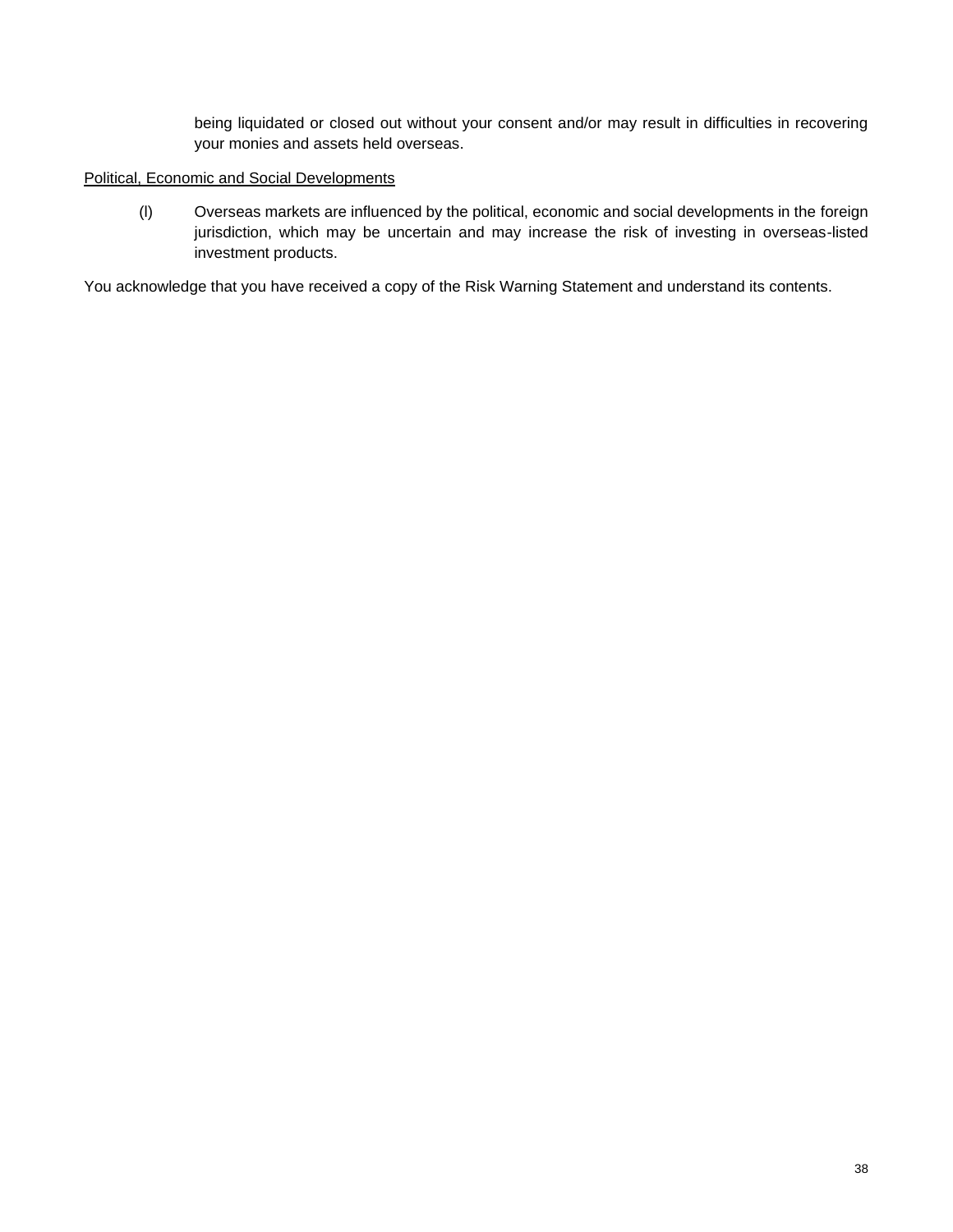### <span id="page-40-0"></span>**SCHEDULE 4- TERMS AND CONDITIONS FOR FINANCIAL PLANNING SERVICES AND INSURANCE ADVISORY SERVICES**

<span id="page-40-2"></span><span id="page-40-1"></span>

|     |                                                                                            | Schedule 4 - General Terms and Conditions for Financial Planning                                                                                                                                                                                                                                                                                                                                                                                                                                                                                                                                                                                            | <b>Summary</b>                                                                                                                                                                                                                                                                                                                                                               |
|-----|--------------------------------------------------------------------------------------------|-------------------------------------------------------------------------------------------------------------------------------------------------------------------------------------------------------------------------------------------------------------------------------------------------------------------------------------------------------------------------------------------------------------------------------------------------------------------------------------------------------------------------------------------------------------------------------------------------------------------------------------------------------------|------------------------------------------------------------------------------------------------------------------------------------------------------------------------------------------------------------------------------------------------------------------------------------------------------------------------------------------------------------------------------|
| 1.  |                                                                                            | <b>Services and Insurance Advisory Services</b><br><b>APPLICATION OF THIS SCHEDULE 4</b>                                                                                                                                                                                                                                                                                                                                                                                                                                                                                                                                                                    | If you elect to be provided, and                                                                                                                                                                                                                                                                                                                                             |
| 1.1 | you.                                                                                       | The terms and conditions as set out in this <b>SCHEDULE 4</b> will apply<br>to our provision of Financial Planning Services and/or Insurance<br>Advisory Services to you where you elect to be provided Financial<br>Planning Services and/or Insurance Advisory Services (as the case<br>may be), and we agree to provide you the same (which we shall not<br>be obliged to do). To the extent there are any inconsistencies<br>between this <b>SCHEDULE 4</b> and the rest of this Agreement, the<br>provisions in this SCHEDULE 4 shall prevail with respect to Financial<br>Planning Services and/or Insurance Advisory Services provided to            | agree to provide<br>we<br>you,<br>Financial<br>Planning<br>Services<br>and/or<br>Insurance<br>Advisory<br>Services,<br>the<br>terms<br>and<br>conditions in this SCHEDULE 4<br>will apply.                                                                                                                                                                                   |
| 1.2 |                                                                                            | Unless the context otherwise requires, terms and references defined<br>or construed herein shall have the same meaning and construction<br>as ascribed to them in <b>SCHEDULE 1</b> of this Agreement.                                                                                                                                                                                                                                                                                                                                                                                                                                                      |                                                                                                                                                                                                                                                                                                                                                                              |
| 2.  |                                                                                            | FINANCIAL OBJECTIVES, FINANCIAL SITUATION,<br>PARTICULAR NEEDS AND COVERAGE ELIGIBILITY                                                                                                                                                                                                                                                                                                                                                                                                                                                                                                                                                                     | In order to provide you Financial<br>Planning<br>Services<br>and/or                                                                                                                                                                                                                                                                                                          |
| 2.1 | (a)                                                                                        | Before we provide you, or in the course of providing you, any<br>Financial Planning Services and/or Insurance Advisory Services, we<br>and the relevant Insurance Product Provider(s) may have to take into<br>account your financial objectives, financial situation and particular<br>needs, and determine your eligibility in relation to life insurance<br>coverage, respectively, and for this reason you agree and<br>acknowledge that we may collect from you, and Insurance Product<br>Provider(s) may (directly or through us) collect from you, certain<br>information, including but not limited to the following:<br>your financial objectives; | Insurance Advisory Services, we<br>may need to take into account<br>financial<br>your<br>objectives,<br>financial situation and particular<br>needs, or Insurance Product<br>Provider(s)<br>may<br>need<br>to<br>determine your eligibility in<br>relation<br>life<br>to<br>insurance<br>coverage; and ensure that the<br>information you have provided<br>have not changed. |
|     | (b)                                                                                        | your risk tolerance;                                                                                                                                                                                                                                                                                                                                                                                                                                                                                                                                                                                                                                        | We will rely on the information<br>provided to us to provide you                                                                                                                                                                                                                                                                                                             |
|     | (c)                                                                                        | your employment status;                                                                                                                                                                                                                                                                                                                                                                                                                                                                                                                                                                                                                                     | Financial Planning Services                                                                                                                                                                                                                                                                                                                                                  |
|     | (d)                                                                                        | your financial situation, including your assets, liabilities, cash<br>flow and income;                                                                                                                                                                                                                                                                                                                                                                                                                                                                                                                                                                      | and/or<br>Insurance<br>Advisory<br>and you<br>Services,<br>need to<br>confirm that the information you                                                                                                                                                                                                                                                                       |
|     | (e)<br>the source and amount of your regular income;<br>(f)<br>your financial commitments; |                                                                                                                                                                                                                                                                                                                                                                                                                                                                                                                                                                                                                                                             | provide to us for our review is<br>accurate, correct, complete, and                                                                                                                                                                                                                                                                                                          |
|     |                                                                                            |                                                                                                                                                                                                                                                                                                                                                                                                                                                                                                                                                                                                                                                             | up-to-date.                                                                                                                                                                                                                                                                                                                                                                  |
|     | (g)                                                                                        | your current investment portfolio, including any life policy;                                                                                                                                                                                                                                                                                                                                                                                                                                                                                                                                                                                               | If you do not provide us with the<br>information or provide us with                                                                                                                                                                                                                                                                                                          |
|     | (h)                                                                                        | whether the amount to be invested is a substantial portion of<br>your assets;                                                                                                                                                                                                                                                                                                                                                                                                                                                                                                                                                                               | incomplete<br>inaccurate<br>or<br>information, we may not be able<br>to provide Financial Planning                                                                                                                                                                                                                                                                           |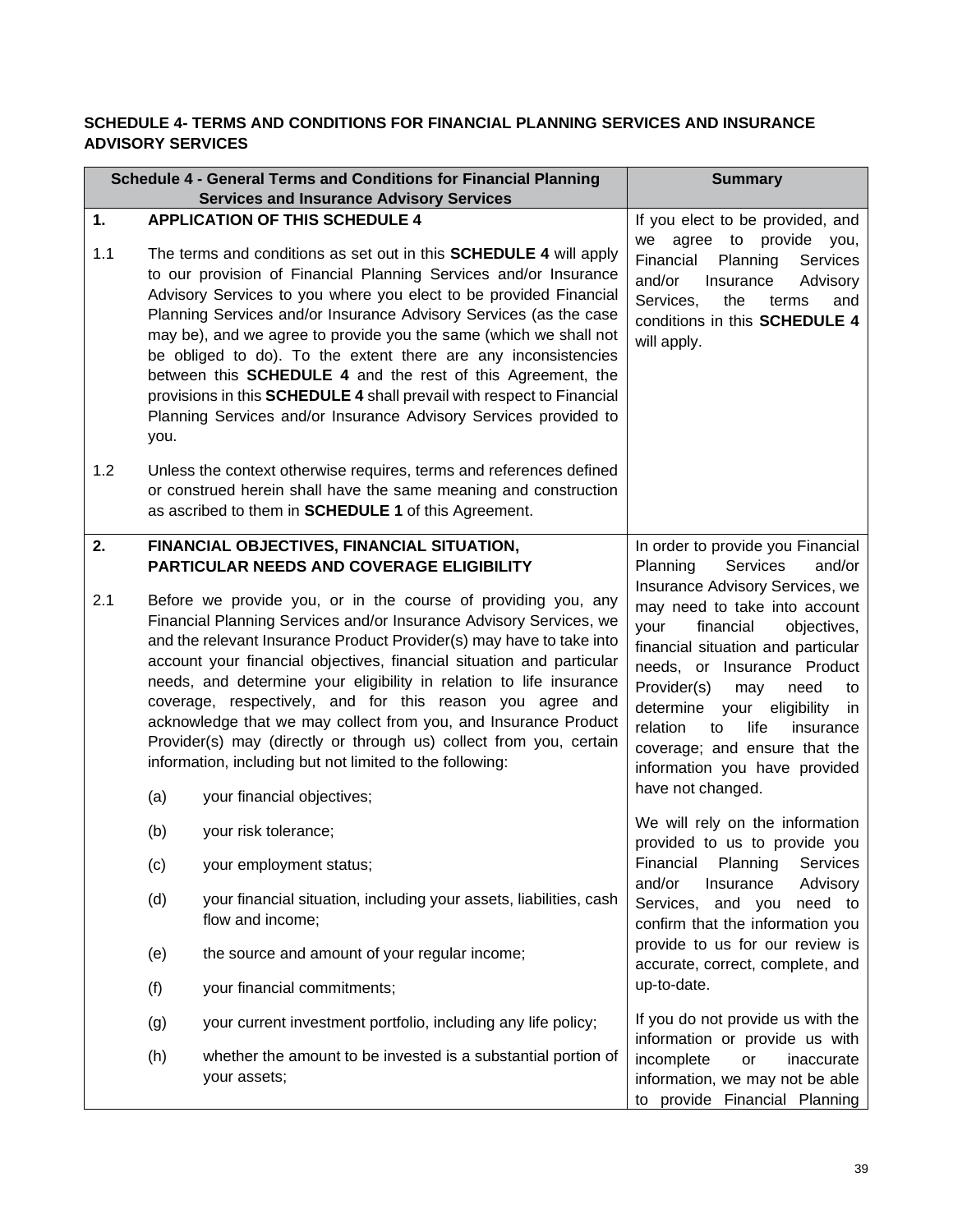- (i) the number of dependants that you have and the extent and duration of financial support required for each of such dependants;
- (j) your age, health, well-being and biometrics;
- (k) whether you are a smoker or not.
- 2.2 Without limiting your consent as may be provided in this Agreement, you hereby authorise us to disclose any and all information that may be collected from you (including, without limitation, the information mentioned in clause 2.1 of this Schedule above and your Personal Data (including your contact information) held by us) to any Insurance Product Provider. You acknowledge that where such information has been provided to an Insurance Product Provider (regardless of whether you have procured life insurance coverage from the Insurance Product Provider), the Insurance Product Provider may, and you hereby provide your consent for the Insurance Product Provider to, contact you on its own accord to market its product(s) or service(s) to you.
- 2.3 You warrant and represent to us, and shall be deemed to warrant and represent to us on each occasion that any information is provided to us or the relevant Insurance Product Provider (directly or through us) for purposes of determining your financial objectives, financial situation and particular needs or life insurance coverage eligibility, that all such information provided to us is accurate, correct, complete, and up-to-date.
- 2.4 You agree that:
	- (a) we are entitled to rely and act, and continue to rely and act, on the information you provide to us without verifying such information, and without any further inquiry or investigation;
	- (b) you are, at all times, responsible and liable for the accuracy, correctness, and completeness of the information;
	- (c) you will promptly update and inform us of any change in such information; and
	- (d) if you do not provide the information requested by us or relevant Insurance Product Provider (directly or through us), or if you provide us or the relevant Insurance Product Provider (directly or through us) with incorrect or incomplete information:
		- (i) we may provide you advice or make a recommendation to you based only on the information you have provided, and you shall be solely responsible for ensuring that the advice or recommendation is suitable and appropriate for you,

Services and/or Insurance Advisory Services to you and you will be responsible for ensuring that our advice or recommendation made to you is suitable and appropriate for you. The provision of incomplete or inaccurate information to us or an Insurance Product Provider may also render void life insurance coverage you have procured.

Depending on the information as provided, we may determine that certain life insurance coverage is not suitable for you and as such will not assist you in procuring such coverage. Likewise, depending on the information as provided, an Insurance Product Provider may determine that you are not eligible to procure certain life insurance coverage and as such, will not sell or make available such coverage to you.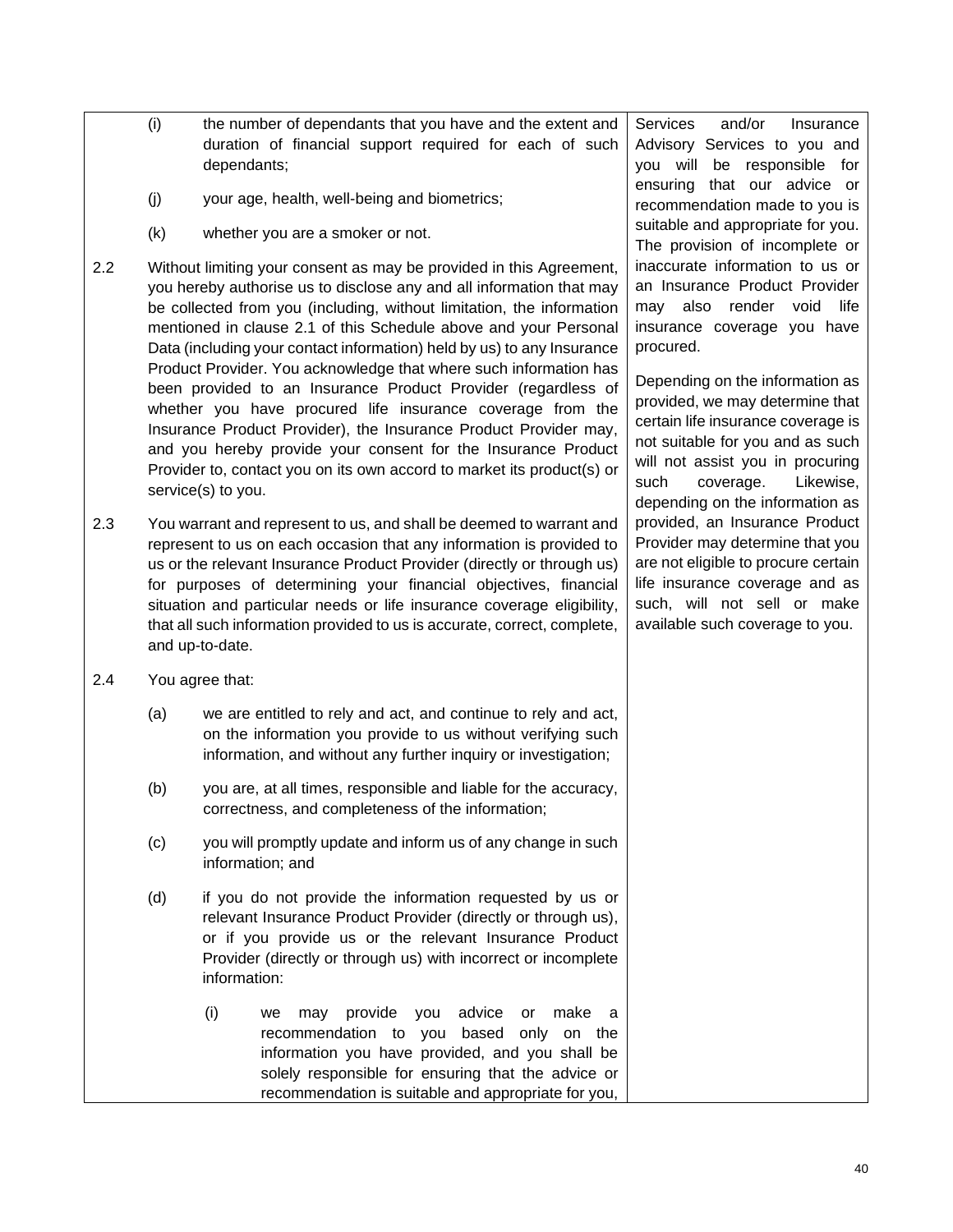<span id="page-42-0"></span>

|      |                                                                                                             |       | taking into account your financial objectives,<br>financial situation and particular needs;                                                                                                                                                                                                                                                                                                                                                                                                                                                                                                                                          |                                                                                                                                                                   |
|------|-------------------------------------------------------------------------------------------------------------|-------|--------------------------------------------------------------------------------------------------------------------------------------------------------------------------------------------------------------------------------------------------------------------------------------------------------------------------------------------------------------------------------------------------------------------------------------------------------------------------------------------------------------------------------------------------------------------------------------------------------------------------------------|-------------------------------------------------------------------------------------------------------------------------------------------------------------------|
| (ii) |                                                                                                             |       | the life insurance coverage that you have procured<br>based on the incorrect or incomplete information<br>may be void, terminated or rendered ineffectual, and<br>you may as a result not be entitled to any benefit<br>(such as continuing coverage or insurance pay outs)<br>of such coverage and/or be required to repay claims<br>previously paid out under such coverage. This<br>applies where the information was provided before<br>the procurement of the life insurance coverage,<br>during the term of the coverage, upon renewal or<br>extension of the coverage, or upon amendment to<br>the terms of the coverage; and |                                                                                                                                                                   |
|      |                                                                                                             | (iii) | we may also elect not to provide or continue to<br>provide you any Financial Planning Services and/or<br>Insurance Advisory Services. Likewise, the relevant<br>Insurance Product Provider may also elect not to<br>provide or continue to provide you life insurance<br>coverage.                                                                                                                                                                                                                                                                                                                                                   |                                                                                                                                                                   |
|      |                                                                                                             |       | Notwithstanding the above, you agree that we may at any time<br>confirm with you that there are no material changes to the information<br>provided to us or Insurance Product Provider(s) for purposes of<br>determining your financial objectives, financial situation and particular<br>needs or life insurance coverage eligibility.                                                                                                                                                                                                                                                                                              |                                                                                                                                                                   |
| 2.5  | such coverage to you.                                                                                       |       | You acknowledge that, depending on the information as provided, we<br>may, in our sole discretion, determine that certain life insurance<br>coverage is not suitable for you and as such, will not continue to assist<br>you to procure such coverage. Likewise, depending on the<br>information as provided, an Insurance Product Provider may, in its<br>sole discretion, determine that you are not eligible to procure certain<br>life insurance coverage and as such, will not sell or make available                                                                                                                           |                                                                                                                                                                   |
| 3.   |                                                                                                             |       | <b>FINANCIAL PLANNING SERVICES</b>                                                                                                                                                                                                                                                                                                                                                                                                                                                                                                                                                                                                   | The<br>information,<br>advice<br>or                                                                                                                               |
| 3.1  | In respect of our provision of Financial Planning Services to you, you<br>acknowledge and agree as follows: |       |                                                                                                                                                                                                                                                                                                                                                                                                                                                                                                                                                                                                                                      | recommendation(s) provided to<br>you as part of the Financial<br>Planning Services may become                                                                     |
|      | (a)                                                                                                         |       | certain information, advice or recommendation(s) in relation<br>to financial or wealth planning ("FWP Information") provided<br>may become outdated and may therefore only be of<br>temporary relevance. We do not accept any responsibility for<br>ensuring the suitability (ongoing or otherwise) or currency of                                                                                                                                                                                                                                                                                                                   | outdated and<br>we<br>are<br>not<br>responsible for ensuring such<br>information remains suitable for<br>you or up-to-date.<br>Further,<br>0f<br>provision<br>our |
|      |                                                                                                             |       | the FWP Information provided to you;                                                                                                                                                                                                                                                                                                                                                                                                                                                                                                                                                                                                 | Financial Planning Services to<br>you is not a regulated activity,                                                                                                |
|      | (b)                                                                                                         |       | we do not provide, nor purport to provide, you advice or<br>recommendation(s) amounting to financial advisory services                                                                                                                                                                                                                                                                                                                                                                                                                                                                                                               | and thus regulatory safeguards                                                                                                                                    |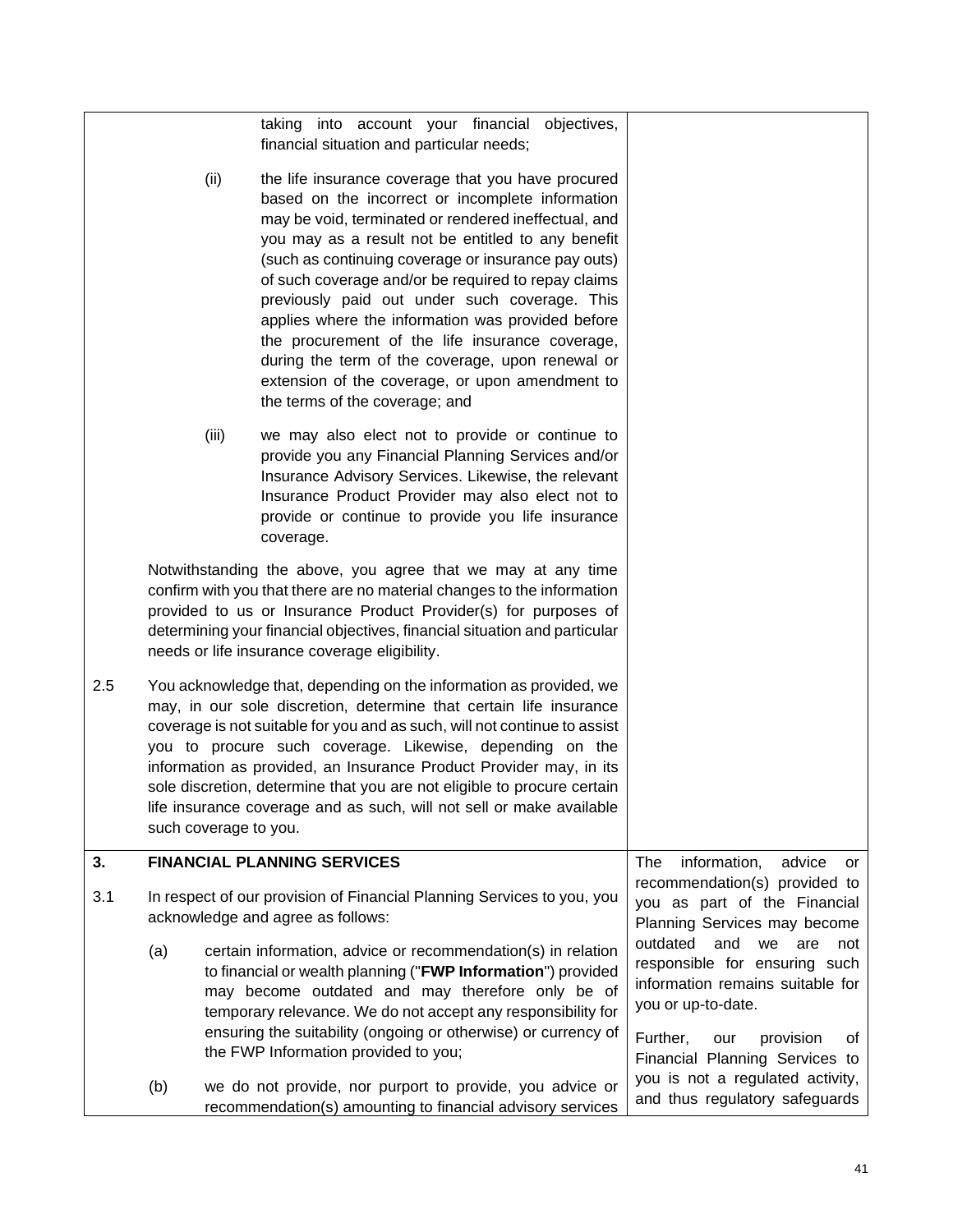<span id="page-43-0"></span>

|     |     | within the meaning of the FAA. As such, the provisions and<br>safeguards afforded under the FAA will not apply in respect<br>of our provision of advice or recommendation(s) in relation to<br>wealth or financial planning to you; and |                                                                                                                                                                                                                                                                                                                                                                                                                                                                                                                                                                              | afforded under legislation in<br>respect of regulated activities will<br>applicable to<br>not be<br>such<br>services.                                                                                                                                                                                                |  |
|-----|-----|-----------------------------------------------------------------------------------------------------------------------------------------------------------------------------------------------------------------------------------------|------------------------------------------------------------------------------------------------------------------------------------------------------------------------------------------------------------------------------------------------------------------------------------------------------------------------------------------------------------------------------------------------------------------------------------------------------------------------------------------------------------------------------------------------------------------------------|----------------------------------------------------------------------------------------------------------------------------------------------------------------------------------------------------------------------------------------------------------------------------------------------------------------------|--|
|     | (c) |                                                                                                                                                                                                                                         | notwithstanding our provision of FWP Information to you:                                                                                                                                                                                                                                                                                                                                                                                                                                                                                                                     | While we may provide<br>you                                                                                                                                                                                                                                                                                          |  |
|     |     | (i)                                                                                                                                                                                                                                     | it is your sole and absolute responsibility to conduct<br>research, to seek independent and professional<br>advice and to ensure the FWP Information provided<br>is suitable for you and consistent with your financial<br>objectives, financial situation and particular needs;<br>and                                                                                                                                                                                                                                                                                      | information,<br>advice<br>or<br>recommendation(s) in relation to<br>financial or wealth planning, you<br>remain ultimately responsible for<br>obtaining your own independent<br>advice on the same and for your<br>own actions/decisions, which we                                                                   |  |
|     |     | (ii)                                                                                                                                                                                                                                    | you are ultimately solely responsible for making any<br>decisions applicable to you, and all such decisions<br>are made at your own risk. Accordingly, we shall not<br>be liable to you in respect of any decisions made by<br>you or any Losses resulting therefrom, whether or<br>not such decisions were based on any FWP<br>Information provided by us.                                                                                                                                                                                                                  | will not be liable to you for.                                                                                                                                                                                                                                                                                       |  |
| 4.  |     |                                                                                                                                                                                                                                         | <b>INSURANCE ADVISORY SERVICES</b>                                                                                                                                                                                                                                                                                                                                                                                                                                                                                                                                           | While<br>we may provide you<br>Insurance Advisory Services, we<br>are not an insurer and thus will<br>not sell you any insurance                                                                                                                                                                                     |  |
| 4.1 |     |                                                                                                                                                                                                                                         | In respect of our provision of Insurance Advisory Services to you, you<br>acknowledge and agree as follows:                                                                                                                                                                                                                                                                                                                                                                                                                                                                  |                                                                                                                                                                                                                                                                                                                      |  |
|     | (a) |                                                                                                                                                                                                                                         | in providing you Insurance Advisory Services, we do not act<br>in the capacity as an insurer. In particular, we do not, nor do<br>we purport to, manufacture or provide any insurance<br>coverage, policy or product, or assume any risk or undertake<br>any liability under policies. Accordingly, we shall not be<br>responsible nor liable to you in respect of any claims arising<br>from any life insurance coverage that you have procured;                                                                                                                            | product or coverage in such<br>capacity. As such, we will neither<br>be responsible nor liable to you<br>for claims in respect of any life<br>insurance coverage.<br>We are unable to recommend to<br>you, advise you on, or help you                                                                                |  |
|     | (b) |                                                                                                                                                                                                                                         | apart from the life insurance coverage as made available on<br>the Platform, we are unable to, nor do we purport to (i)<br>recommend to you or advised you on any other policies or                                                                                                                                                                                                                                                                                                                                                                                          | procure any policies or products<br>that are not available on our<br>Platform.                                                                                                                                                                                                                                       |  |
|     |     |                                                                                                                                                                                                                                         | products (including non-insurance products) and (ii) assist<br>you in the procurement of any other policies or products<br>(including non-insurance products), whether provided by an<br>Insurance Product Provider or not;                                                                                                                                                                                                                                                                                                                                                  | You<br>should<br>review<br>the<br>documentation sent to you in<br>relation to each purchased life<br>insurance<br>coverage<br>and                                                                                                                                                                                    |  |
|     | (c) |                                                                                                                                                                                                                                         | it is your responsibility to review the documentation that is<br>sent to you in relation to each life insurance coverage you<br>procure and satisfy yourself that it is entirely in accordance<br>with your understanding and instructions. You should inform<br>us or the relevant Insurance Product Provider promptly of<br>any incorrect or incomplete information provided prior to,<br>during or after your procurement of any life insurance<br>coverage through our Platform, or if changes to certain<br>information previously provided are required. Otherwise, we | ascertain that it is the coverage<br>you wanted. You should inform<br>us or the relevant Insurance<br>Product Provider if you had<br>provided<br>any<br>incorrect<br>or<br>information or if<br>incomplete<br>changes to certain information<br>are required. Otherwise, we will<br>assume that the coverage and its |  |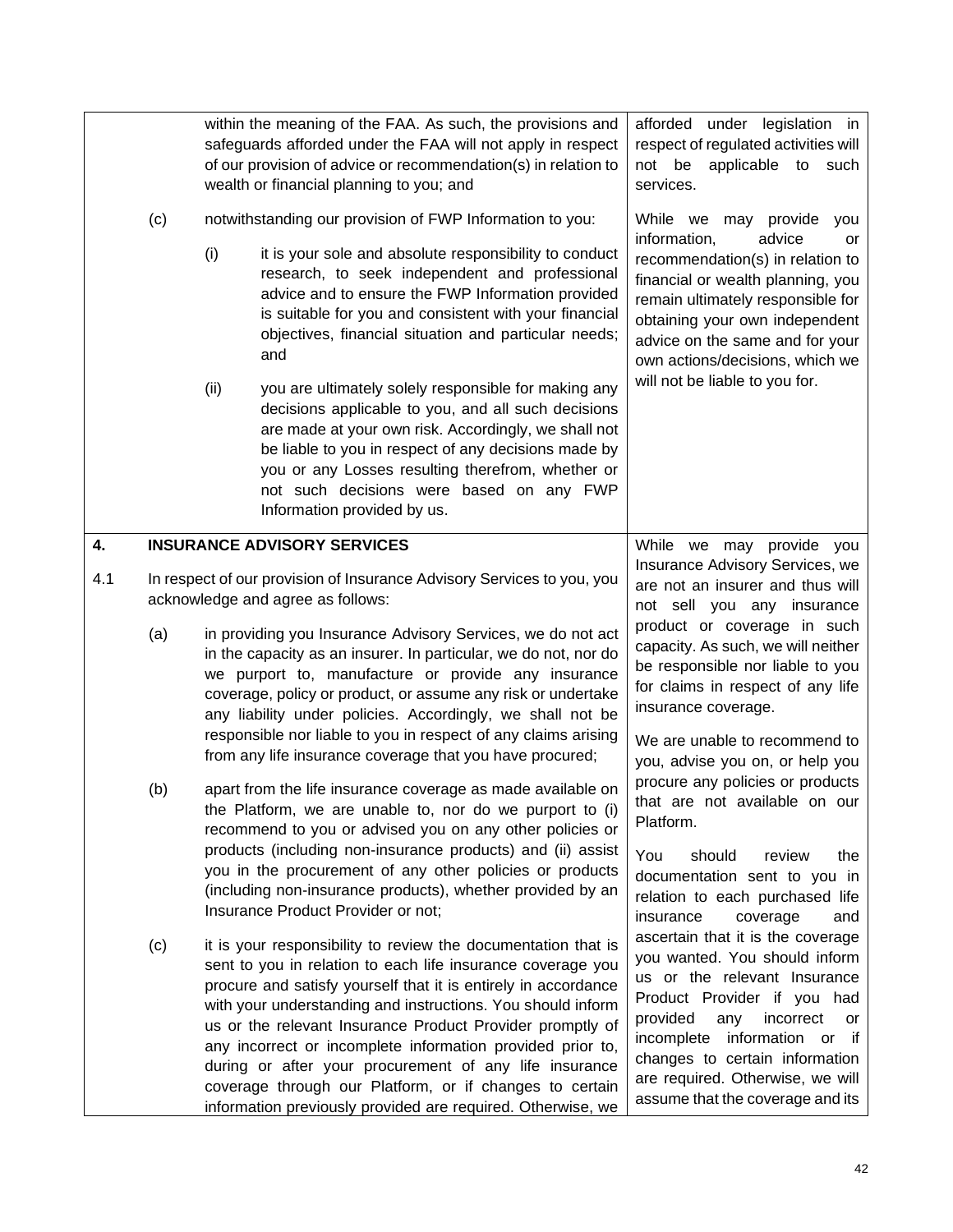<span id="page-44-0"></span>

|     |                                                                                                                                                                                                                                                                                                                                           |           | will assume that the coverage and its documentation satisfy<br>your requirements;                                                                                                                                                                                                                                                                                                                                                                                                                                                                                                                                                                                                                                                                                       | documentation<br>satisfy<br>your<br>requirements.                                                                                                                                                                                                                                                                                                                                                                                                             |
|-----|-------------------------------------------------------------------------------------------------------------------------------------------------------------------------------------------------------------------------------------------------------------------------------------------------------------------------------------------|-----------|-------------------------------------------------------------------------------------------------------------------------------------------------------------------------------------------------------------------------------------------------------------------------------------------------------------------------------------------------------------------------------------------------------------------------------------------------------------------------------------------------------------------------------------------------------------------------------------------------------------------------------------------------------------------------------------------------------------------------------------------------------------------------|---------------------------------------------------------------------------------------------------------------------------------------------------------------------------------------------------------------------------------------------------------------------------------------------------------------------------------------------------------------------------------------------------------------------------------------------------------------|
|     | (d)                                                                                                                                                                                                                                                                                                                                       | coverage; | when you procure life insurance coverage through our<br>Platform, you may, in relation to certain coverage, not be<br>procuring the coverage as owner of the relevant insurance<br>policy. Instead, you will in such cases be added as an insured<br>person to a pre-existing group life policy (of which we are the<br>policy owner), and such fact will be disclosed to you prior to<br>you procuring the coverage. Where you do not procure the<br>coverage as policy owner and are added as an insured<br>person to a pre-existing group life policy, you acknowledge<br>that, among other things, you may not have direct contractual<br>rights against the relevant Insurance Product Provider in<br>respect of, for example, claims and other benefits under the | You will not be the policy owner<br>of some life insurance coverage<br>that you procure through our<br>Platform (e.g. the StashAway<br>Term Life coverage). In such<br>cases, you will be added as an<br>insured person to a pre-existing<br>group life policy (of which we are<br>the policy owner), and you may<br>not have direct contractual rights<br>against the relevant Insurance<br>Product Provider in respect of,<br>for example, claims and other |
|     | (e)                                                                                                                                                                                                                                                                                                                                       |           | our provision of Insurance Advisory Services (including, for<br>example, our recommendation of the amount of life<br>insurance coverage that is suitable for you) may be subject<br>to restrictions, limitations and caps imposed by us (i) in our<br>sole and absolute discretion and/or (ii) for compliance with<br>Applicable Laws or MAS' expectations or directions; and                                                                                                                                                                                                                                                                                                                                                                                           | benefits.<br>Our Insurance Advisory Services<br>(e.g. our recommendation of the<br>of<br>life<br>amount<br>insurance<br>coverage that is suitable for you)<br>may be subject to restrictions,<br>limitations and caps due to                                                                                                                                                                                                                                  |
|     | (f)                                                                                                                                                                                                                                                                                                                                       |           | notwithstanding<br>provision<br>of<br>advice<br>and/or<br>our<br>recommendation in respect of life insurance coverage to you:                                                                                                                                                                                                                                                                                                                                                                                                                                                                                                                                                                                                                                           | Applicable<br>MAS'<br>Laws<br>or<br>directions.                                                                                                                                                                                                                                                                                                                                                                                                               |
|     |                                                                                                                                                                                                                                                                                                                                           | (i)       | it is your sole and absolute responsibility to conduct<br>research, to seek independent and professional<br>advice and to ensure the coverage recommended is<br>suitable for you and consistent with your financial<br>objectives, financial situation and particular needs;<br>and                                                                                                                                                                                                                                                                                                                                                                                                                                                                                     | While we may provide you<br>advice or recommendation(s) in<br>relation<br>life<br>to<br>insurance<br>coverage, you remain ultimately<br>responsible for obtaining your<br>own independent advice on the                                                                                                                                                                                                                                                       |
|     |                                                                                                                                                                                                                                                                                                                                           | (ii)      | you are ultimately solely responsible for making any<br>decisions as to whether or not to procure such<br>coverage, and all such decisions are made at your<br>own risk. Accordingly, we shall not be liable to you in<br>respect of any decisions made by you or any Losses<br>resulting therefrom, whether or not such decisions<br>were based on advice or recommendations provided<br>by us.                                                                                                                                                                                                                                                                                                                                                                        | for<br>and<br>your<br>same<br>own<br>actions/decisions, which we will<br>not be liable to you for.                                                                                                                                                                                                                                                                                                                                                            |
| 5.  |                                                                                                                                                                                                                                                                                                                                           |           | <b>PAYMENT OF PREMIUMS</b>                                                                                                                                                                                                                                                                                                                                                                                                                                                                                                                                                                                                                                                                                                                                              | Payments of premiums will be                                                                                                                                                                                                                                                                                                                                                                                                                                  |
| 5.1 | You shall make, and shall be solely responsible for, payments of<br>premiums in respect of life insurance coverage that you have<br>procured through our Platform. Unless otherwise agreed, payments<br>of premiums in respect of life insurance coverage that you have<br>procured through our Platform shall be made through us as your |           |                                                                                                                                                                                                                                                                                                                                                                                                                                                                                                                                                                                                                                                                                                                                                                         | made through our Platform using<br>your debit or credit card, or any<br>other<br>permitted<br>payment<br>method. Where you<br>pay a<br>premium to us, it will be treated<br>as having been received by the<br>relevant<br>Insurance<br>Product                                                                                                                                                                                                                |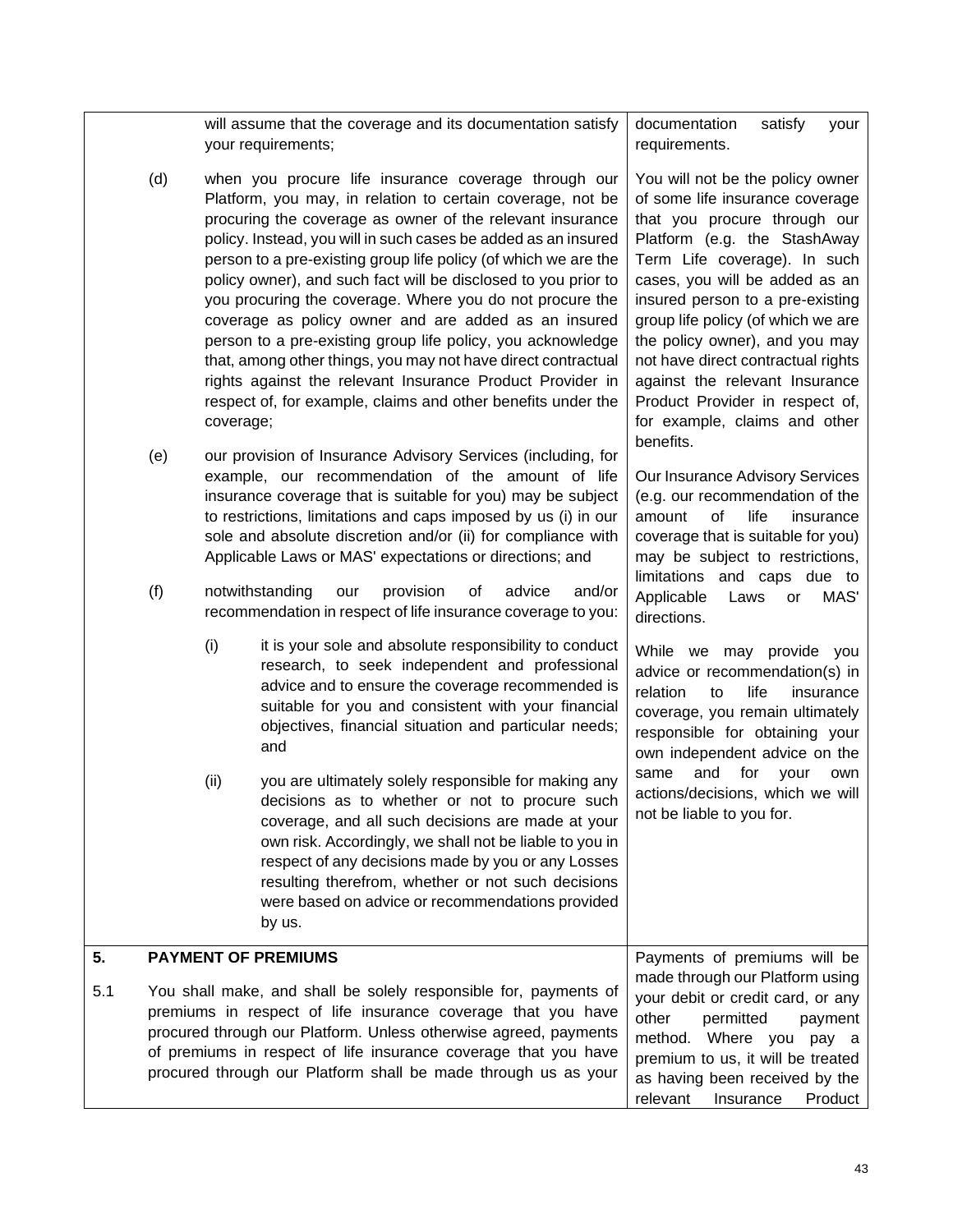<span id="page-45-0"></span>

|     |                                                                                                                                                                                                                                                                                                                                                                                                                                                                                                                                                                                                                                                                                                                                                                                                     | agent. Where you pay a premium to us as your agent, it will be treated<br>as having been received by the relevant Insurance Product Provider.                                                                                                                                                                                                                                                                  | Provider. Due to regulatory<br>requirements, monies received<br>from you for the payment of                                                                                                                                                                                                                                           |  |
|-----|-----------------------------------------------------------------------------------------------------------------------------------------------------------------------------------------------------------------------------------------------------------------------------------------------------------------------------------------------------------------------------------------------------------------------------------------------------------------------------------------------------------------------------------------------------------------------------------------------------------------------------------------------------------------------------------------------------------------------------------------------------------------------------------------------------|----------------------------------------------------------------------------------------------------------------------------------------------------------------------------------------------------------------------------------------------------------------------------------------------------------------------------------------------------------------------------------------------------------------|---------------------------------------------------------------------------------------------------------------------------------------------------------------------------------------------------------------------------------------------------------------------------------------------------------------------------------------|--|
| 5.2 |                                                                                                                                                                                                                                                                                                                                                                                                                                                                                                                                                                                                                                                                                                                                                                                                     | Payment of premiums payable by you shall be made by way of your<br>debit or credit card account or any other payment method as<br>permitted by us. By proceeding with the procurement of life insurance<br>coverage through our Platform, you hereby authorise us to:                                                                                                                                          | premiums will be deposited into<br>a segregated bank account<br>designated as an "insurance<br>broking premium account".                                                                                                                                                                                                              |  |
|     | (a)                                                                                                                                                                                                                                                                                                                                                                                                                                                                                                                                                                                                                                                                                                                                                                                                 | provide your Personal Data to our third party payment<br>service provider(s) to charge your debit or credit card<br>account (or such other permitted payment account) for the<br>amount of any premium payable by you in respect of the<br>coverage; and                                                                                                                                                       | By purchasing life insurance<br>coverage through our Platform,<br>you allow us to provide your<br>Personal Data to our third party<br>payment service provider(s) so                                                                                                                                                                  |  |
|     | (b)                                                                                                                                                                                                                                                                                                                                                                                                                                                                                                                                                                                                                                                                                                                                                                                                 | through our third party payment service provider(s), obtain<br>monies from your debit or credit card account (or such other<br>permitted payment account) automatically for the settlement<br>of your premiums on the relevant due date(s).                                                                                                                                                                    | that payments of premiums can<br>be made through your debit or<br>credit card (or other payment<br>method) as required.                                                                                                                                                                                                               |  |
| 5.3 | You undertake to ensure that your debit or credit card account (or<br>such other permitted payment account) has sufficient funds or limits<br>for payment of premiums on the relevant due date(s). In the event<br>that any payment of premiums is unsuccessful due to a failure to<br>obtain monies from your debit or credit card account (or such other<br>permitted payment account), we will notify you accordingly. If you fail<br>to meet any such payments, you acknowledge that, subject to any<br>applicable grace period afforded under the relevant terms and<br>conditions of the coverage and to the extent permissible by<br>Applicable Laws, your life insurance coverage may be terminated<br>and/or your claims may be put on hold by the relevant Insurance<br>Product Provider. |                                                                                                                                                                                                                                                                                                                                                                                                                | You must ensure that you have<br>sufficient funds or limits for<br>payment of premiums. If you fail<br>to meet any payment, your life<br>insurance coverage may be<br>terminated and/or your claims<br>may be put on hold (unless there<br>is a grace period afforded or the<br>termination is not allowed under<br>Applicable Laws). |  |
| 5.4 |                                                                                                                                                                                                                                                                                                                                                                                                                                                                                                                                                                                                                                                                                                                                                                                                     | Monies that are received by us for the payment of premiums will be<br>deposited directly into a segregated bank account that is designated<br>by us as an "insurance broking premium account" and held on our<br>behalf by a bank licensed under the Singapore Banking Act. For the<br>avoidance of doubt, this account will be distinct from the trust account<br>as mentioned in clause 7 of this Agreement. |                                                                                                                                                                                                                                                                                                                                       |  |
| 6.  |                                                                                                                                                                                                                                                                                                                                                                                                                                                                                                                                                                                                                                                                                                                                                                                                     | FREE-LOOK PERIOD, CANCELLATION AND CLAIMS                                                                                                                                                                                                                                                                                                                                                                      | Where<br>life<br>the<br>insurance                                                                                                                                                                                                                                                                                                     |  |
| 6.1 | Where the life insurance coverage that you have procured through<br>the Platform includes a "free-look" period, you may, subject to the<br>terms and conditions of the coverage, provide us a notification of your<br>intention to cancel the coverage within such period. By providing us<br>such notification, you authorise us to notify, on your behalf, the<br>relevant Insurance Product Provider of your intention to cancel the<br>coverage. In this regard, any premiums paid by you before or during<br>the "free look" period will be refunded to you.                                                                                                                                                                                                                                   |                                                                                                                                                                                                                                                                                                                                                                                                                | coverage you have procured<br>includes a "free-look" period, you<br>may notify us of your intention to<br>cancel the coverage within such<br>period. If you do so, any<br>premiums paid before or during<br>the "free look" period will be<br>refunded to you.                                                                        |  |
| 6.2 | Subject to the terms and conditions of the relevant life insurance<br>coverage, you may at any time cancel any life insurance coverage                                                                                                                                                                                                                                                                                                                                                                                                                                                                                                                                                                                                                                                              |                                                                                                                                                                                                                                                                                                                                                                                                                | You may also at any time cancel<br>any life insurance coverage that                                                                                                                                                                                                                                                                   |  |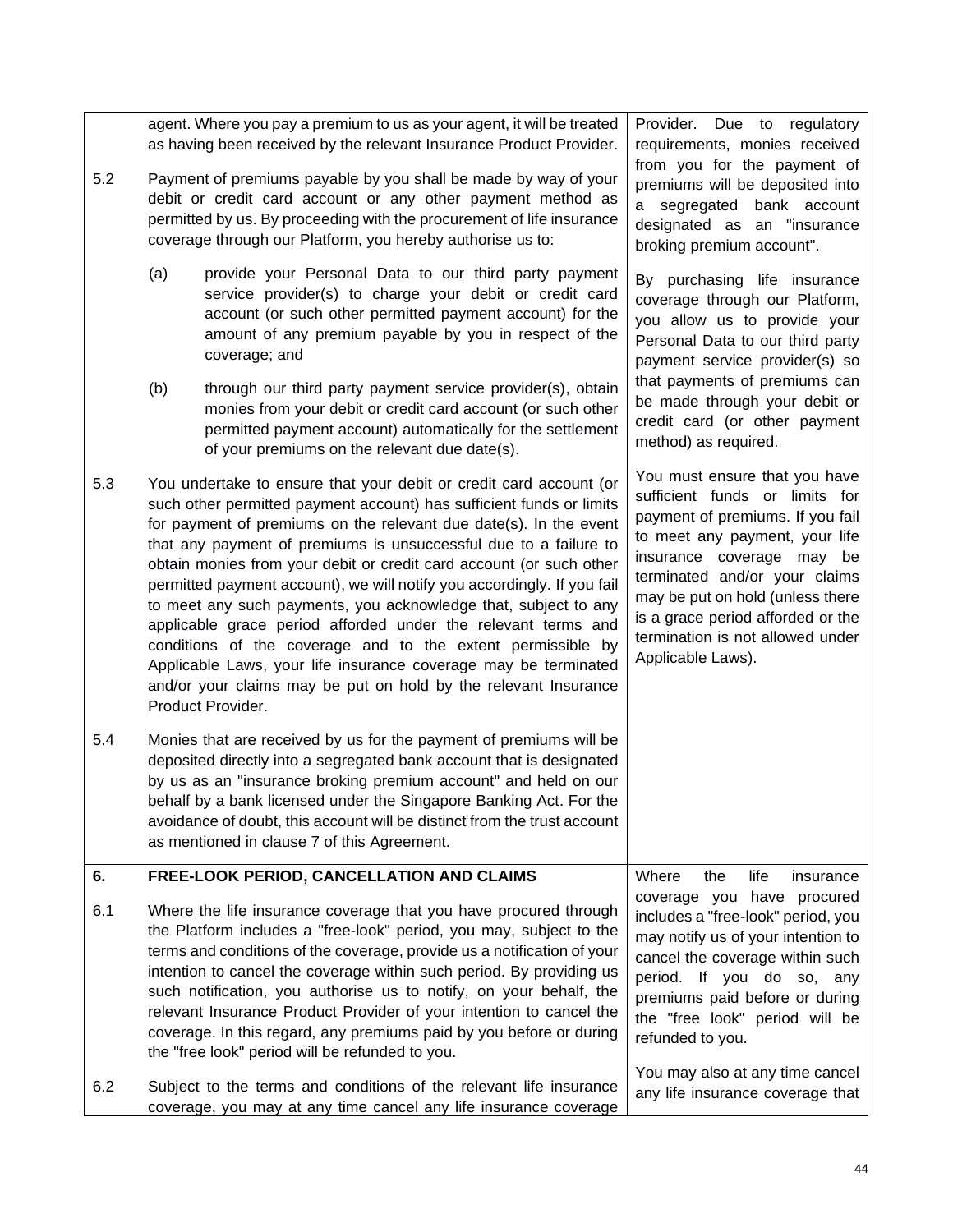<span id="page-46-0"></span>

|     | that you have procured through the Platform by giving us notice. By<br>providing us such notification, you authorise us to notify, on your<br>behalf, the relevant Insurance Product Provider of your intention to<br>cancel the coverage.                                                                                                                                                                                                                                                                                                                                                                                                                                                  | you have procured by giving us<br>notice.<br>Unfortunately, we are unable to                                                                                                                                                                                                                                                                         |
|-----|---------------------------------------------------------------------------------------------------------------------------------------------------------------------------------------------------------------------------------------------------------------------------------------------------------------------------------------------------------------------------------------------------------------------------------------------------------------------------------------------------------------------------------------------------------------------------------------------------------------------------------------------------------------------------------------------|------------------------------------------------------------------------------------------------------------------------------------------------------------------------------------------------------------------------------------------------------------------------------------------------------------------------------------------------------|
| 6.3 | Our Insurance Advisory Services do not entail us assisting with the<br>making of any claims on your behalf in respect of any life insurance<br>coverage (whether procured through the Platform or otherwise). You<br>understand that you must make all claims directly with the relevant<br>Insurance Product Provider in accordance with the claims procedures<br>provided for in the relevant terms and conditions.                                                                                                                                                                                                                                                                       | assist with the making of any<br>claims in respect of any life<br>insurance coverage, and if you<br>would like to make a claim, you<br>should contact the relevant<br>Provider<br>Insurance<br>Product<br>directly.                                                                                                                                  |
| 7.  | FEES, CONFLICTS OF INTERESTS AND COMMISSION                                                                                                                                                                                                                                                                                                                                                                                                                                                                                                                                                                                                                                                 | Our Financial Planning Services                                                                                                                                                                                                                                                                                                                      |
| 7.1 | Unless we inform you otherwise, you will not be charged any fees for<br>our provision of Financial Planning Services and Insurance Advisory<br>Services to you.                                                                                                                                                                                                                                                                                                                                                                                                                                                                                                                             | and Insurance Advisory Services<br>are generally provided free of<br>charge.                                                                                                                                                                                                                                                                         |
| 7.2 | You understand and agree that we may receive commission from<br>Insurance Product Providers whose product(s) (including life<br>insurance coverage) we make available to you in connection with the<br>Insurance Advisory Services and through our Platform. The<br>circumstances under which we may receive commission as aforesaid<br>include, without limitation, where you procure product(s) (including<br>life insurance coverage) from an Insurance Product Provider<br>(whether through our Platform or otherwise) and where you renew<br>the term of such product(s). The commission we may receive include,<br>without limitation, fees or other remuneration for distribution or | We may receive commission<br>from<br>Product<br>Insurance<br>Providers where you procure<br>product(s)<br>(including<br>life<br>insurance coverage) from an<br>Product<br>Insurance<br>Provider<br>(whether through our Platform or<br>outside our Platform) and where<br>you renew the term of such<br>product(s).                                  |
|     | referral services in respect of any product or service provided by an<br>Insurance Product Provider, including products or services that you<br>may procure from an Insurance Product Provider outside of the<br>Platform. Such commission is generally based on the volume of<br>transactions, or on the revenue generated from such referrals.                                                                                                                                                                                                                                                                                                                                            | Our receipt of commission may<br>represent a conflict of interest,<br>particularly given that this could<br>encourage us to select or<br>recommend types of product(s)                                                                                                                                                                               |
| 7.3 | You further understand and accept that our receipt of commission<br>may represent a conflict of interest, particularly given that this could<br>encourage us to select or recommend types of product(s) (including<br>life insurance coverage) provided by an Insurance Product Provider                                                                                                                                                                                                                                                                                                                                                                                                    | (including<br>life<br>insurance<br>coverage)<br>provided<br>by<br>an<br>Insurance Product Provider from<br>whom we receive commission.                                                                                                                                                                                                               |
|     | from whom we receive commission. You further acknowledge and<br>consent to such conflict of interests, and agree that we shall not be<br>liable if you suffer any Losses as a result of such conflict of interests,<br>and waive all claims against us in connection with any such conflict<br>of interests, including any claim for any commission received by us.<br>Without prejudice to the generality of this clause, you acknowledge<br>and agree that we may receive commission as aforesaid, and shall<br>not be liable to account to you for any such commission received from<br>or by reason of services provided to you.                                                        | Further, we may provide you<br>information on, advise you on or<br>recommend to you any product<br>(including<br>life<br>insurance<br>coverage)<br>provided<br>by<br>an<br>Insurance Product Provider on<br>an exclusive or preferential basis<br>or as a first choice offering,<br>without considering, disclosing<br>recommending<br>similar<br>or |
| 7.4 | You further acknowledge and agree that we may provide you<br>information on, advise you on or recommend to you any product<br>(including life insurance coverage) provided by an Insurance Product                                                                                                                                                                                                                                                                                                                                                                                                                                                                                          | product(s).                                                                                                                                                                                                                                                                                                                                          |